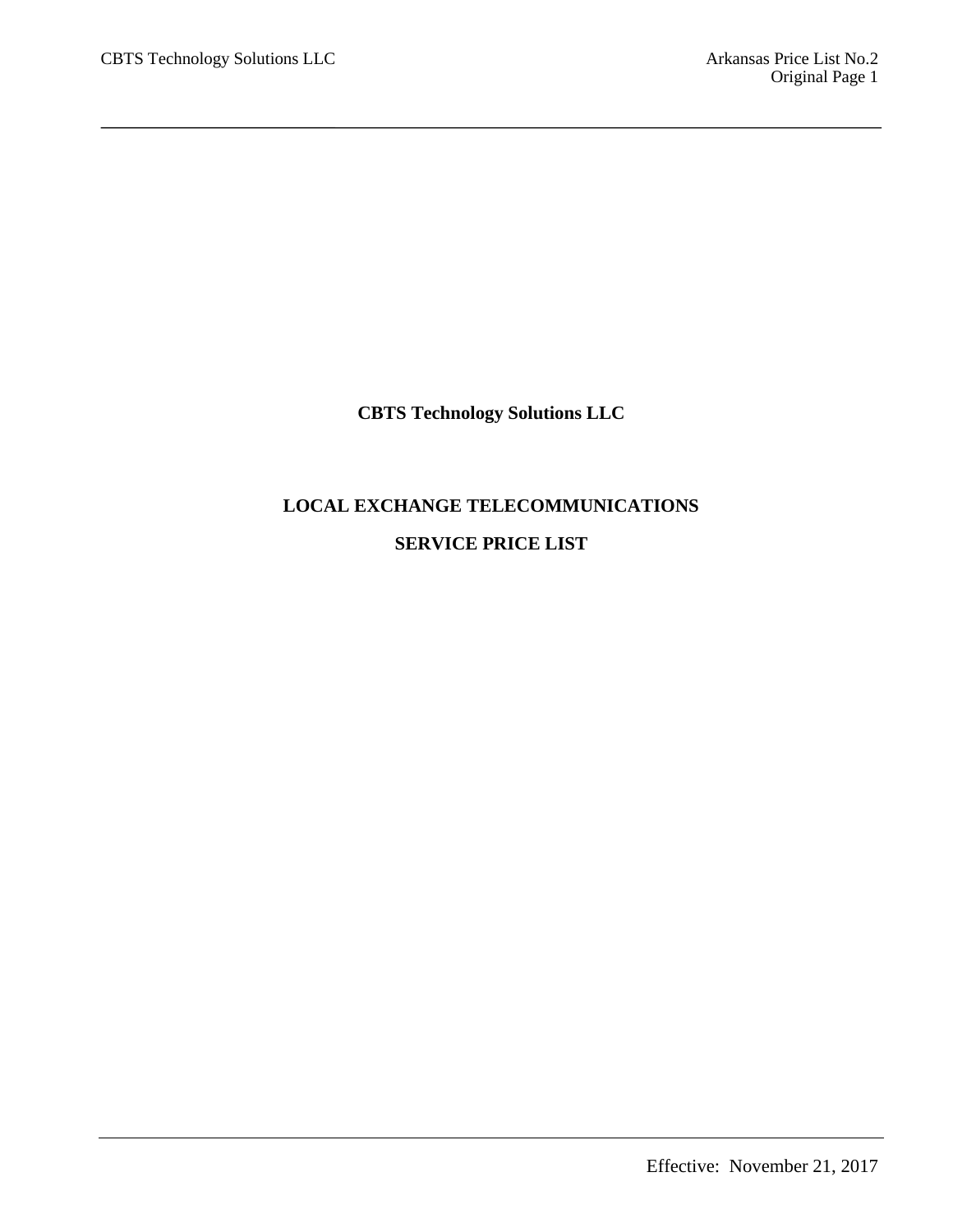$\_$  ,  $\_$  ,  $\_$  ,  $\_$  ,  $\_$  ,  $\_$  ,  $\_$  ,  $\_$  ,  $\_$  ,  $\_$  ,  $\_$  ,  $\_$  ,  $\_$  ,  $\_$  ,  $\_$  ,  $\_$  ,  $\_$  ,  $\_$  ,  $\_$  ,  $\_$  ,  $\_$  ,  $\_$  ,  $\_$  ,  $\_$  ,  $\_$  ,  $\_$  ,  $\_$  ,  $\_$  ,  $\_$  ,  $\_$  ,  $\_$  ,  $\_$  ,  $\_$  ,  $\_$  ,  $\_$  ,  $\_$  ,  $\_$  ,

## TABLE OF CONTENTS

| SECTION        | <b>TITLE</b>                          |
|----------------|---------------------------------------|
| 1              | Application of Tariff and Definitions |
| $\overline{2}$ | Regulations                           |
| 3              | Directory Listings                    |
| 4              | Directory Assistance Service          |
| 5              | <b>Operator Assistance Service</b>    |
| 6              | <b>Business Exchange Service</b>      |
| 7              | <b>PRI</b> Service                    |
| 8              | <b>Exchange Areas</b>                 |
| 9              | Promotions                            |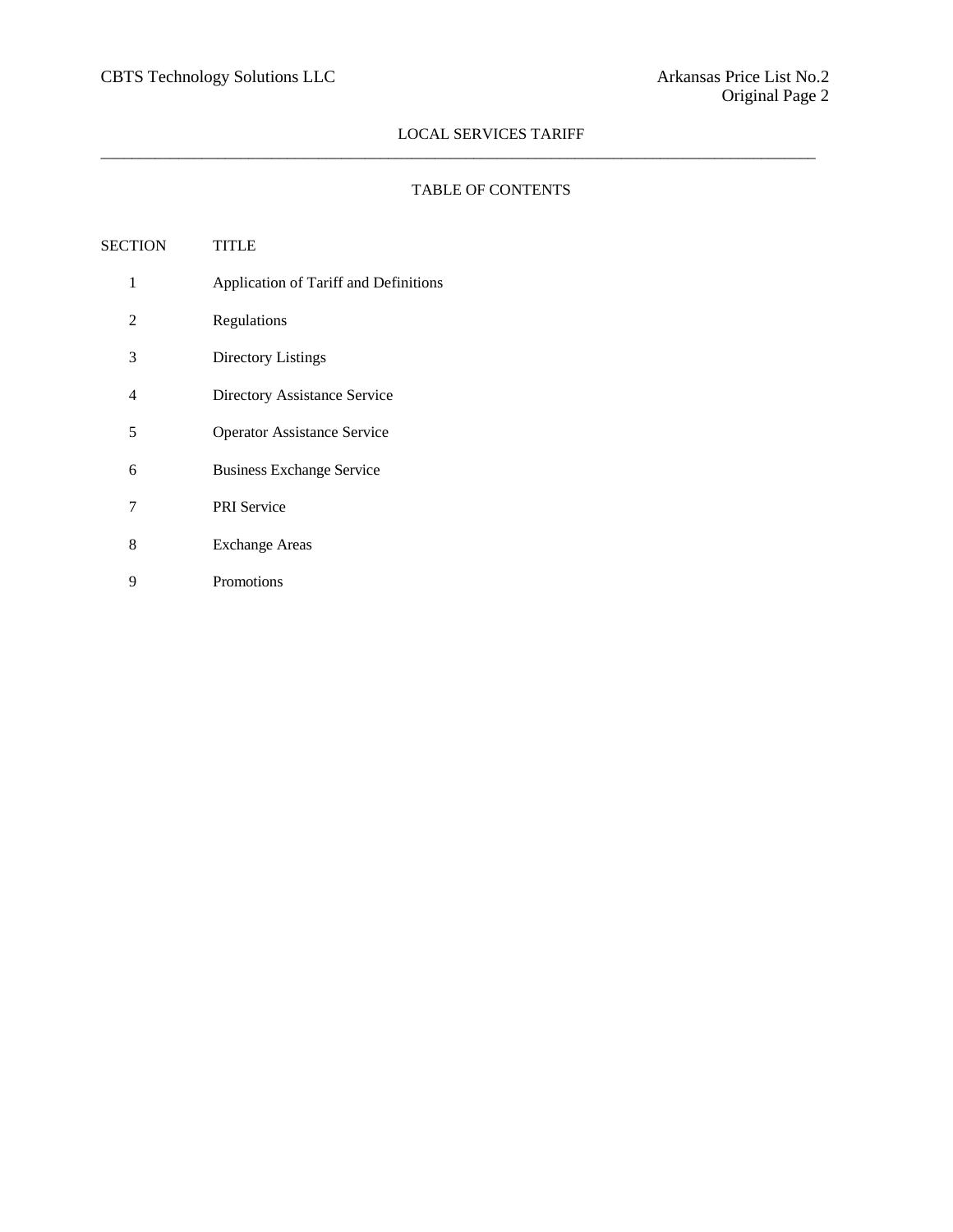## $\ensuremath{\mathsf{INDEX}}$

| Subject                                                                         | Section | Page           |
|---------------------------------------------------------------------------------|---------|----------------|
|                                                                                 |         | 22             |
|                                                                                 |         | 22             |
|                                                                                 |         | 3              |
|                                                                                 |         | 7              |
|                                                                                 |         | $\overline{2}$ |
|                                                                                 |         | 1              |
|                                                                                 |         | $\overline{2}$ |
| Connections of Customer-Provided Terminal Equipment and Communications Systems2 |         | 5              |
|                                                                                 |         | 3              |
|                                                                                 |         | $\overline{2}$ |
|                                                                                 |         | 11             |
|                                                                                 |         | $\mathbf{Q}$   |
|                                                                                 |         | 1              |
|                                                                                 |         | 16             |
|                                                                                 |         | 1              |
|                                                                                 |         | 1              |
|                                                                                 |         | 12             |
|                                                                                 |         | 22             |
|                                                                                 |         | 8              |
|                                                                                 |         | 14             |
|                                                                                 |         | 13             |
|                                                                                 |         | 11             |
|                                                                                 |         | 11             |
|                                                                                 |         | $\overline{2}$ |

Issue Date:

**Effective Date:**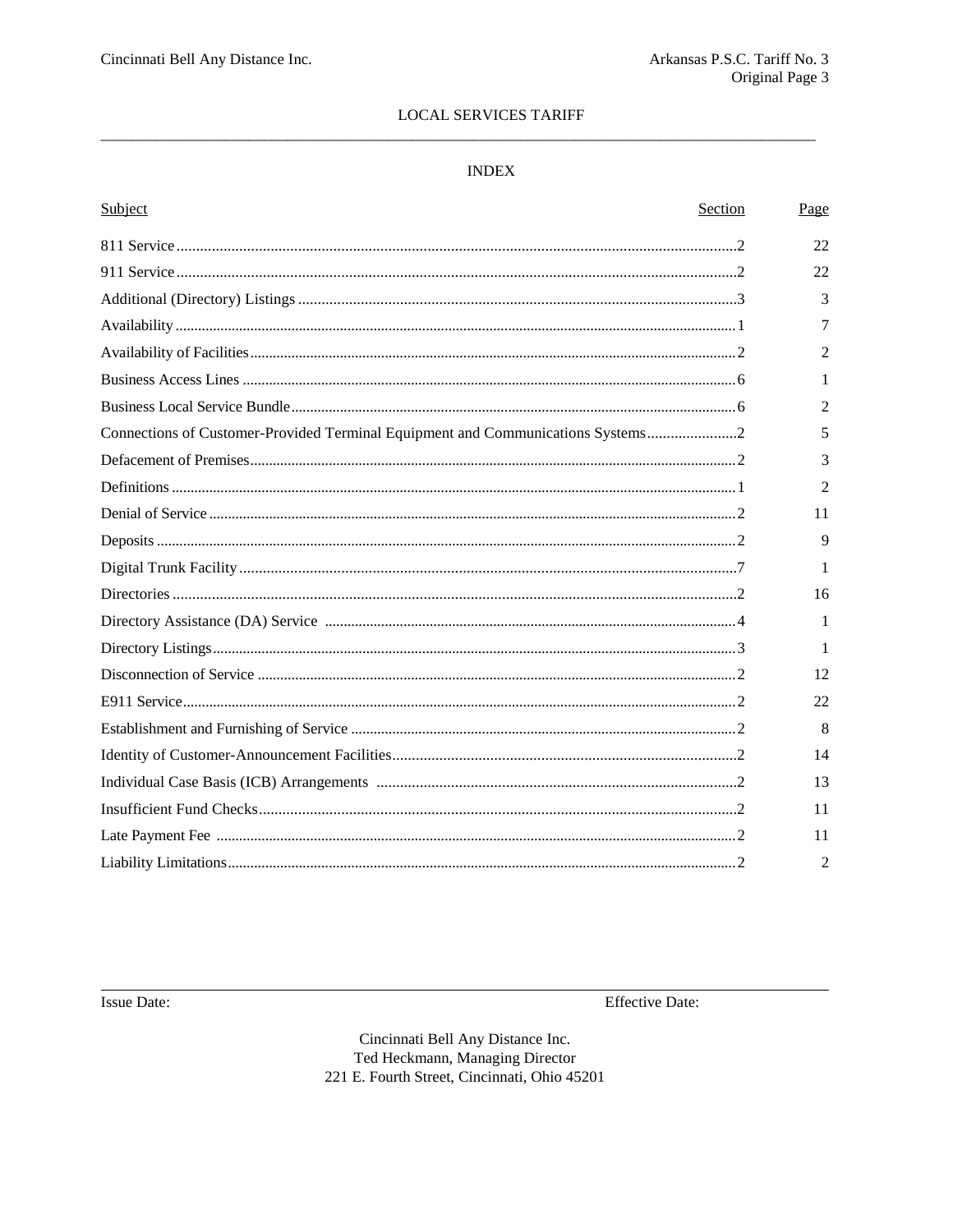## **INDEX**

| Subject<br>Section | Page           |
|--------------------|----------------|
|                    |                |
|                    | 1              |
|                    | 5              |
|                    | $\mathfrak{D}$ |
|                    |                |
|                    |                |
|                    | 13             |
|                    | 4              |
|                    | 10             |
|                    |                |
|                    | $\mathfrak{D}$ |
|                    | 15             |
|                    | 3              |
|                    | 3              |
|                    | 4              |
|                    | 17             |

Issue Date:

**Effective Date:**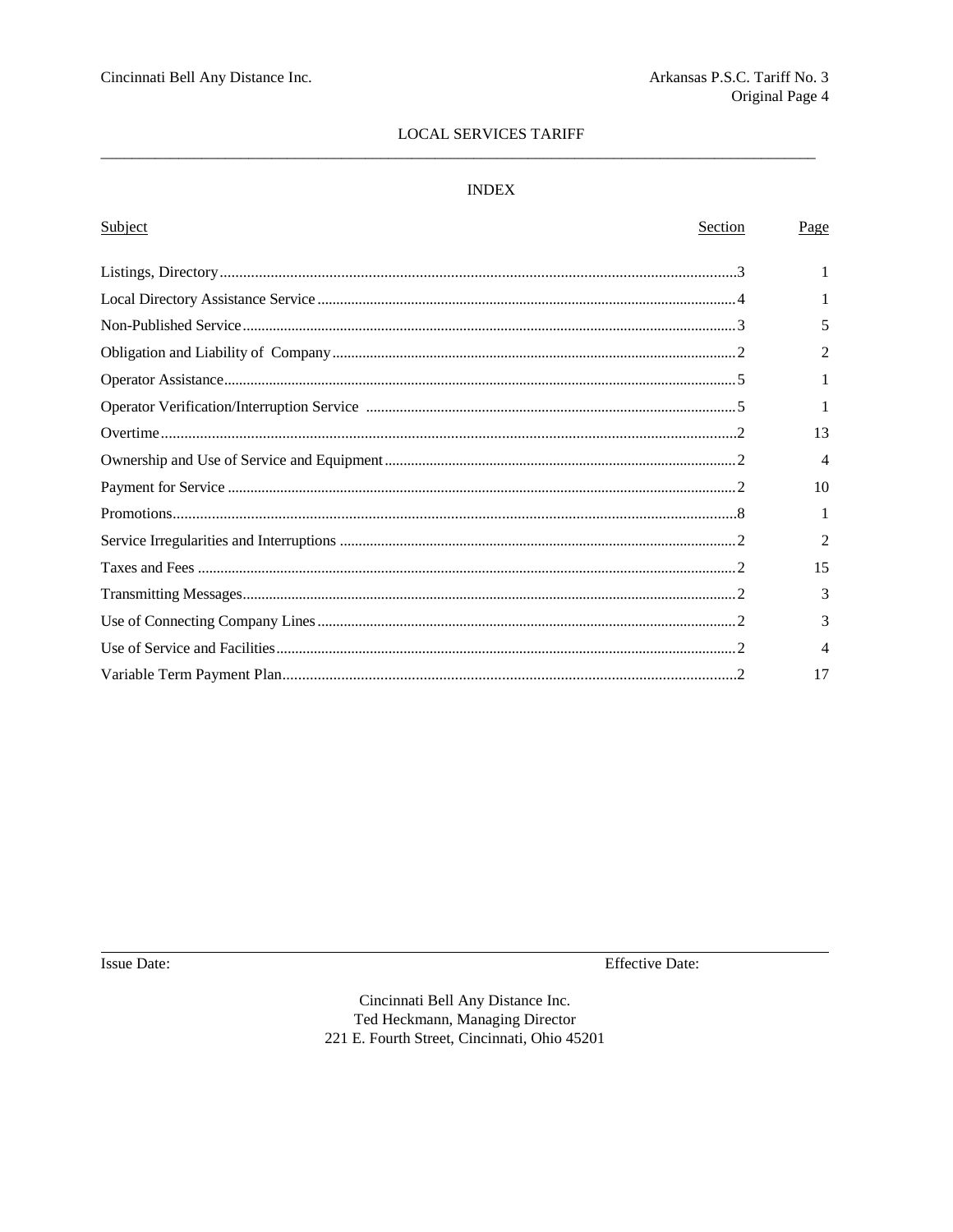$\_$  ,  $\_$  ,  $\_$  ,  $\_$  ,  $\_$  ,  $\_$  ,  $\_$  ,  $\_$  ,  $\_$  ,  $\_$  ,  $\_$  ,  $\_$  ,  $\_$  ,  $\_$  ,  $\_$  ,  $\_$  ,  $\_$  ,  $\_$  ,  $\_$  ,  $\_$  ,  $\_$  ,  $\_$  ,  $\_$  ,  $\_$  ,  $\_$  ,  $\_$  ,  $\_$  ,  $\_$  ,  $\_$  ,  $\_$  ,  $\_$  ,  $\_$  ,  $\_$  ,  $\_$  ,  $\_$  ,  $\_$  ,  $\_$  ,

## EXPLANATION OF SYMBOLS USED IN THIS TARIFF

The following symbols are used in this tariff for the purpose indicated below:

- (DR) Discontinued Rate
- (AT) Additions to text
- (RT) Removal of text
- (CR) Change in rate
- (CP) Change in practice
- (CT) Change in text
- (NR) New rate
- (C) A correction
- (MT) Move of text

Issue Date: Effective Date: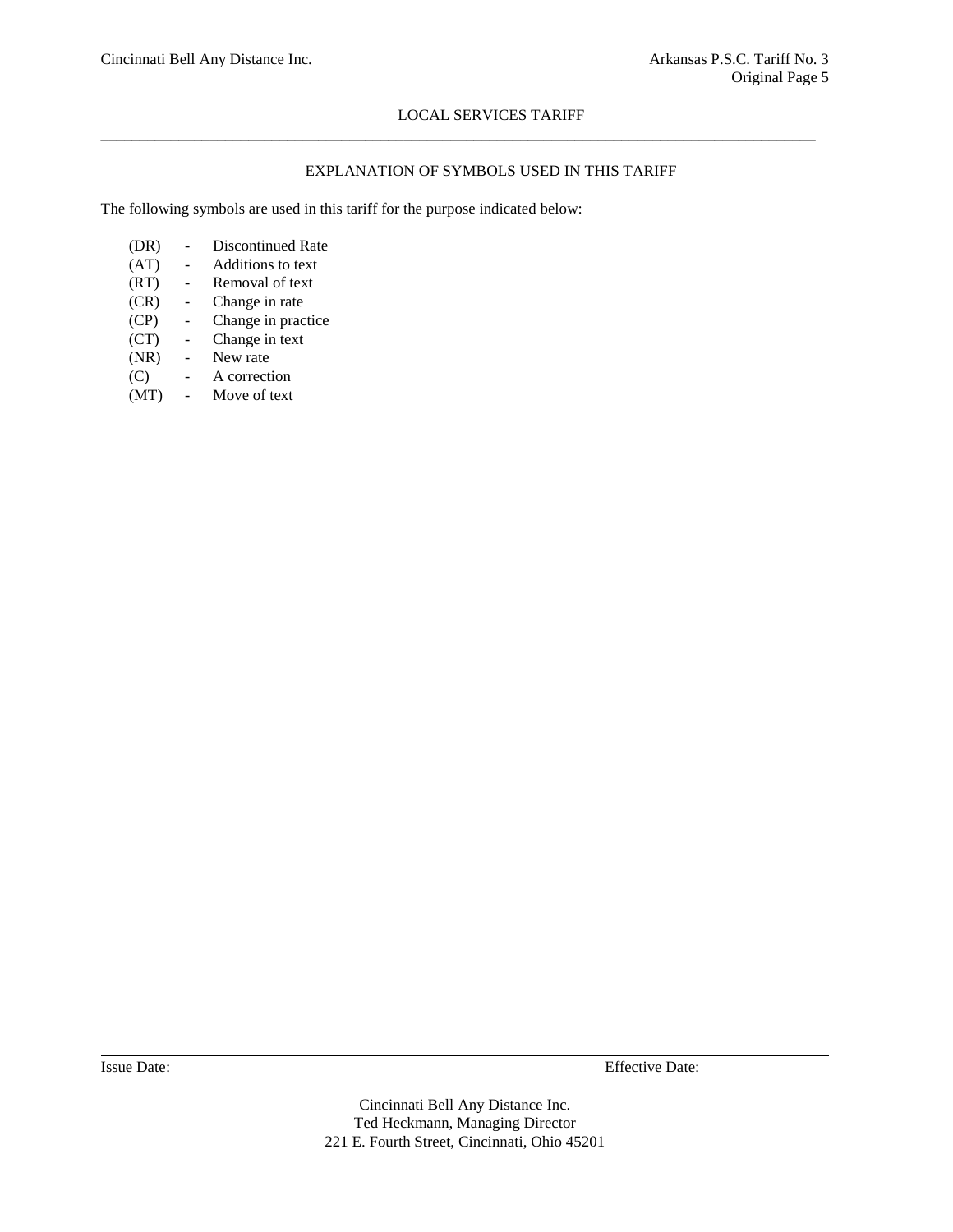$\_$  ,  $\_$  ,  $\_$  ,  $\_$  ,  $\_$  ,  $\_$  ,  $\_$  ,  $\_$  ,  $\_$  ,  $\_$  ,  $\_$  ,  $\_$  ,  $\_$  ,  $\_$  ,  $\_$  ,  $\_$  ,  $\_$  ,  $\_$  ,  $\_$  ,  $\_$  ,  $\_$  ,  $\_$  ,  $\_$  ,  $\_$  ,  $\_$  ,  $\_$  ,  $\_$  ,  $\_$  ,  $\_$  ,  $\_$  ,  $\_$  ,  $\_$  ,  $\_$  ,  $\_$  ,  $\_$  ,  $\_$  ,  $\_$  ,

## SECTION 1 - APPLICATION OF TARIFF AND DEFINITIONS

## A. APPLICATION OF TARIFF

This tariff sets forth the service offerings, rates, terms and conditions applicable to the furnishing of intrastate communications service by Cincinnati Bell Any Distance Inc. to customers within the State of Arkansas. Local exchange business services will be provided in the service areas of the facilities-based Carriers with whom a resale agreement exists between such Carrier and Cincinnati Bell Any Distance Inc. The services in this tariff are only provided on a resale basis.

Issue Date: Effective Date: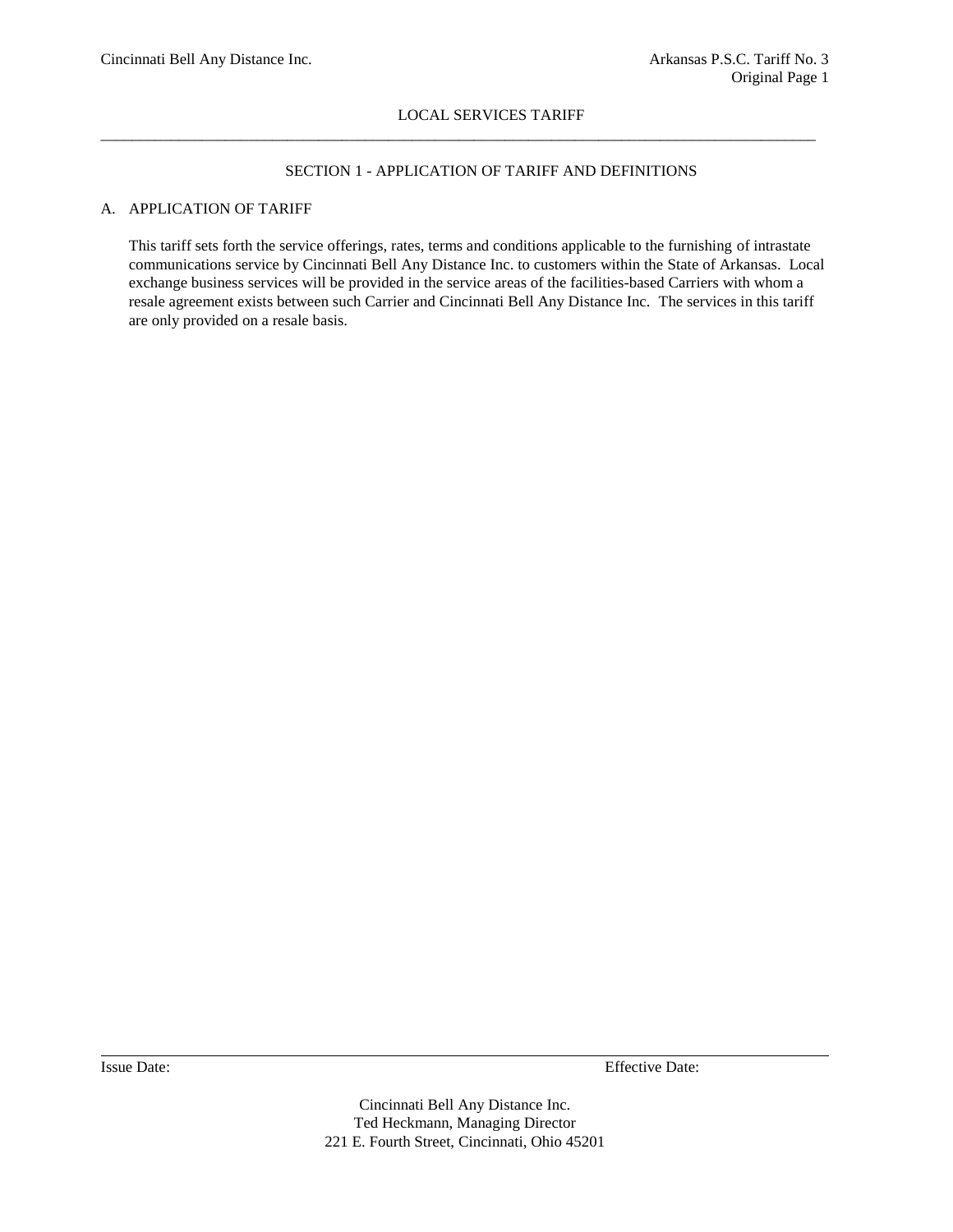\_\_\_\_\_\_\_\_\_\_\_\_\_\_\_\_\_\_\_\_\_\_\_\_\_\_\_\_\_\_\_\_\_\_\_\_\_\_\_\_\_\_\_\_\_\_\_\_\_\_\_\_\_\_\_\_\_\_\_\_\_\_\_\_\_\_\_\_\_\_\_\_\_\_\_\_\_\_\_\_\_\_\_\_\_\_\_\_\_\_\_\_

## SECTION 1 - APPLICATION OF TARIFF AND DEFINITIONS

## B. DEFINITIONS

Certain terms used generally throughout this tariff are defined as follows.

1. Carrier

Refers to the underlying provider whose facilities CBAD uses to furnish service.

2. Central Office

A switching unit in a telecommunications system providing service to the general public, that has the necessary equipment and operating arrangements for terminating and interconnecting lines and trunks.

3. Central Office Line

A circuit used within a central office to connect to an individual line or any type of trunk.

4. Company

Cincinnati Bell Any Distance Inc. (CBAD) which is the issuer of this tariff. Also refers to the underlying provider whose facilities CBAD uses to furnish service.

5. Communication-Impaired Person

For purposes of this tariff, the definition of impaired refers to persons with communication impairments, including hearing impaired, deaf, deaf/blind, or speech impaired persons whose impairment prevents them from communicating over the telephone without the aid of a telecommunications device for the deaf or text telephone (TDD/TTY).

6. Commission

The Arkansas Public Service Commission.

7. Contract

The agreement between a customer and the Company under which facilities for the customer's use are furnished, in accordance with the provisions of this tariff.

8. Customer

The person, firm, corporation or other entity that orders service and is responsible for the payment of charges and for compliance with the Company's tariff regulations.

Issue Date: Effective Date: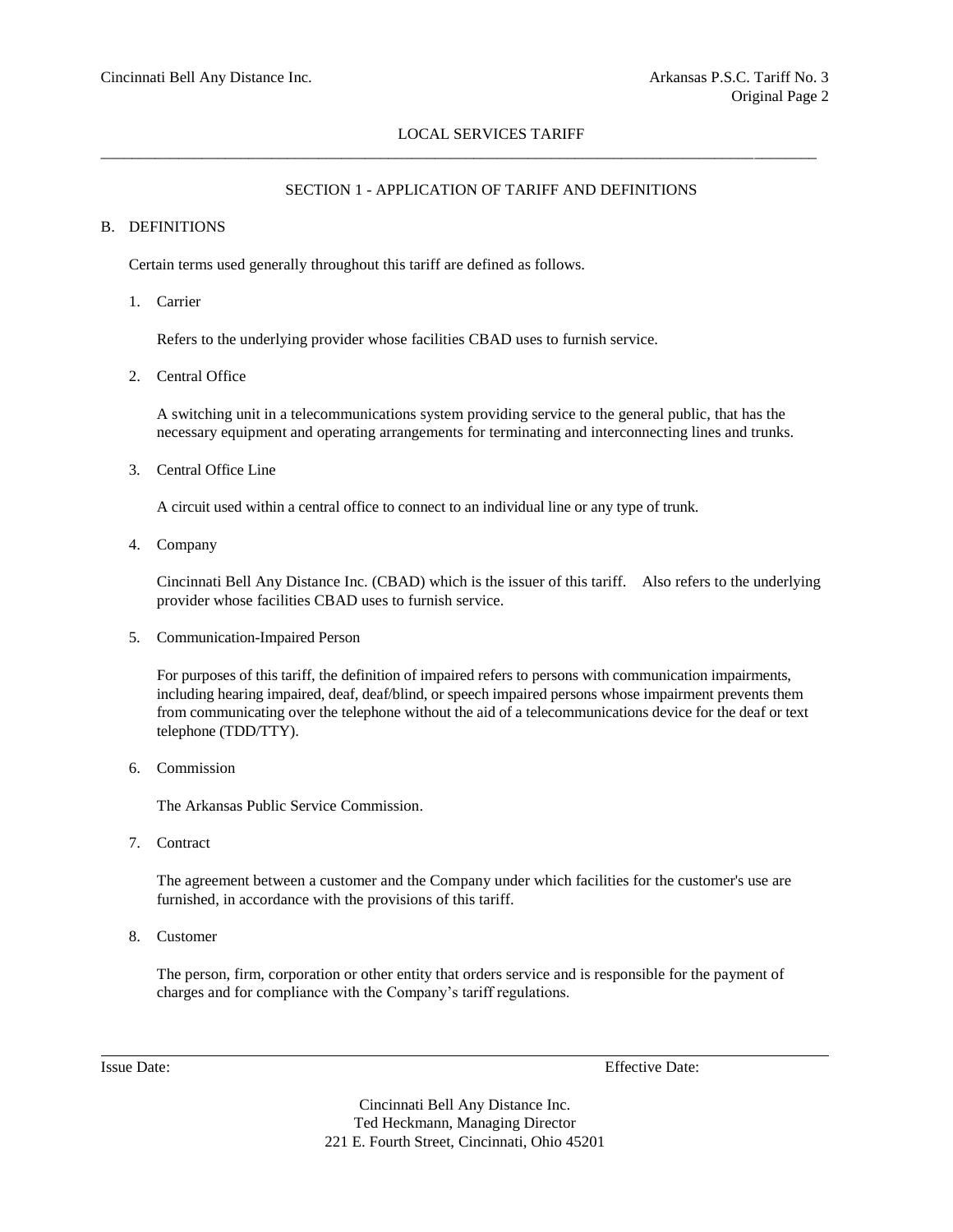$\_$  ,  $\_$  ,  $\_$  ,  $\_$  ,  $\_$  ,  $\_$  ,  $\_$  ,  $\_$  ,  $\_$  ,  $\_$  ,  $\_$  ,  $\_$  ,  $\_$  ,  $\_$  ,  $\_$  ,  $\_$  ,  $\_$  ,  $\_$  ,  $\_$  ,  $\_$  ,  $\_$  ,  $\_$  ,  $\_$  ,  $\_$  ,  $\_$  ,  $\_$  ,  $\_$  ,  $\_$  ,  $\_$  ,  $\_$  ,  $\_$  ,  $\_$  ,  $\_$  ,  $\_$  ,  $\_$  ,  $\_$  ,  $\_$  ,

## SECTION 1 - APPLICATION OF TARIFF AND DEFINITIONS

## B. DEFINITIONS (Continued)

#### 9. Demarcation Point (Network Interface)

The point of demarcation and/or interconnection between Company communications facilities and terminal equipment, protective apparatus or wiring at a customer's premises. Company-installed facilities at or constituting the demarcation point will consist of wire or a jack conforming to Subpart F of Part 68 of the FCC's rules. "Premises" as used in this section generally means a dwelling unit, other building or a legal unit of real property such as a lot on which a dwelling unit is located, as determined by the Company's reasonable and nondiscriminatory standard operating practices. The "minimum point of entry" as used in this section will be either (1) the closest practicable point to where the wiring crosses a property line or (2) the closest practicable point to where the wiring enters a multiunit building or buildings.

The Company's reasonable and nondiscriminatory standard operating practices will determine which of (1) or (2) will apply. The Company is not precluded from establishing reasonable classifications of multiunit premises for purposes of determining which of (1) or (2) above will apply. Multiunit premises include, but are not limited to, commercial, shopping center and campus situations.

a. Single Unit Installations

For single unit installations existing as of December 27, 1991, and installations installed after that date, the demarcation point will be a point within twelve inches of the protector or, where there is no protector, within twelve inches of where the telephone wire enters the customer's premises.

#### b. Multiunit Installations

- 1. In multiunit premises existing as of December 27, 1991, the demarcation point will be determined in accordance with the Company's reasonable and nondiscriminatory standard operating practices; provided, however, that where there are multiple demarcation points within the multiunit premises, a demarcation point for a customer will not be further inside the customer's premises than a point twelve inches from where the wiring enters the customer's premises.
- 2. In multiunit premises in which wiring is installed after December 27, 1991, including additions, modifications and rearrangements of wiring existing prior to that date, the multiunit premises owner will determine the location of the demarcation point or points. The multiunit premises owner will determine whether there will be a single demarcation point location for all customers or separate locations for each customer; provided, however, that where there are multiple demarcation points within the multiunit premises, a demarcation point for a customer will not be further inside the customer's premises than a point twelve inches from where the wiring enters the customer's premises.

Issue Date: Effective Date: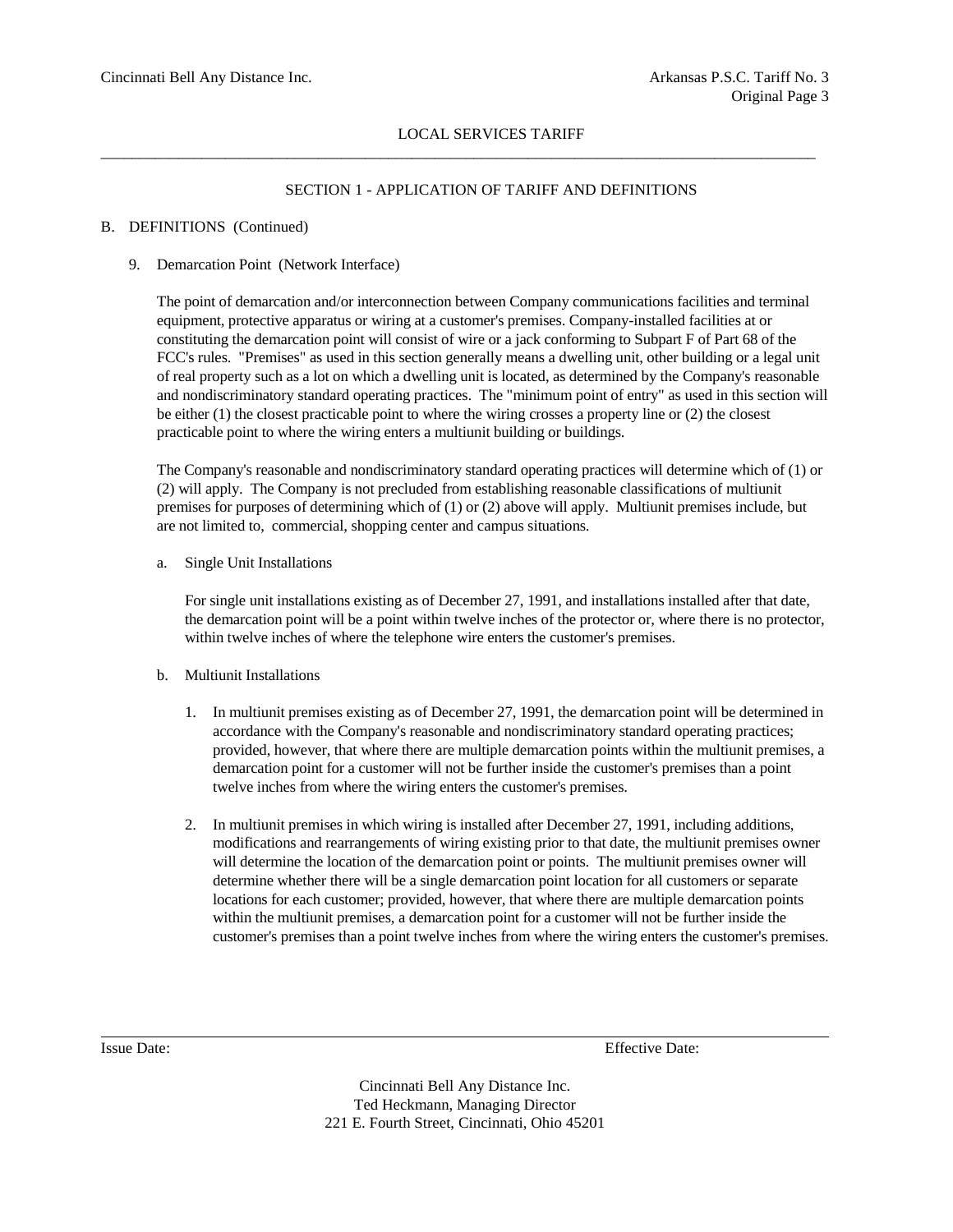$\_$  ,  $\_$  ,  $\_$  ,  $\_$  ,  $\_$  ,  $\_$  ,  $\_$  ,  $\_$  ,  $\_$  ,  $\_$  ,  $\_$  ,  $\_$  ,  $\_$  ,  $\_$  ,  $\_$  ,  $\_$  ,  $\_$  ,  $\_$  ,  $\_$  ,  $\_$  ,  $\_$  ,  $\_$  ,  $\_$  ,  $\_$  ,  $\_$  ,  $\_$  ,  $\_$  ,  $\_$  ,  $\_$  ,  $\_$  ,  $\_$  ,  $\_$  ,  $\_$  ,  $\_$  ,  $\_$  ,  $\_$  ,  $\_$  ,

## SECTION 1 - APPLICATION OF TARIFF AND DEFINITIONS

#### B. DEFINITIONS (Continued)

#### 10. Direct Inward Dialing (DID)

A service attribute that routes incoming calls directly to stations, bypassing a central answering point.

11. Directory Listing

The publication in the alphabetical directory of information pertaining to a customer's telephone number.

12. Exchange

A unit established for the administration of telecommunications service in a specified area, which usually embraces a city, town, or village and its environs. It consists of one or more central offices together with the associated plant used in furnishing telecommunications service within that area.

13. Individual Case Basis (ICB)

A service arrangement in which the regulations, rates and charges are developed based on the specific circumstances of the customer's situation

14. Initial Service Period

The minimum length of time a customer is obligated to pay for service whether or not the customer retains the service for the minimum length of time. Unless stated otherwise in this tariff, the minimum period is 30 days.

15. Local Calling

A completed call or telephonic communication between a calling station and any other station within the local service area of the calling station.

16. Local Exchange Service

Telephone service furnished between points located within an area where there is no toll charge. Unless otherwise specified, local calling areas in this tariff shall be the same as the local calling areas of the facilities-based Carriers with whom a resale agreement exists between such Carrier and Cincinnati Bell Any Distance Inc.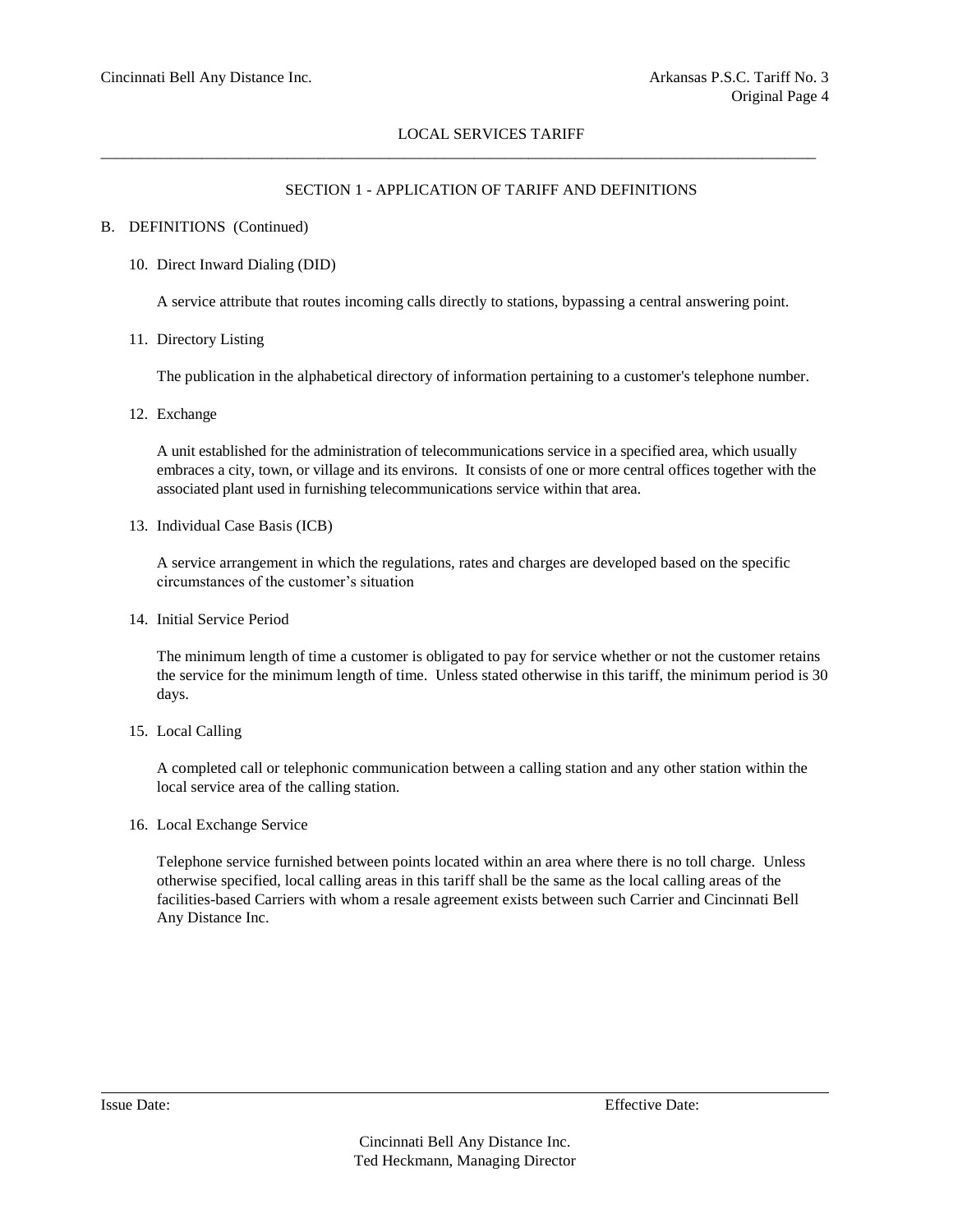221 E. Fourth Street, Cincinnati, Ohio 45201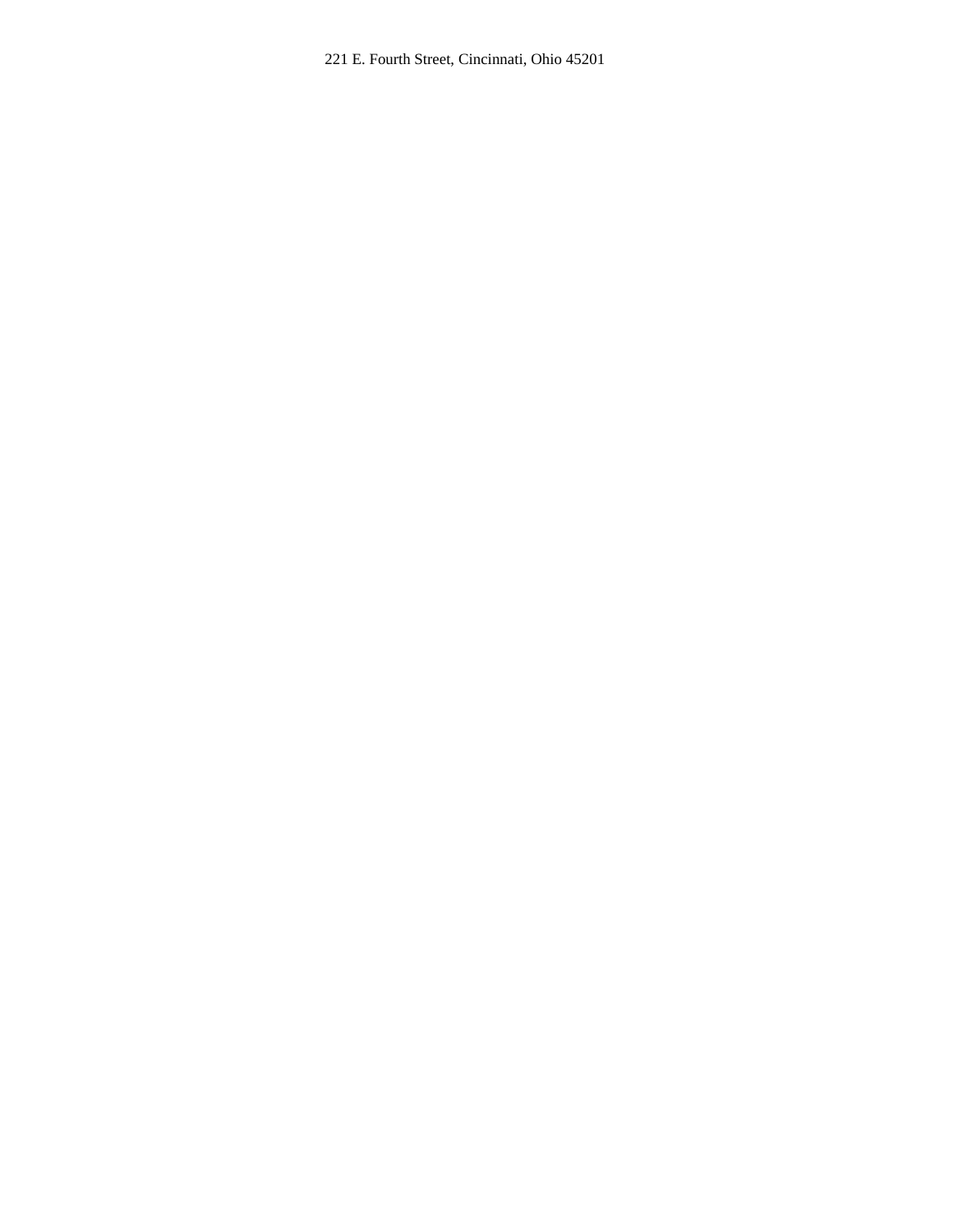\_\_\_\_\_\_\_\_\_\_\_\_\_\_\_\_\_\_\_\_\_\_\_\_\_\_\_\_\_\_\_\_\_\_\_\_\_\_\_\_\_\_\_\_\_\_\_\_\_\_\_\_\_\_\_\_\_\_\_\_\_\_\_\_\_\_\_\_\_\_\_\_\_\_\_\_\_\_\_\_\_\_\_\_\_\_\_\_\_\_\_\_

## SECTION 1 - APPLICATION OF TARIFF AND DEFINITIONS

## B. DEFINITIONS (Continued)

17. Network Interface Device (NID)

A jack conforming to Sub-part F of Part 68 of the FCC's rules provided by the Company as part of the LEC network. It will be located on the customer's premises and is considered to be the termination of the LEC network if installed by the Company. (See Demarcation Point)

18. Non-Recurring Charges

The one-time initial charges for service or facilities, including but not limited to charges for construction, installation, or special fees.

19. Private Branch Exchange (PBX)

An arrangement of equipment consisting of switchboards, dial switching equipment, wiring, telephone station apparatus, or a combination thereof. It provides for the interconnection of service lines associated with switching equipment located on a premises or extended to another premises relating to the same customer.

20. Recurring Charges

The monthly charges to the customer for services, facilities and equipment, which continue on the agreed upon duration of the service.

21. Resale of Services

Resale of services is available only to carriers which are certified by the Commission to provide intrastate local exchange services.

Issue Date: Effective Date: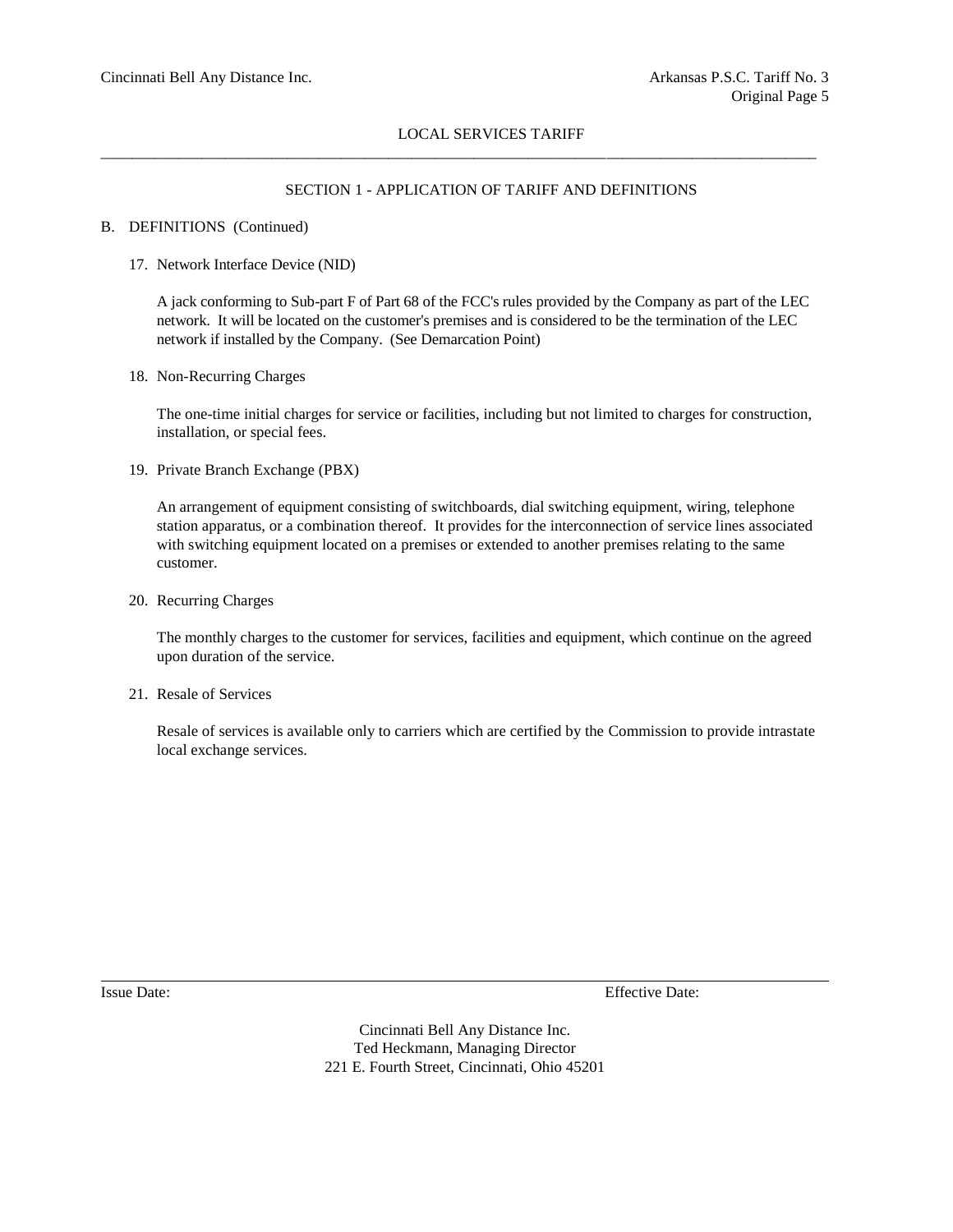$\_$  ,  $\_$  ,  $\_$  ,  $\_$  ,  $\_$  ,  $\_$  ,  $\_$  ,  $\_$  ,  $\_$  ,  $\_$  ,  $\_$  ,  $\_$  ,  $\_$  ,  $\_$  ,  $\_$  ,  $\_$  ,  $\_$  ,  $\_$  ,  $\_$  ,  $\_$  ,  $\_$  ,  $\_$  ,  $\_$  ,  $\_$  ,  $\_$  ,  $\_$  ,  $\_$  ,  $\_$  ,  $\_$  ,  $\_$  ,  $\_$  ,  $\_$  ,  $\_$  ,  $\_$  ,  $\_$  ,  $\_$  ,  $\_$  ,

## SECTION 1 - APPLICATION OF TARIFF AND DEFINITIONS

## B. DEFINITIONS (Continued)

### 22. Service Commencement Date

The first day following the date on which the Company notifies the customer that the requested service or facility is available for use. This will be no later than five days following the request, unless extended by the customer's refusal to accept service which does not conform to standards set forth in the service order or this tariff, in which case the Service Commencement Date is the date of the customer's acceptance of service. The parties may mutually agree on a substitute Service Commencement Date.

#### 23. Termination Charge

A charge applied to a customer when service is terminated before the expiration of the initial service period, or a charge applied where a basic termination charge is specified.

Issue Date: Effective Date: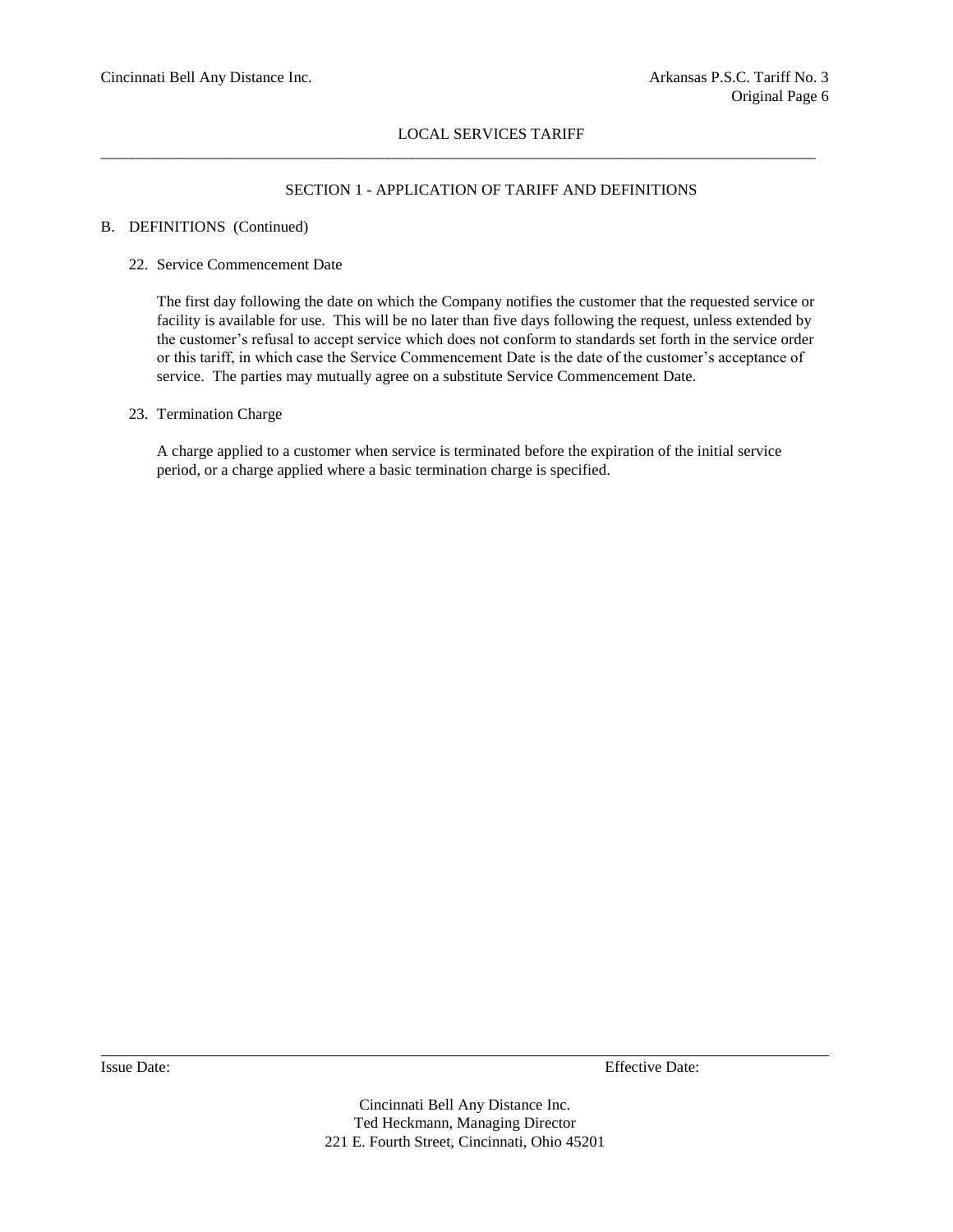$\_$  ,  $\_$  ,  $\_$  ,  $\_$  ,  $\_$  ,  $\_$  ,  $\_$  ,  $\_$  ,  $\_$  ,  $\_$  ,  $\_$  ,  $\_$  ,  $\_$  ,  $\_$  ,  $\_$  ,  $\_$  ,  $\_$  ,  $\_$  ,  $\_$  ,  $\_$  ,  $\_$  ,  $\_$  ,  $\_$  ,  $\_$  ,  $\_$  ,  $\_$  ,  $\_$  ,  $\_$  ,  $\_$  ,  $\_$  ,  $\_$  ,  $\_$  ,  $\_$  ,  $\_$  ,  $\_$  ,  $\_$  ,  $\_$  ,

## SECTION 1 - APPLICATION OF TARIFF AND DEFINITIONS

## C. AVAILABILITY

The furnishing of service under this tariff is subject to the availability on a continuing basis of all the necessary facilities and is limited to the capacity of the Company's facilities to furnish service from time to time as required at the sole discretion of the Company.

The Company shall not be liable for any act or omission of any other company or companies furnishing a portion of the service, or for damages associated with service, channels, or equipment which it does not furnish, or for damages which result from the operation of Customer-provided systems, equipment, facilities or services which are interconnected with Company services.

Issue Date: Effective Date: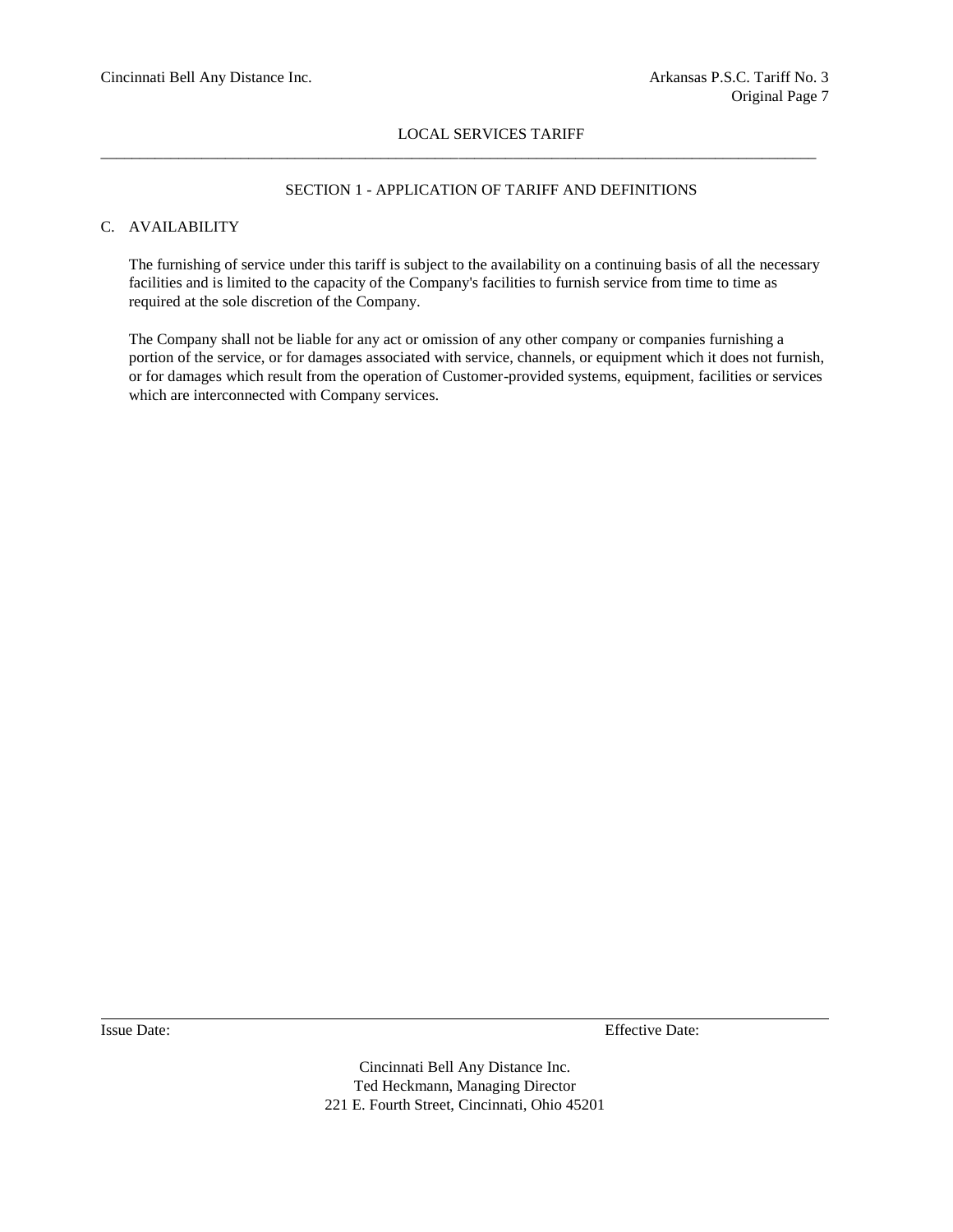## SECTION 2 - REGULATIONS

## A. GENERAL

1. The regulations in Section 2 apply to all services contained within this tariff unless otherwise noted.

 $\_$  ,  $\_$  ,  $\_$  ,  $\_$  ,  $\_$  ,  $\_$  ,  $\_$  ,  $\_$  ,  $\_$  ,  $\_$  ,  $\_$  ,  $\_$  ,  $\_$  ,  $\_$  ,  $\_$  ,  $\_$  ,  $\_$  ,  $\_$  ,  $\_$  ,  $\_$  ,  $\_$  ,  $\_$  ,  $\_$  ,  $\_$  ,  $\_$  ,  $\_$  ,  $\_$  ,  $\_$  ,  $\_$  ,  $\_$  ,  $\_$  ,  $\_$  ,  $\_$  ,  $\_$  ,  $\_$  ,  $\_$  ,  $\_$  ,

2. Revisions to this tariff which affect neither the service to subscribers (customers) nor the rate, classification, or charge to subscribers (customers) are authorized without further Order of the Commission. These revisions will be made in accordance with the Order granting such authority.

Such revisions include:

- a. Additions, deletions, corrections or rearrangements of items listed under Table of Contents, Index, Explanation of Symbols, and Explanation of Abbreviations;
- b. Rearrangements or corrections in paragraph references, headings, or numerical designations; and
- c. Changes to reflect revisions in names of other companies and in the names of exchanges of other companies approved by this Commission in connection with applications filed by other telephone companies.

Each revision will be effective on the date to be shown on the revised tariff sheets covering the changes, the effective date to be one day after the date of filing copies of the revised sheets with the Commission.

3. A move to a different continuous property is charged for as new installation of service. A new initial period applies at the new location and a termination charge applies at the old location, except as provided for elsewhere in this tariff, if the move occurs prior to the expiration of the initial service period.

Issue Date: Effective Date: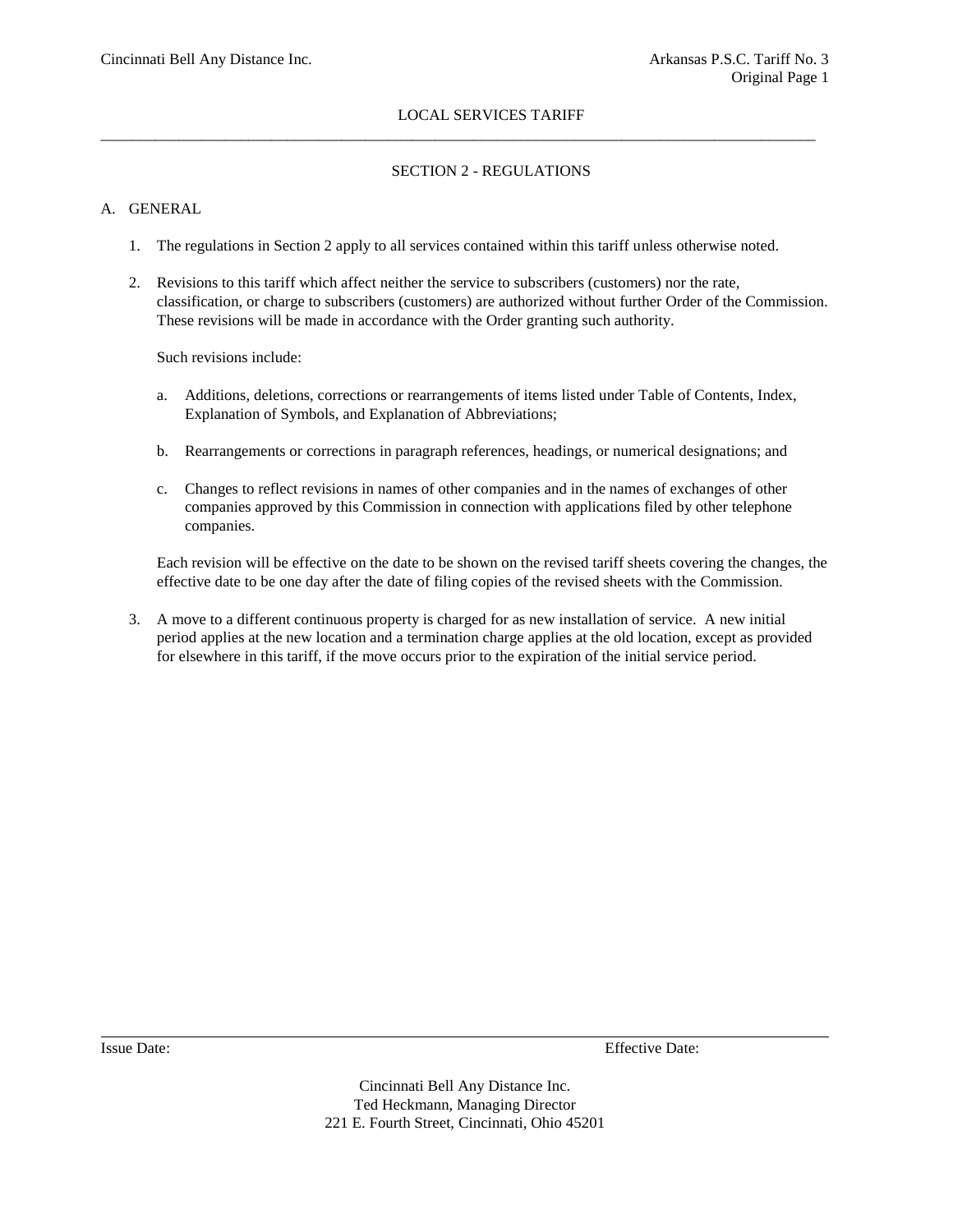$\_$  ,  $\_$  ,  $\_$  ,  $\_$  ,  $\_$  ,  $\_$  ,  $\_$  ,  $\_$  ,  $\_$  ,  $\_$  ,  $\_$  ,  $\_$  ,  $\_$  ,  $\_$  ,  $\_$  ,  $\_$  ,  $\_$  ,  $\_$  ,  $\_$  ,  $\_$  ,  $\_$  ,  $\_$  ,  $\_$  ,  $\_$  ,  $\_$  ,  $\_$  ,  $\_$  ,  $\_$  ,  $\_$  ,  $\_$  ,  $\_$  ,  $\_$  ,  $\_$  ,  $\_$  ,  $\_$  ,  $\_$  ,  $\_$  ,

## SECTION 2 - REGULATIONS

## B. OBLIGATION AND LIABILITY OF COMPANY

#### 1. Liability Limitations

Approval of language contained in this tariff by the Commission does not constitute a determination by the Commission that the limitation of liability imposed by the Company should be upheld in a court of law. Approval by the Commission merely recognizes that since it is a court's responsibility to adjudicate negligence and consequent damage claims, it is also the court's responsibility to determine the validity of any exculpatory clauses.

#### 2. Availability of Facilities

The Company's obligation to furnish service or to continue to furnish service is dependent on its ability to obtain, retain, and maintain without unreasonable expense suitable rights and facilities, and to provide for the installation of those facilities required incident to the furnishing and maintenance of that service.

3. Service Irregularities and Interruptions

In the event of an interruption to service which is not due to the negligence or willful act of the customer, there will be allowed a prorated adjustment of the monthly charges involved, for the service and facilities rendered useless and inoperative by reason of the interruption, during the time said interruption continues in excess of twenty-four hours from the time it is reported to the Telephone Company or detected by the Company. For the purpose of administering this regulation, every month is considered to have thirty days.

For the purpose of applying this provisions, the word "interruption" shall mean the inability to complete calls; incoming, outgoing, or both. "Interruption" does not include and no credit allowance shall be given for service difficulties such as slow dial tone, busy circuits, or other network and/or switching capacity shortages. Nor shall the credit allowance apply where service is interrupted by the negligence or willful act of the customer or the failure of facilities provided by the customer, or unlawful or improper use of the facilities or service.

No credit allowance will be made for interruptions due to electric power failure, where by the provisions of this tariff, the customer is responsible for providing electric power.

The liability of the Company for damages arising out of mistakes, omissions, interruptions, delays or errors, or defects in transmission occurring in the course of furnishing service or facilities, and not caused by the negligence of the customer, or of the Company in failing to maintain proper standards of maintenance and operation and to exercise reasonable supervision, will in no event exceed an amount equivalent to the proportionate charge to the customer for the period of service during which the mistake, omission, interruption, delay or error, or defect in transmission occurs.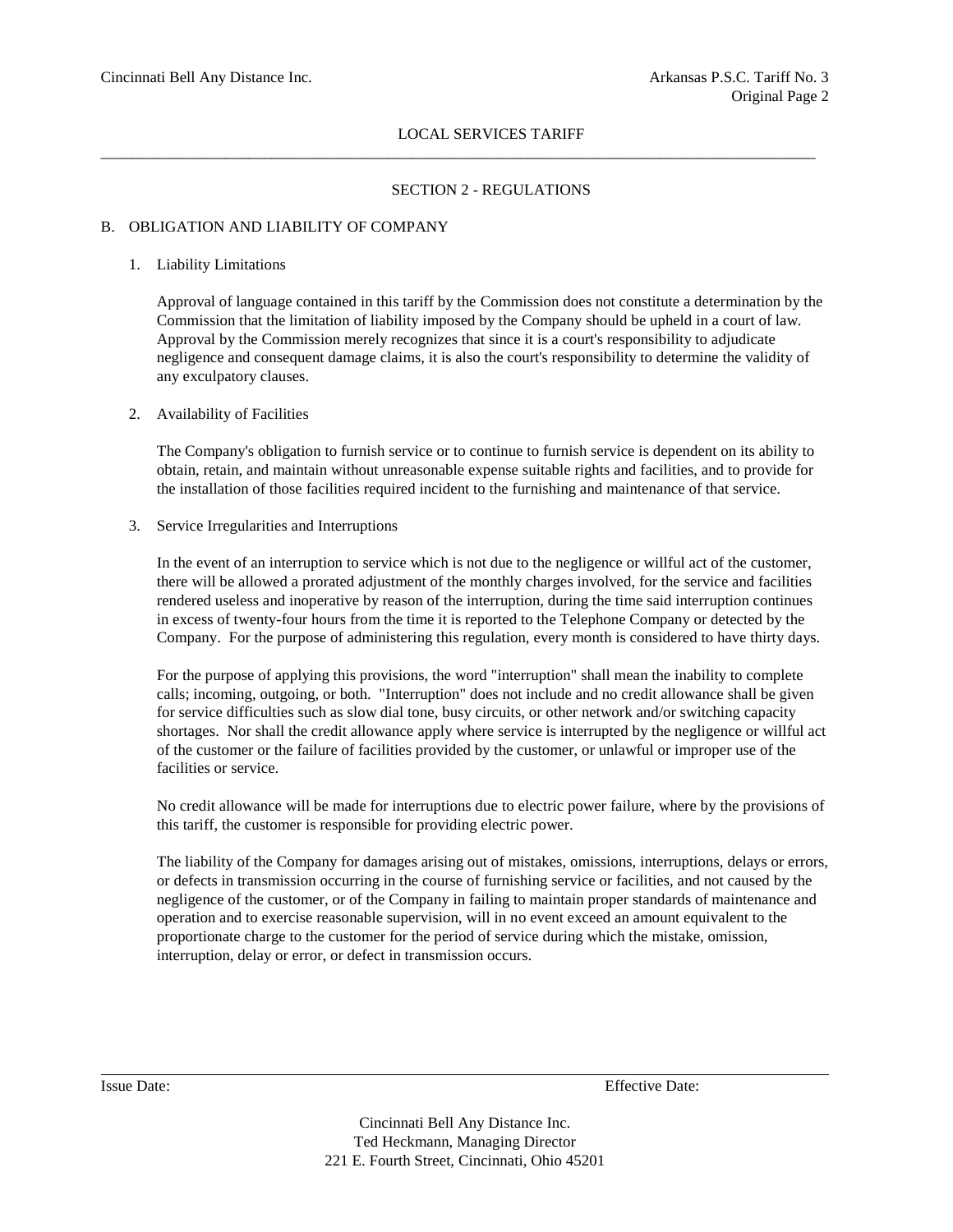\_\_\_\_\_\_\_\_\_\_\_\_\_\_\_\_\_\_\_\_\_\_\_\_\_\_\_\_\_\_\_\_\_\_\_\_\_\_\_\_\_\_\_\_\_\_\_\_\_\_\_\_\_\_\_\_\_\_\_\_\_\_\_\_\_\_\_\_\_\_\_\_\_\_\_\_\_\_\_\_\_\_\_\_\_\_\_\_\_\_\_\_

## SECTION 2 - REGULATIONS

## B. OBLIGATION AND LIABILITY OF COMPANY (Continued)

3. Service Irregularities and Interruptions (Continued)

The customer indemnifies and saves the Company harmless against claims for libel, slander, or infringement of copyright arising from the material transmitted over its facilities; against claims for infringement of patents arising from combining with, or using in connection with, facilities of the Company, apparatus and systems of the customer; and against all other claims arising out of any act or omission of the customer in connection with the facilities provided by the Company; and against any and all losses from damage to the customer's facilities or equipment attached or connected to facilities furnished by the Company.

## 4. Transmitting Messages

The Company does not undertake to transmit messages but offers the use of its facilities for communications between its customers.

5. Use of Connecting Company Lines

When the lines of other companies are used in establishing connections to points not reached by the Company's lines, the Company is not liable for any act or omission of the other company or companies.

6. Defacement of Premises

The Company is not liable for any defacement or damage to the customer's premises resulting from the existence of the Company's equipment and associated wiring on such premises, or from the installation or removal thereof, when such defacement or damage is not the result of the Company's negligence.

When the customer is a tenant and requests an installation that could, in the opinion of the Company, result in damage to the property of the owner, the customer must obtain, prior to installation, a written release from the owner or his authorized agent absolving the Company of liability.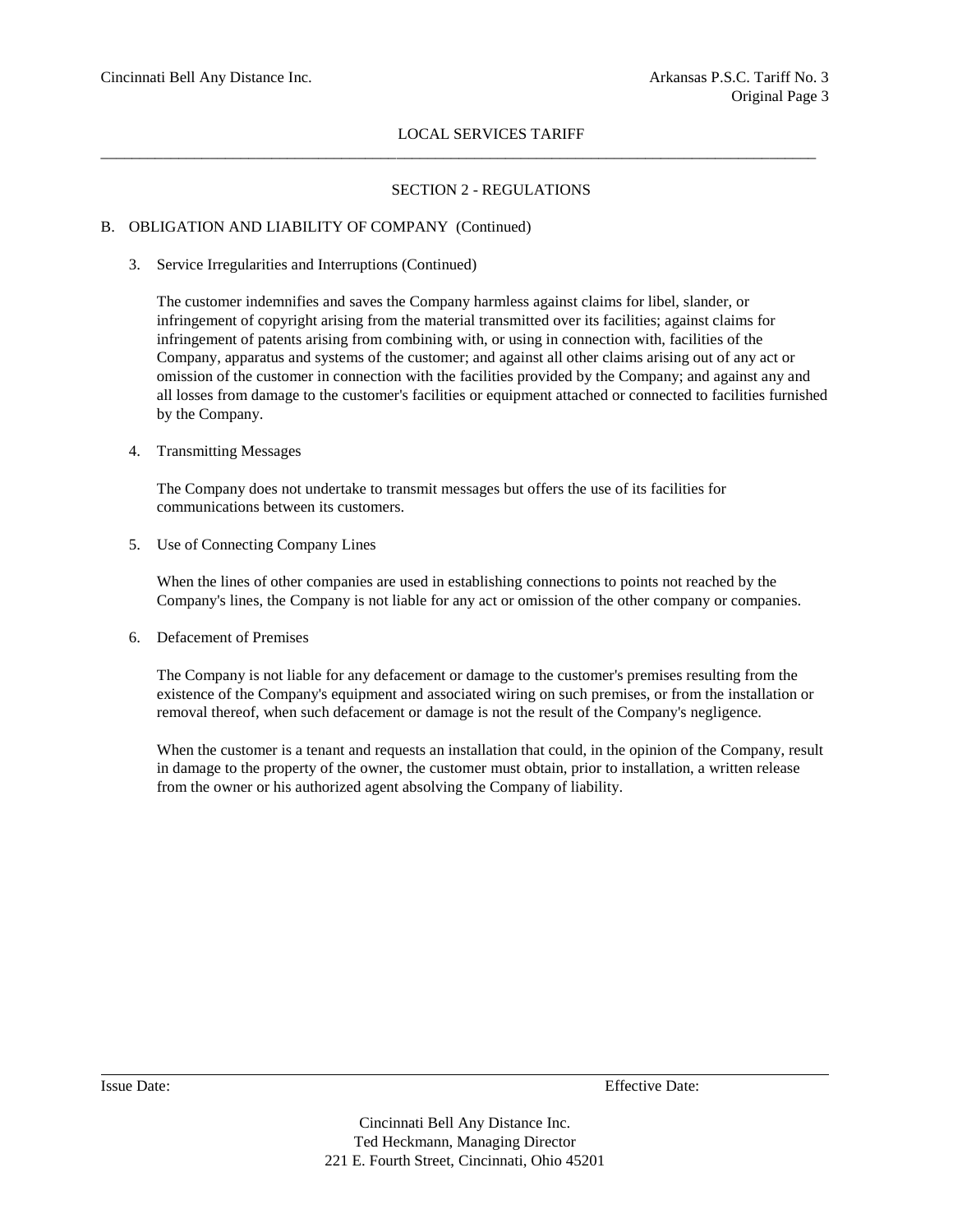$\_$  ,  $\_$  ,  $\_$  ,  $\_$  ,  $\_$  ,  $\_$  ,  $\_$  ,  $\_$  ,  $\_$  ,  $\_$  ,  $\_$  ,  $\_$  ,  $\_$  ,  $\_$  ,  $\_$  ,  $\_$  ,  $\_$  ,  $\_$  ,  $\_$  ,  $\_$  ,  $\_$  ,  $\_$  ,  $\_$  ,  $\_$  ,  $\_$  ,  $\_$  ,  $\_$  ,  $\_$  ,  $\_$  ,  $\_$  ,  $\_$  ,  $\_$  ,  $\_$  ,  $\_$  ,  $\_$  ,  $\_$  ,  $\_$  ,

## SECTION 2 - REGULATIONS

## C. USE OF SERVICE AND FACILITIES

- 1. Ownership and Use of Service and Equipment
	- a. General

Equipment and lines furnished by the Company on the premises of a customer are the property of the Company, whose agents and employees have the right to enter the premises at any reasonable hour for the purpose of installing, inspecting, maintaining, or repairing the equipment and lines, or upon termination of the service, for the purpose of removing the equipment or lines.

Equipment furnished by the Company must, upon termination of service for any cause whatsoever, be returned to it in good condition, except for reasonable wear and tear.

Customer-provided equipment or protective circuitry may be connected to the telecommunications network in accordance with provisions of the Federal Communications Commission's registration program, as are now in effect or may become effective.

b. Resale

All services in this tariff are available for resale by Commission certified Competitive Local Exchange Carriers (CLECs) on a non-discriminatory basis at the rates and charges shown in this tariff, unless otherwise noted in this tariff.

Issue Date: Effective Date: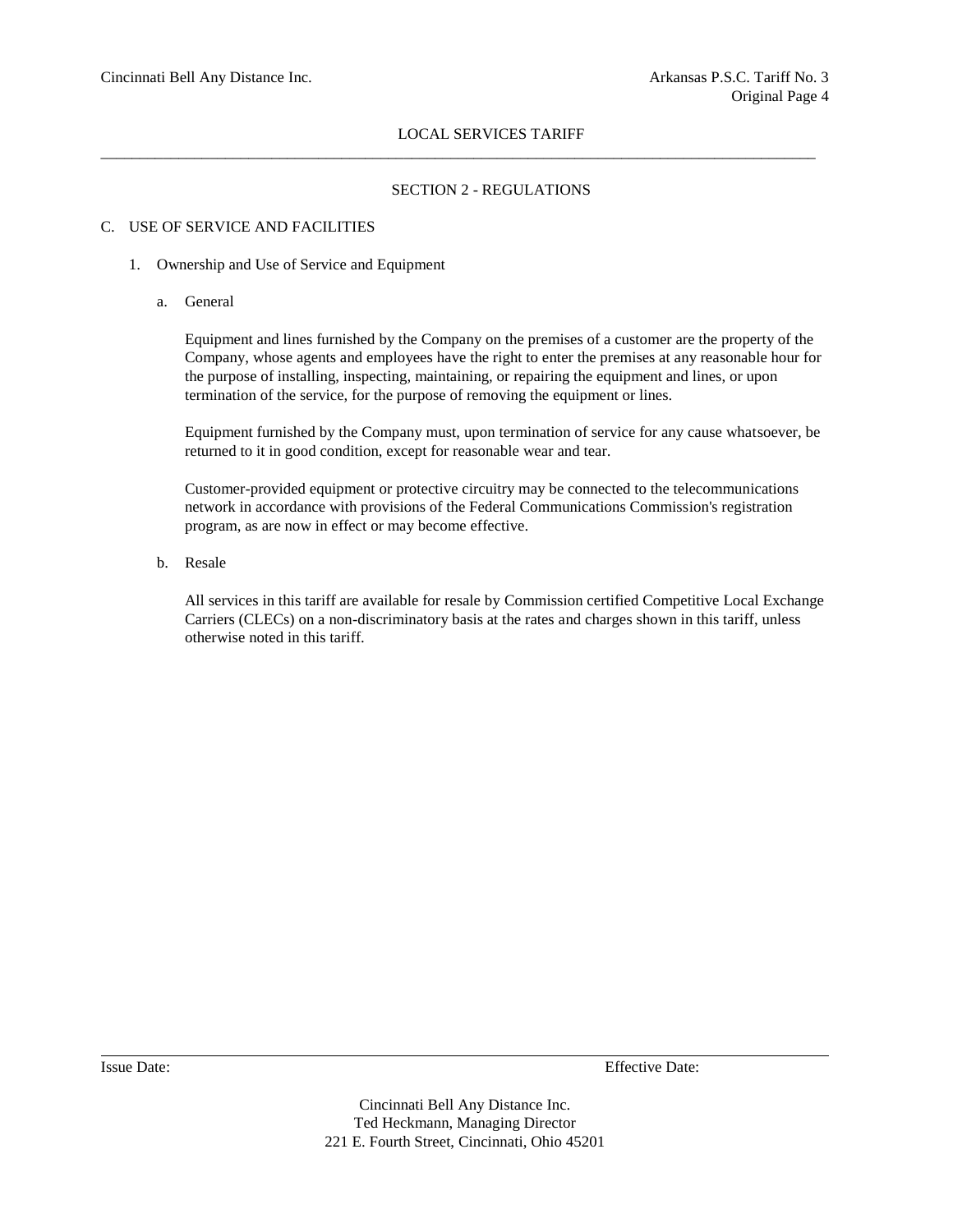$\_$  ,  $\_$  ,  $\_$  ,  $\_$  ,  $\_$  ,  $\_$  ,  $\_$  ,  $\_$  ,  $\_$  ,  $\_$  ,  $\_$  ,  $\_$  ,  $\_$  ,  $\_$  ,  $\_$  ,  $\_$  ,  $\_$  ,  $\_$  ,  $\_$  ,  $\_$  ,  $\_$  ,  $\_$  ,  $\_$  ,  $\_$  ,  $\_$  ,  $\_$  ,  $\_$  ,  $\_$  ,  $\_$  ,  $\_$  ,  $\_$  ,  $\_$  ,  $\_$  ,  $\_$  ,  $\_$  ,  $\_$  ,  $\_$  ,

#### SECTION 2 - REGULATIONS

#### C. USE OF SERVICE AND FACILITIES (Continued)

- 2. Connections of Customer-Provided Terminal Equipment and Communications Systems
	- a. General Provisions
		- 1. General

Customer-provided terminal equipment and communications systems may be connected at the customer's premises to telecommunications services furnished by the Company, where the connections are made in accordance with the provisions of Part 68 of the Federal Communications Commission's (FCC's) Rules and Regulations, and any Company tariffs.

2. Responsibility of the Customer

The customer is responsible for the installation, operation and maintenance of any customerprovided terminal equipment or communications system. No customer-provided terminal equipment or communications systems or combinations thereof may require change in or alteration of the equipment or services of the Company, cause electrical hazards to Company personnel, damage to Company equipment, malfunction of Company billing equipment, or degradation of service to persons other than the user of the subject terminal equipment or communications system, the calling or called party. Upon notice from the Company that customer-provided terminal equipment or communications system is causing such a hazard, damage, malfunction or degradation of service, the customer must make whatever changes are necessary to remove or prevent the hazard, damage, malfunction or degradation of service.

Issue Date: Effective Date: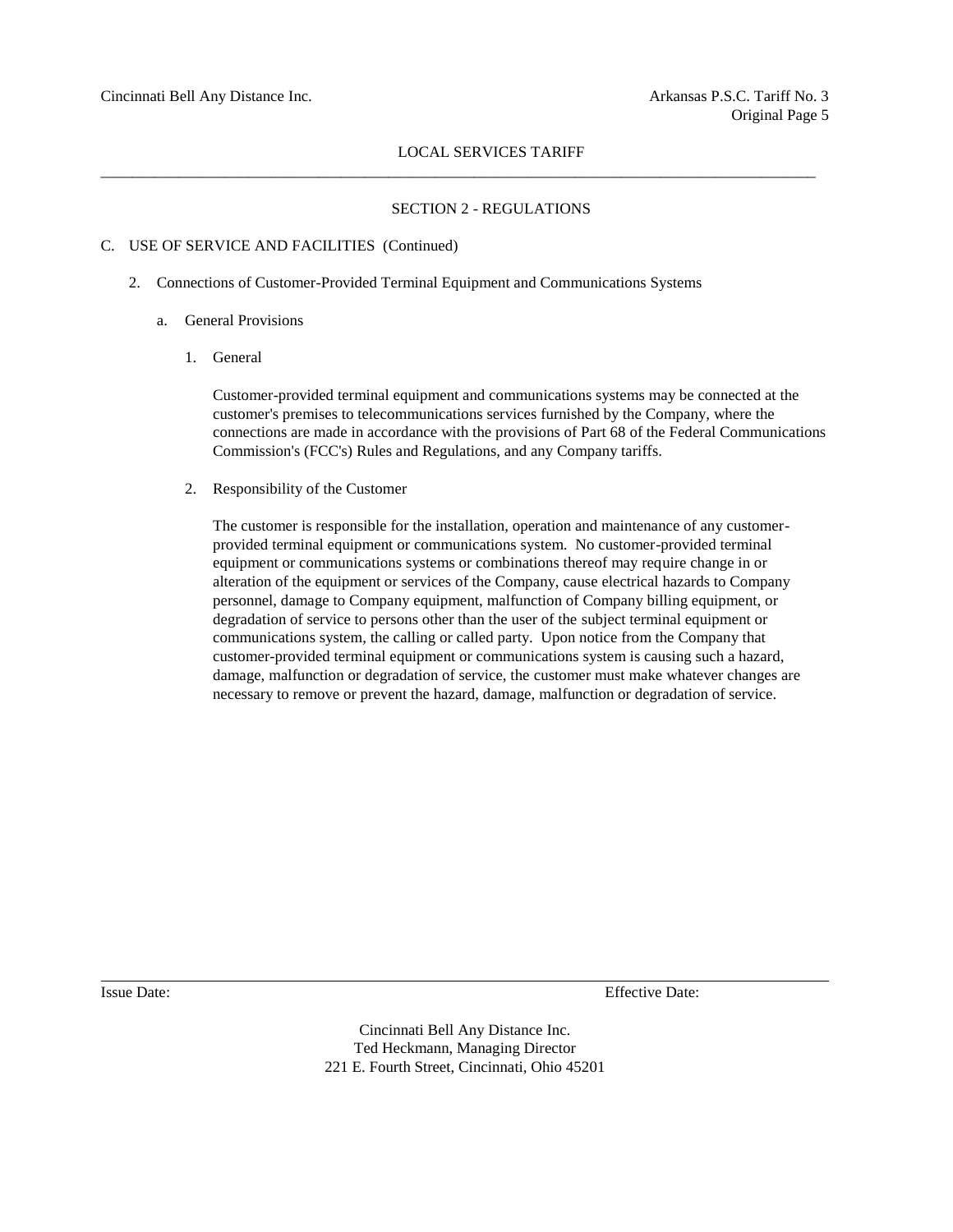## SECTION 2 - REGULATIONS

## C. USE OF SERVICE AND FACILITIES (Continued)

2. Connections of Customer-Provided Terminal Equipment and Communications Systems (Continued)

 $\_$  ,  $\_$  ,  $\_$  ,  $\_$  ,  $\_$  ,  $\_$  ,  $\_$  ,  $\_$  ,  $\_$  ,  $\_$  ,  $\_$  ,  $\_$  ,  $\_$  ,  $\_$  ,  $\_$  ,  $\_$  ,  $\_$  ,  $\_$  ,  $\_$  ,  $\_$  ,  $\_$  ,  $\_$  ,  $\_$  ,  $\_$  ,  $\_$  ,  $\_$  ,  $\_$  ,  $\_$  ,  $\_$  ,  $\_$  ,  $\_$  ,  $\_$  ,  $\_$  ,  $\_$  ,  $\_$  ,  $\_$  ,  $\_$  ,

- a. General Provisions (Continued)
	- 3. Responsibility of the Company

Telecommunications services are not represented as adapted to the use of customer-provided terminal equipment or communications systems. Where customer-provided terminal equipment or communications systems are used with telecommunications services, the responsibility of the Company is limited to furnishing service components suitable for telecommunications services and to the maintenance and operation of service components in a proper manner for those services. Subject to this responsibility, the Company is not responsible for (1) the through-transmission of signals generated by the customer-provided terminal equipment or communications systems, or for the quality of, or defects in this transmission; or (2) the reception of signals by customerprovided terminal equipment or communications systems; or (3) address signaling, where this signaling is performed by customer-provided signaling equipment.

At the customer's request, the Company will provide the interface parameters needed to permit customer-provided terminal equipment to operate properly with the Company's telecommunications services.

The Company may make changes in its telecommunications services, equipment, operations or procedures, where these changes are consistent with Part 68 of the FCC's Rules and Regulations. If changes made by the Company can be reasonably expected to render any customer's communications system or terminal equipment incompatible with telecommunications services, or require modification or alteration of the customer-provided communications systems or terminal equipment, or otherwise materially affect its use or performance, the customer will be given adequate notice of the changes in writing, to allow the customer an opportunity to maintain uninterrupted service.

4. Recording of Two-Way Telephone Conversations

The recording of two-way telephone conversations is governed by state and federal laws and regulations.

Issue Date: Effective Date: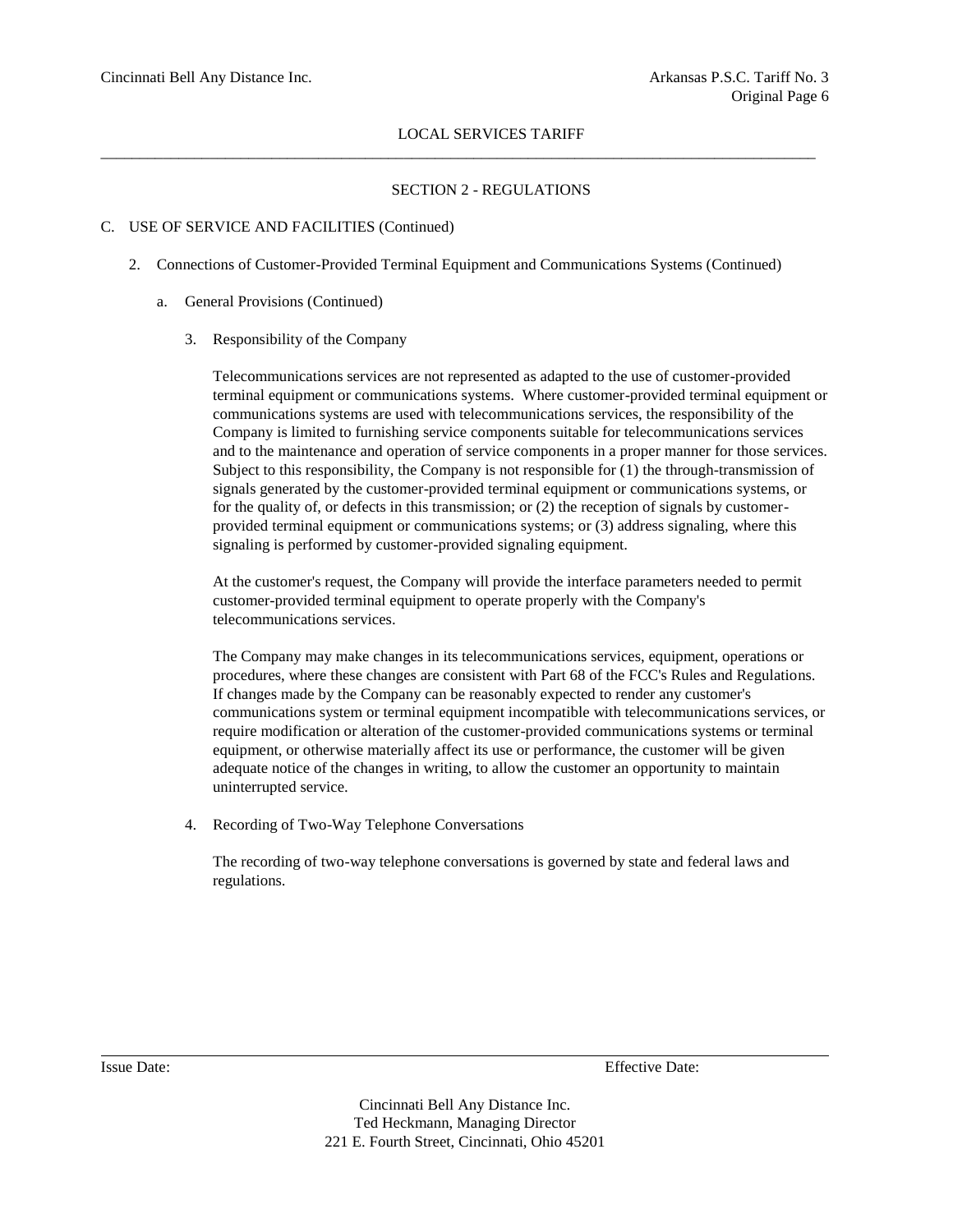## SECTION 2 - REGULATIONS

## C. USE OF SERVICE AND FACILITIES (Continued)

2. Connections of Customer-Provided Terminal Equipment and Communications Systems (Continued)

 $\_$  ,  $\_$  ,  $\_$  ,  $\_$  ,  $\_$  ,  $\_$  ,  $\_$  ,  $\_$  ,  $\_$  ,  $\_$  ,  $\_$  ,  $\_$  ,  $\_$  ,  $\_$  ,  $\_$  ,  $\_$  ,  $\_$  ,  $\_$  ,  $\_$  ,  $\_$  ,  $\_$  ,  $\_$  ,  $\_$  ,  $\_$  ,  $\_$  ,  $\_$  ,  $\_$  ,  $\_$  ,  $\_$  ,  $\_$  ,  $\_$  ,  $\_$  ,  $\_$  ,  $\_$  ,  $\_$  ,  $\_$  ,  $\_$  ,

- a. General Provisions (Continued)
	- 5. Violation of Regulations

When any customer-provided terminal equipment or communications system is used with telecommunications services in violation of any of the provisions in this Section 2, part C.2, the Company will take whatever immediate action is necessary for the protection of the telecommunications network and Company employees, and will promptly notify the customer of the violation.

The customer must discontinue use of the terminal equipment or communications system or correct the violation and must confirm in writing to the Company within 10 days, following the receipt of written notice from the Company, that such use has ceased or that the violation has been corrected. Failure of the customer to discontinue such use or to correct the violation and to give the required written confirmation to the Company within the time stated above will result in suspension of the customer's service until the customer complies with the provisions of this tariff.

b. Connections of Registered Equipment

The term "Registered Equipment" denotes equipment which complies with and has been approved within the registration provisions of FCC Part 68.

Customer-provided registered terminal equipment, registered protective circuitry, and registered communications systems may be directly connected to the telecommunications network at the customer premises, subject to FCC Part 68.

c. Premises Wiring Associated With Registered Communications Systems

Premises wiring is wiring which connects separately-housed equipment entities or system components to one another, or wiring which connects an equipment entity or system component with the telephone network interface or demarcation point not within an equipment housing. All premises wiring, whether fully protected or unprotected, must be installed in compliance with FCC Part 68.

Customers who intend to connect premises wiring other than fully protected to the telephone network must give advance notice to the Company in accordance with the procedures specified in FCC Part 68 or as otherwise authorized by the FCC.

Issue Date: Effective Date: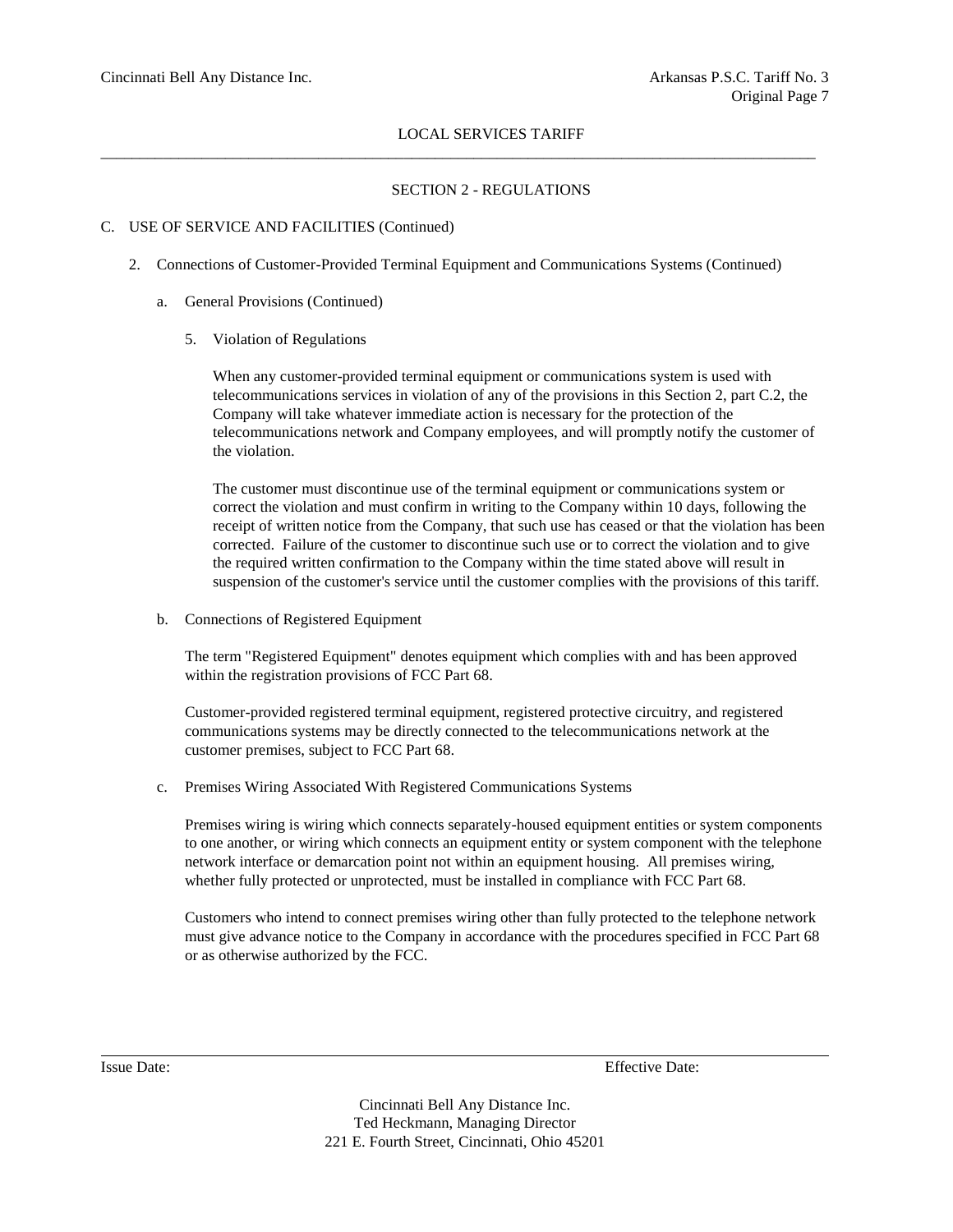#### SECTION 2 - REGULATIONS

#### D. ESTABLISHMENT AND FURNISHING OF SERVICE

#### 1. Application for Service

The Company may refuse an application for service if objection is made by or on behalf of any governmental authority to furnishing the service.

 $\_$  ,  $\_$  ,  $\_$  ,  $\_$  ,  $\_$  ,  $\_$  ,  $\_$  ,  $\_$  ,  $\_$  ,  $\_$  ,  $\_$  ,  $\_$  ,  $\_$  ,  $\_$  ,  $\_$  ,  $\_$  ,  $\_$  ,  $\_$  ,  $\_$  ,  $\_$  ,  $\_$  ,  $\_$  ,  $\_$  ,  $\_$  ,  $\_$  ,  $\_$  ,  $\_$  ,  $\_$  ,  $\_$  ,  $\_$  ,  $\_$  ,  $\_$  ,  $\_$  ,  $\_$  ,  $\_$  ,  $\_$  ,  $\_$  ,

An application for service becomes a contract upon the establishment of service. Neither the contract nor any rights acquired under it may be assigned or transferred in any manner except as specifically provided for in this tariff. Requests for additional service, when established, become a part of the original contract, except that each item of additional service is furnished subject to payment of applicable charges.

If an applicant has an outstanding account with the Company, the Company reserves the right to reject application for service until the amount due for local services included in this tariff has been paid in full.

A contract for service may be transferred to another individual, partnership, association, or corporation. No billing adjustment for local exchange service previously furnished will be made and the new customer must assume all outstanding indebtedness of the original customer. No charge applies to service transferred in accordance with these provisions.

Issue Date: Effective Date: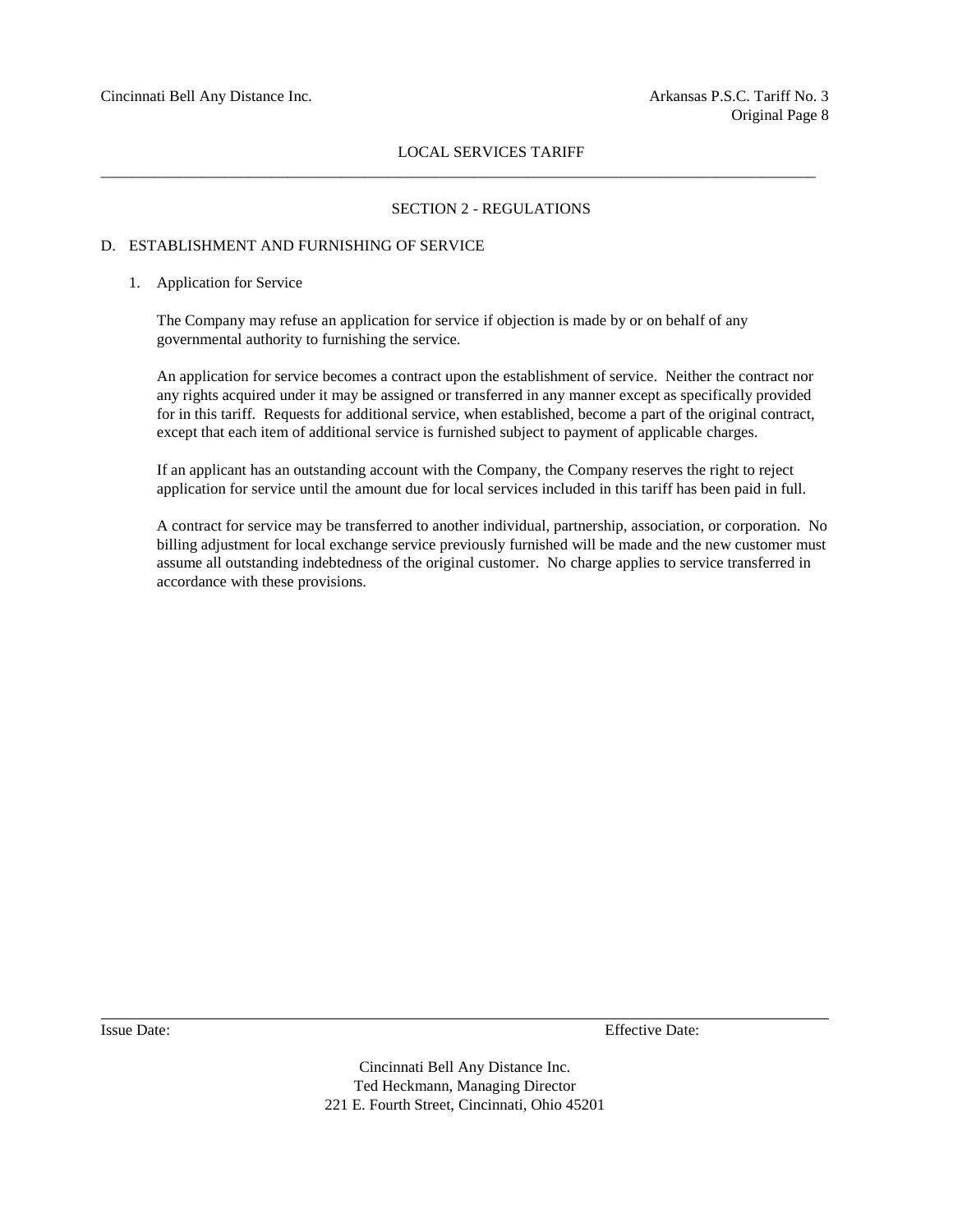$\_$  ,  $\_$  ,  $\_$  ,  $\_$  ,  $\_$  ,  $\_$  ,  $\_$  ,  $\_$  ,  $\_$  ,  $\_$  ,  $\_$  ,  $\_$  ,  $\_$  ,  $\_$  ,  $\_$  ,  $\_$  ,  $\_$  ,  $\_$  ,  $\_$  ,  $\_$  ,  $\_$  ,  $\_$  ,  $\_$  ,  $\_$  ,  $\_$  ,  $\_$  ,  $\_$  ,  $\_$  ,  $\_$  ,  $\_$  ,  $\_$  ,  $\_$  ,  $\_$  ,  $\_$  ,  $\_$  ,  $\_$  ,  $\_$  ,

## SECTION 2 - REGULATIONS

## D. ESTABLISHMENT AND FURNISHING OF SERVICE (Continued)

## 2. Deposits

Applicants or customers whose financial condition is not acceptable to the Company or is not a matter of general knowledge, may be required to make, at any time, a cash deposit up to an amount equaling two times  $(2x)$  one  $(1)$  month's actual or estimated charges for the purpose of guaranteeing final payment for service, in accordance with the rules of the Commission. Interest on cash deposits will be payable per the deposit rules and regulations prescribed by the Commission for the period during which the deposit is held. Such deposit will be refunded or credited to the customer upon termination or after one year of prompt payment for service.

## 3. Telephone Numbers

The customer has no property right in the telephone number which is assigned by the Company, or any right to continuance of service through any particular central office, and the Company reserves the right to change the telephone number or the central office designation, or both, of a customer whenever it deems it necessary to do so in the conduct of its business.

Issue Date: Effective Date: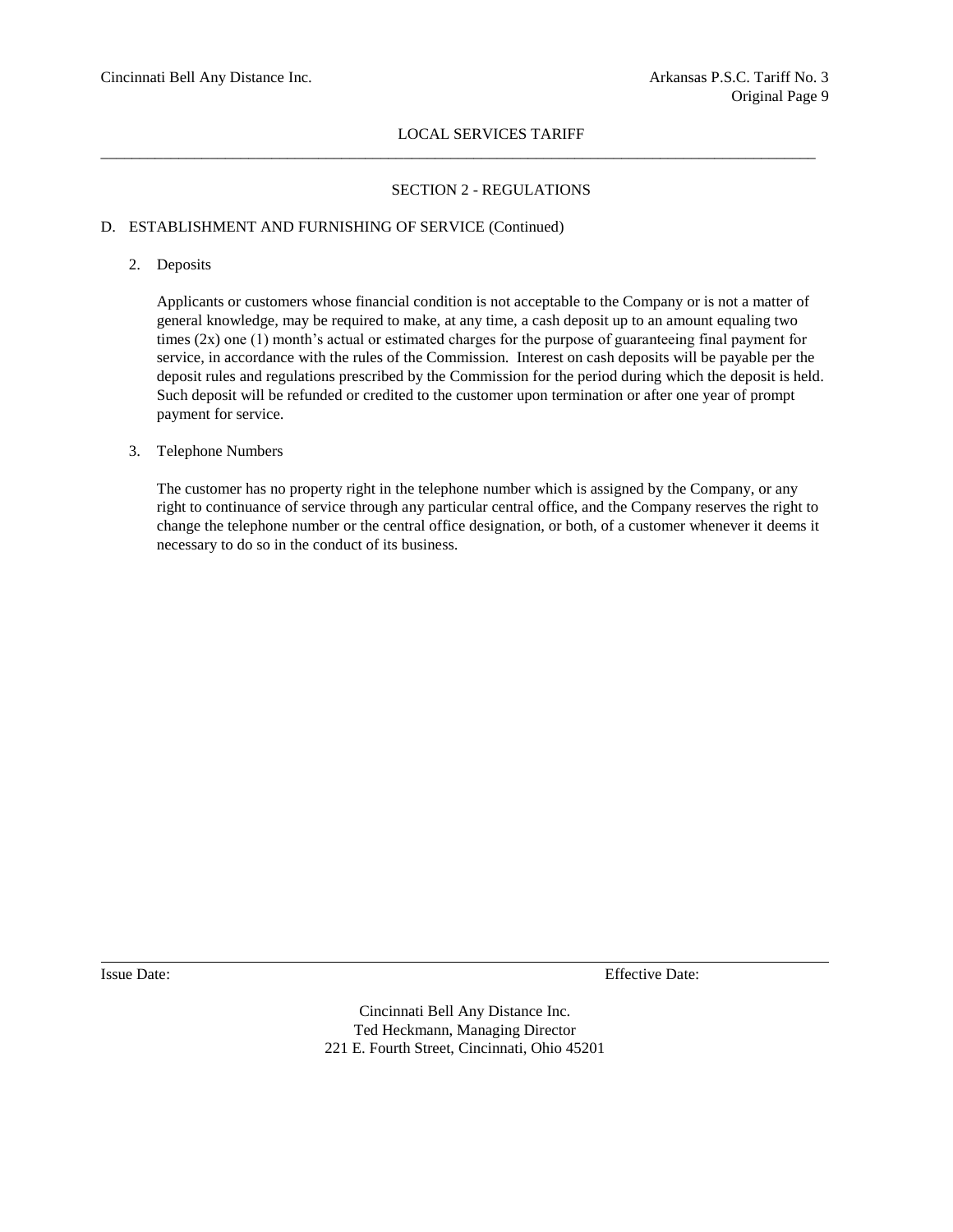$\_$  ,  $\_$  ,  $\_$  ,  $\_$  ,  $\_$  ,  $\_$  ,  $\_$  ,  $\_$  ,  $\_$  ,  $\_$  ,  $\_$  ,  $\_$  ,  $\_$  ,  $\_$  ,  $\_$  ,  $\_$  ,  $\_$  ,  $\_$  ,  $\_$  ,  $\_$  ,  $\_$  ,  $\_$  ,  $\_$  ,  $\_$  ,  $\_$  ,  $\_$  ,  $\_$  ,  $\_$  ,  $\_$  ,  $\_$  ,  $\_$  ,  $\_$  ,  $\_$  ,  $\_$  ,  $\_$  ,  $\_$  ,  $\_$  ,

## SECTION 2 - REGULATIONS

## D. ESTABLISHMENT AND FURNISHING OF SERVICE (Continued)

## 4. Payment for Service

- a. The customer is responsible for payment; monthly, or on demand, of all charges for facilities and services furnished the customer, including charges for services originated, or charges accepted, at such facilities. Charges are payable at the Telephone Company's Business offices or at any agency authorized to receive such payments.
- b. Bills are rendered monthly and include charges for local service for the current service month.
- c. Prior written notice will be given if service is to be temporarily denied or the contract terminated for the non-payment of any sum due in accordance with Paragraph D.5. following. Service will not be denied prior to five days from the date contained on said notice.
- d. Where the Company provides billing inquiry service, customer inquiries relative to toll charges will be responded to promptly by the Company.
- e. Where the inquiry service is provided by an IXC or its designated agent, the IXC or agent will be responsible for notifying the Company immediately regarding any bona fide dispute over outstanding toll charges, so that service will not be terminated during the investigation of the dispute.

Issue Date: Effective Date: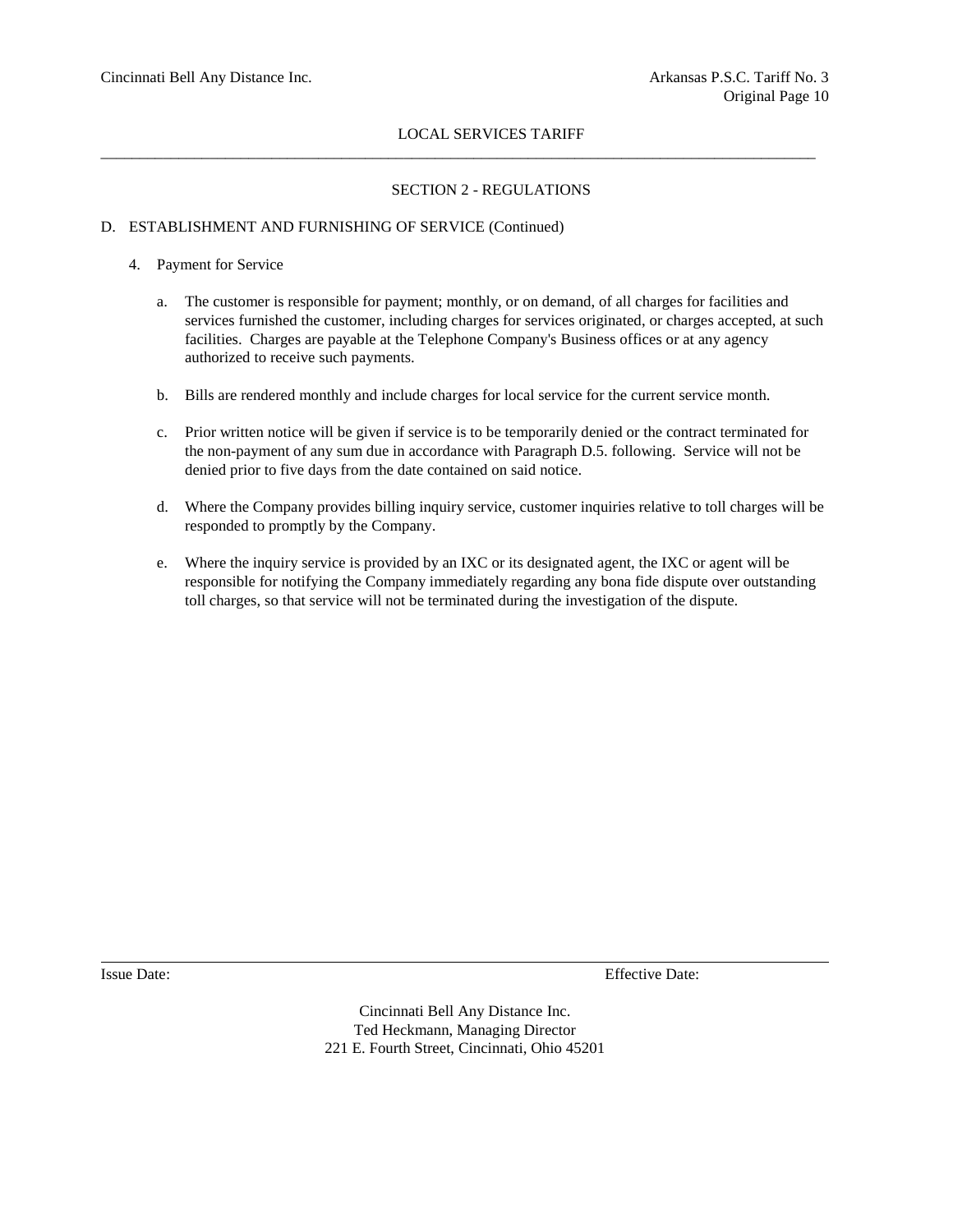\_\_\_\_\_\_\_\_\_\_\_\_\_\_\_\_\_\_\_\_\_\_\_\_\_\_\_\_\_\_\_\_\_\_\_\_\_\_\_\_\_\_\_\_\_\_\_\_\_\_\_\_\_\_\_\_\_\_\_\_\_\_\_\_\_\_\_\_\_\_\_\_\_\_\_\_\_\_\_\_\_\_\_\_\_\_\_\_\_\_\_\_

## SECTION 2 - REGULATIONS

## D. ESTABLISHMENT AND FURNISHING OF SERVICE (Continued)

- 4. Payment for Service (Continued)
	- f. A subscriber who orders service or equipment installations, moves, or changes prior to the date of any increase in the one time charge applicable to such work will be subject to the one time charge in effect at the time the subscriber's order was received by the Company, provided the work is completed within the Company's normal installation interval in effect at the time the order was placed. However, if subsequent to the effective date of the increase in the one time charge, the completion of such work is delayed beyond the Company's normal installation interval and the delay is not caused by the Company, the subscriber will then be subject to the one-time charge in effect at the time the work is completed by the Company.
	- g. Insufficient Fund Checks

Customers will be charged on all checks issued to the Company which are returned due to insufficient funds. The charge will reflect the amount allowed by Arkansas law. At the discretion of the Company, the insufficient funds check charge may be waived under appropriate circumstances (e.g. a bank error).

h. Late Payment Charge

In compliance with Commission rules, Customers will be charged a late payment penalty on all delinquent amounts owed to the Company.

- 5. Denials or Disconnection and Restoral of Service
	- a. Upon five (5) days written notice, the Company may discontinue service or cancel an application for service without incurring any liability for any of the following reasons:
		- 1. Non-payment of any sum due to the Company for service for more than thirty days beyond the date of rendition of the bill for such service;
		- 2. Violation of any regulation governing the service under this tariff;
		- 3. Violation of any law, rule, or regulation of an government authority having jurisdiction over the service; or
		- 4. The Company is prohibited from furnishing services by order of a court or other government authority having jurisdiction.
		- 5. Customer uses equipment in such a manner as to adversely affect the Company's equipment or service to others.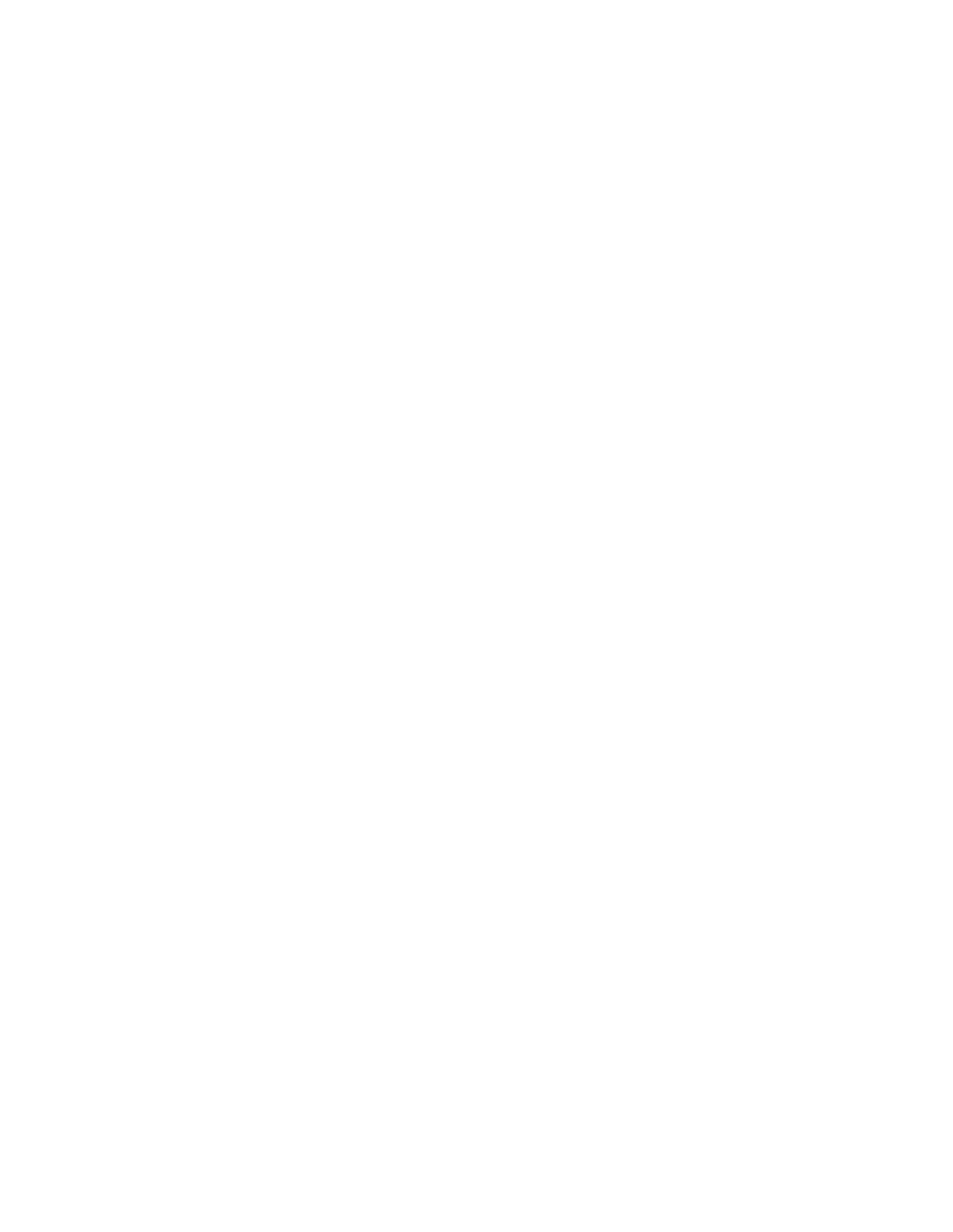\_\_\_\_\_\_\_\_\_\_\_\_\_\_\_\_\_\_\_\_\_\_\_\_\_\_\_\_\_\_\_\_\_\_\_\_\_\_\_\_\_\_\_\_\_\_\_\_\_\_\_\_\_\_\_\_\_\_\_\_\_\_\_\_\_\_\_\_\_\_\_\_\_\_\_\_\_\_\_\_\_\_\_\_\_\_\_\_\_\_\_\_

## SECTION 2 - REGULATIONS

## D. ESTABLISHMENT AND FURNISHING OF SERVICE (Continued)

- 5. Denial or Disconnection and Restoral of Service (Continued)
	- b. The Company reserves the right to discontinue or refuse service because of abuse or fraudulent use of service. Abuse or fraudulent use of service includes the use of service or facilities of the Company to transmit a message or to locate a person or otherwise to give or obtain information without payment of appropriate charges, or violation of any law or regulation pertaining to telecommunications service.
	- c. Service may not be refused, denied or disconnected for any of the following reasons:
		- 1. Delinquency in payment for service by a previous occupant at the premises to be served;
		- 2. Failure to pay any amount which, according to established payment dispute and resolution procedures, is in bona fide dispute;
		- 3. Failure to pay directory advertising charges or any other non-regulated service charges including 900/700 or any "dial-it"-like service charges.

Issue Date: Effective Date: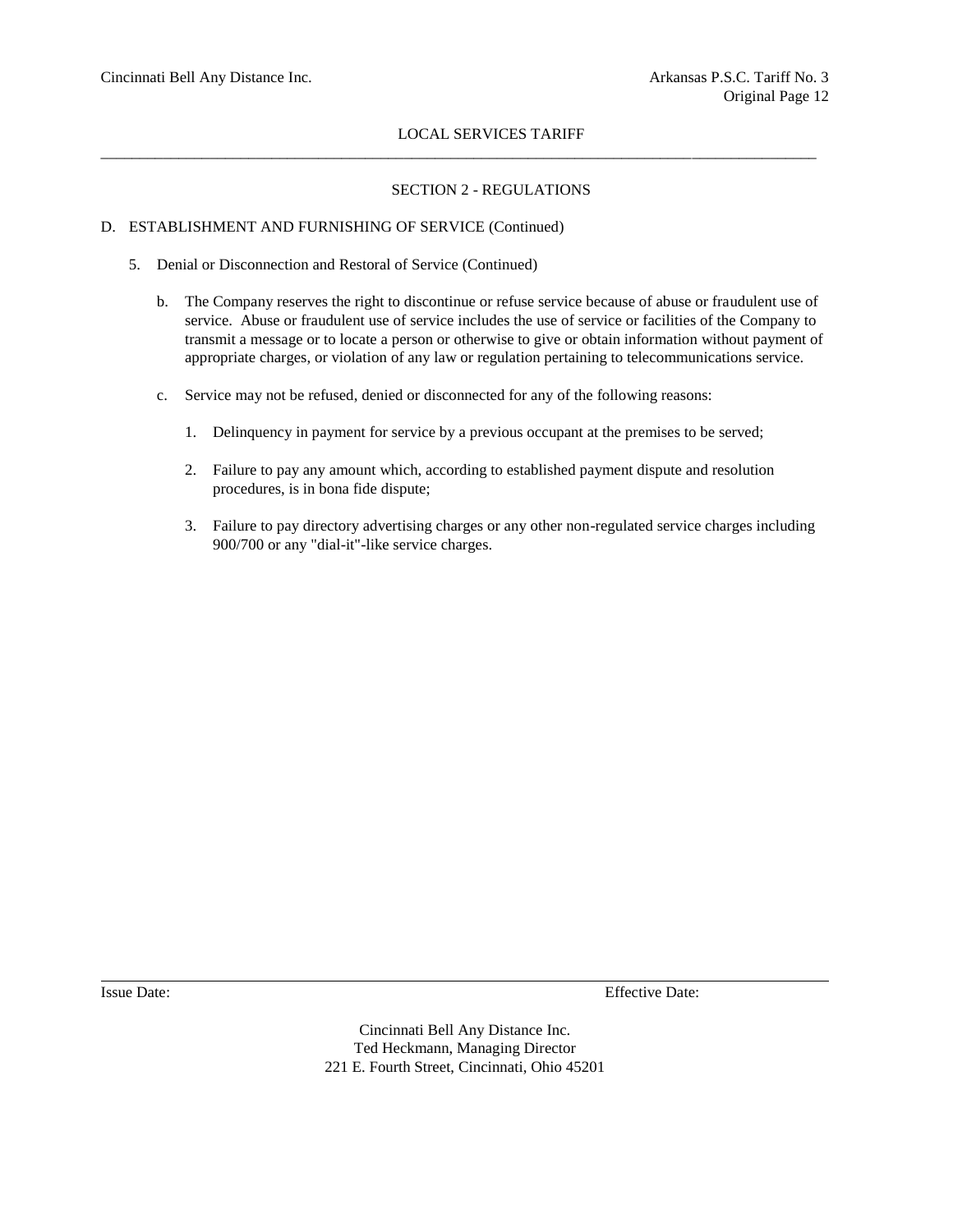$\_$  ,  $\_$  ,  $\_$  ,  $\_$  ,  $\_$  ,  $\_$  ,  $\_$  ,  $\_$  ,  $\_$  ,  $\_$  ,  $\_$  ,  $\_$  ,  $\_$  ,  $\_$  ,  $\_$  ,  $\_$  ,  $\_$  ,  $\_$  ,  $\_$  ,  $\_$  ,  $\_$  ,  $\_$  ,  $\_$  ,  $\_$  ,  $\_$  ,  $\_$  ,  $\_$  ,  $\_$  ,  $\_$  ,  $\_$  ,  $\_$  ,  $\_$  ,  $\_$  ,  $\_$  ,  $\_$  ,  $\_$  ,  $\_$  ,

## SECTION 2 - REGULATIONS

#### D. ESTABLISHMENT AND FURNISHING OF SERVICE (Continued)

6. Special Equipment and Arrangements

Special equipment and arrangements requested by customers and not otherwise provided for in this tariff may be furnished where possible, if not detrimental to any of the services furnished by the Company, at charges that are in addition to other applicable charges.

7. Overtime

For work performed outside the normal working hours of the Company at the request of the customer, the additional expense incurred by the Company is charged to the customer in addition to other charges which are applicable. In such cases, charges based on the cost of labor, materials, and other costs incurred by or charged to the Company will apply. The customer will be notified in advance if such charges may apply.

8. Individual Case Basis (CB) Arrangements

Rates for ICB arrangements will be developed on a case-by-case basis in response to a bona fide request from a customer or prospective customer for service which varies from tariffed arrangements. Rates quoted in response to such requests may be different from the tariffed rates specified for such services. ICB rates will be made available to similarly situated customers.

Issue Date: Effective Date: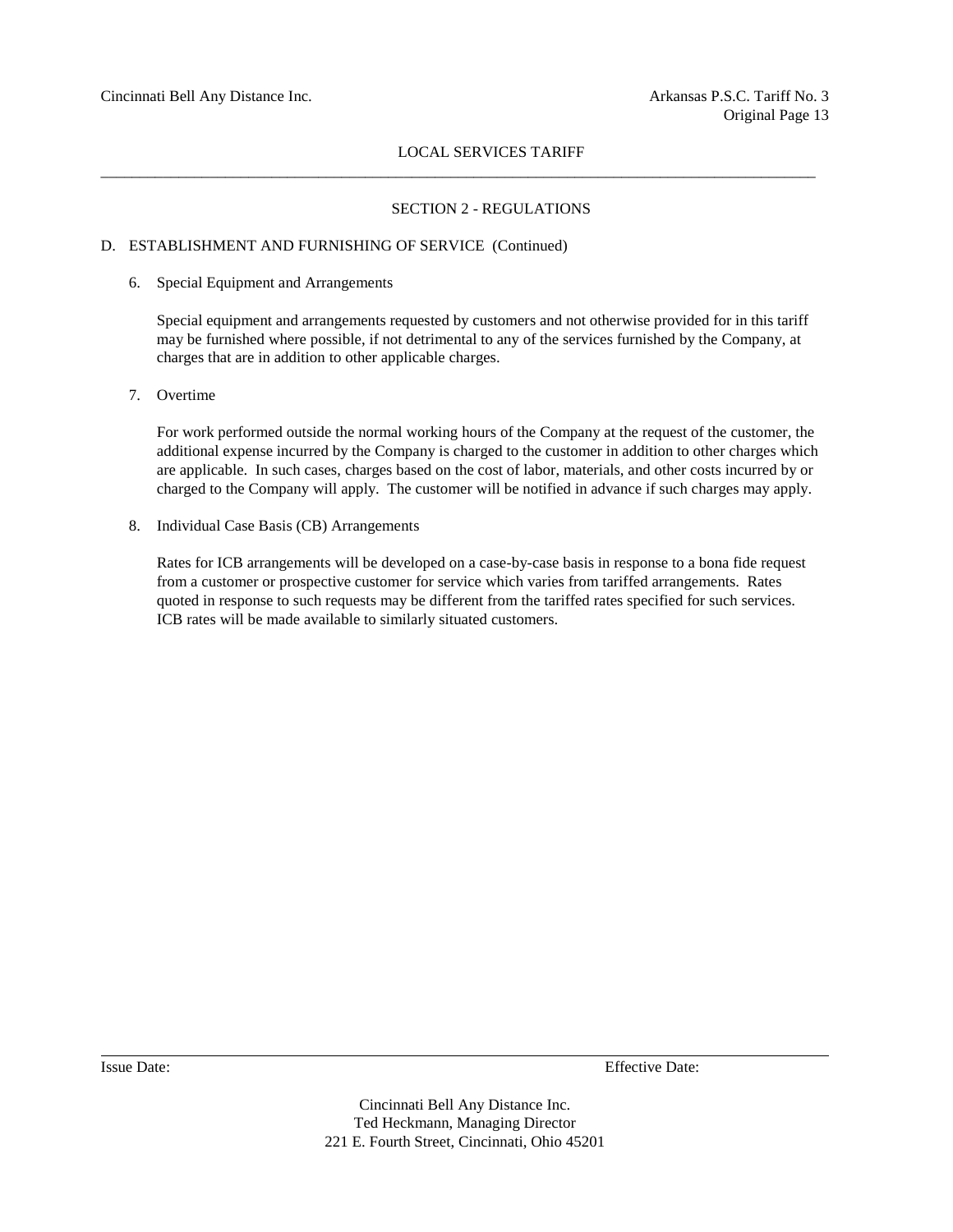$\_$  ,  $\_$  ,  $\_$  ,  $\_$  ,  $\_$  ,  $\_$  ,  $\_$  ,  $\_$  ,  $\_$  ,  $\_$  ,  $\_$  ,  $\_$  ,  $\_$  ,  $\_$  ,  $\_$  ,  $\_$  ,  $\_$  ,  $\_$  ,  $\_$  ,  $\_$  ,  $\_$  ,  $\_$  ,  $\_$  ,  $\_$  ,  $\_$  ,  $\_$  ,  $\_$  ,  $\_$  ,  $\_$  ,  $\_$  ,  $\_$  ,  $\_$  ,  $\_$  ,  $\_$  ,  $\_$  ,  $\_$  ,  $\_$  ,

## SECTION 2 - REGULATIONS

## D. ESTABLISHMENT AND FURNISHING OF SERVICE (Continued)

#### 9. Identity of Customer-Announcement Facilities

Use of Company facilities for public announcement service or non-public announcement service is subject to the following conditions:

- a. For purposes of identification, exchange service customers who transmit recorded announcements over facilities provided by the Company must include in the recorded message the name of the organization or individual responsible for the service and the address at which the service is provided.
- b. Customers transmitting factual announcements such as time, weather, stock market quotations, airline schedules, and similar information are excluded from the preceding conditions.
- c. Failure to comply with the provisions of this tariff will be cause for termination of the service.
- d. The Company will reveal on request, to the extent the information is available from its records, the identity of the individual responsible for service with which announcement facilities have been associated.
- 10. Wire Tap Investigation

When a wire tap investigation is made by the Company at the request of a customer, and no wire tap trouble condition in Company equipment or facilities can be found, the cost incurred for inspection of the facilities and equipment serving the customer may be charged to the customer.

Issue Date: Effective Date: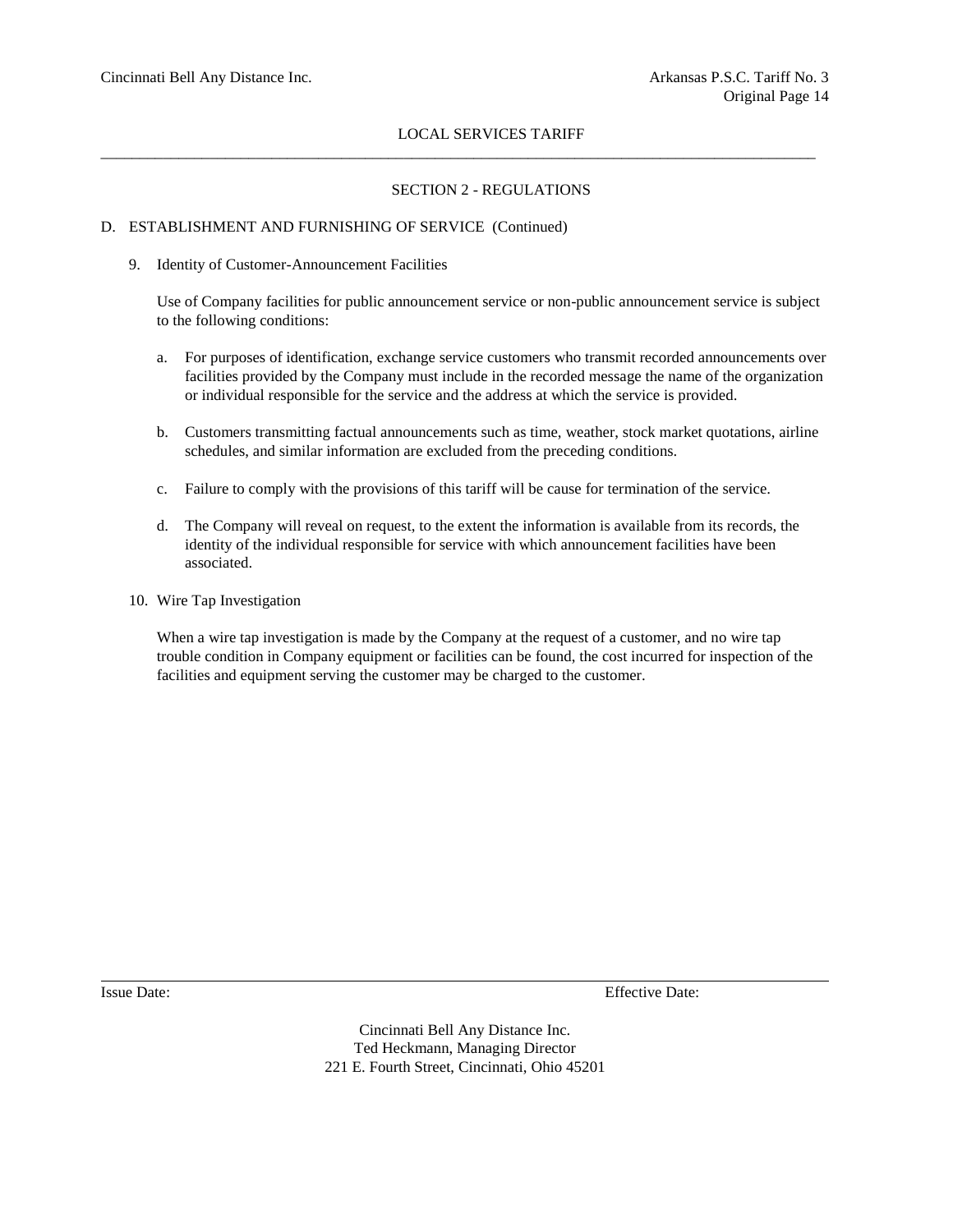$\_$  ,  $\_$  ,  $\_$  ,  $\_$  ,  $\_$  ,  $\_$  ,  $\_$  ,  $\_$  ,  $\_$  ,  $\_$  ,  $\_$  ,  $\_$  ,  $\_$  ,  $\_$  ,  $\_$  ,  $\_$  ,  $\_$  ,  $\_$  ,  $\_$  ,  $\_$  ,  $\_$  ,  $\_$  ,  $\_$  ,  $\_$  ,  $\_$  ,  $\_$  ,  $\_$  ,  $\_$  ,  $\_$  ,  $\_$  ,  $\_$  ,  $\_$  ,  $\_$  ,  $\_$  ,  $\_$  ,  $\_$  ,  $\_$  ,

## SECTION 2 - REGULATIONS

## D. ESTABLISHMENT AND FURNISHING OF SERVICE (Continued)

#### 11. Telecommunications relay Service (TRS)

Enables deaf, hard-of-hearing or speech-impaired persons who use a text telephone or similar device, to communicate freely with the hearing population who do not use a text telephone. A Customer will be able to access the state provider to complete such calls. When applicable, the Company will impose a surcharge to all Customers at a level determined by the Commission.

12. Provisions for Certain State and Local Taxes and Fees

There shall be added to the customer's bill, as a separate item, an amount equal to the customer's proportionate part of any license, occupation, franchise, or other similar tax or fee, now or hereafter agreed to or imposed upon the Company by state or local taxing authorities, whether imposed by ordinance, franchise agreement or otherwise, and whether imposed upon or measured by the gross receipts, net receipts or revenues of the Company. Such amount will be added to the bill of each customer who receives service within the territorial limits of the taxing authority. Where more than one such tax or fee is imposed, each of the amounts applicable to the customer shall be added to the customer's bill as a separately identified item.

Issue Date: Effective Date: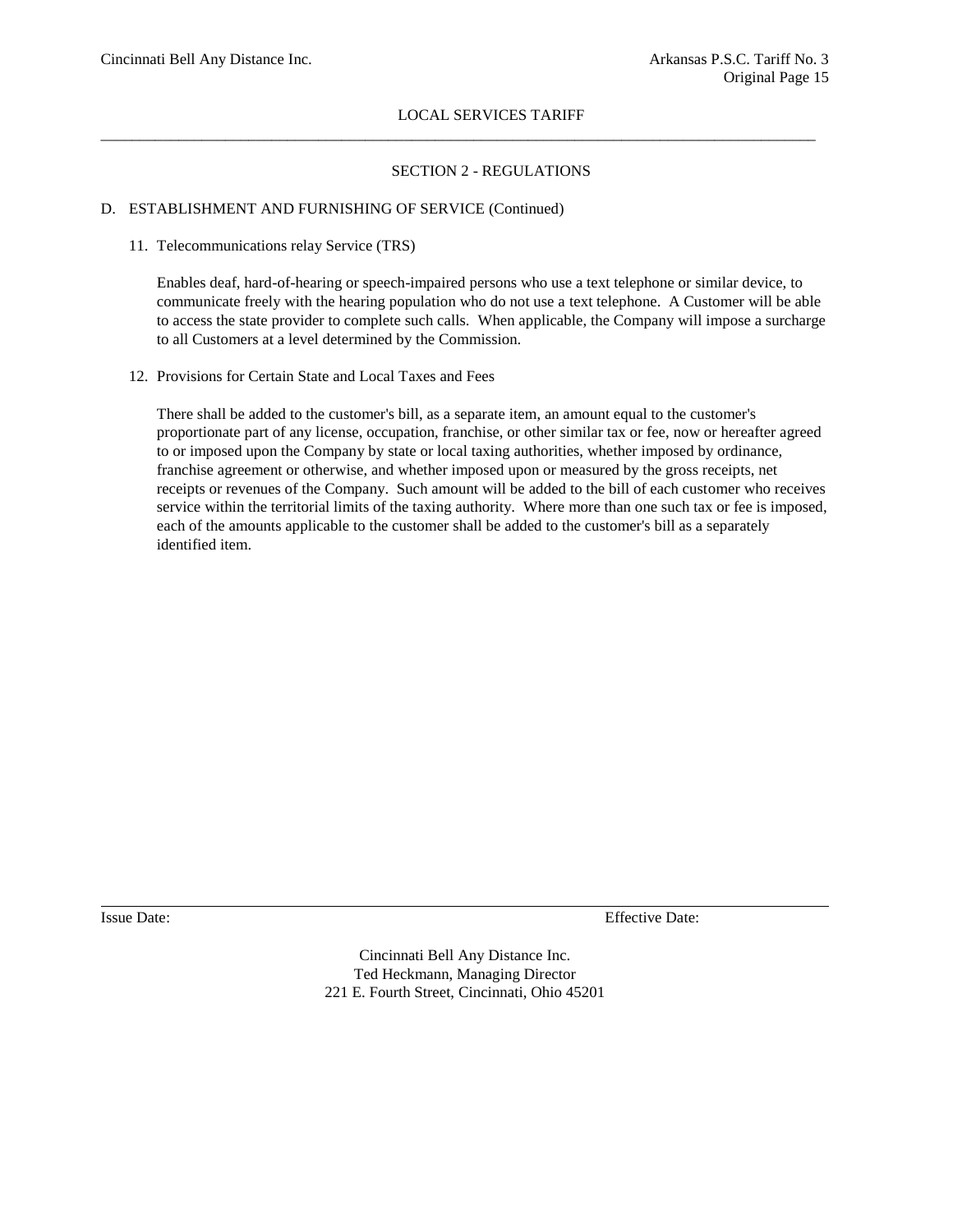## LOCAL SERVICES TARIFF  $\_$  ,  $\_$  ,  $\_$  ,  $\_$  ,  $\_$  ,  $\_$  ,  $\_$  ,  $\_$  ,  $\_$  ,  $\_$  ,  $\_$  ,  $\_$  ,  $\_$  ,  $\_$  ,  $\_$  ,  $\_$  ,  $\_$  ,  $\_$  ,  $\_$  ,  $\_$  ,  $\_$  ,  $\_$  ,  $\_$  ,  $\_$  ,  $\_$  ,  $\_$  ,  $\_$  ,  $\_$  ,  $\_$  ,  $\_$  ,  $\_$  ,  $\_$  ,  $\_$  ,  $\_$  ,  $\_$  ,  $\_$  ,  $\_$  ,

## SECTION 2 - REGULATIONS

## E. DIRECTORIES

## 1. Ownership and Use

The Company reserves the right to charge for directories issued in replacement of directories defaced or mutilated while in possession of customers.

#### 2. Distribution

The Telephone Company will furnish to its customers without charge, only such directories as it deems necessary for the efficient use of service.

Issue Date: Effective Date: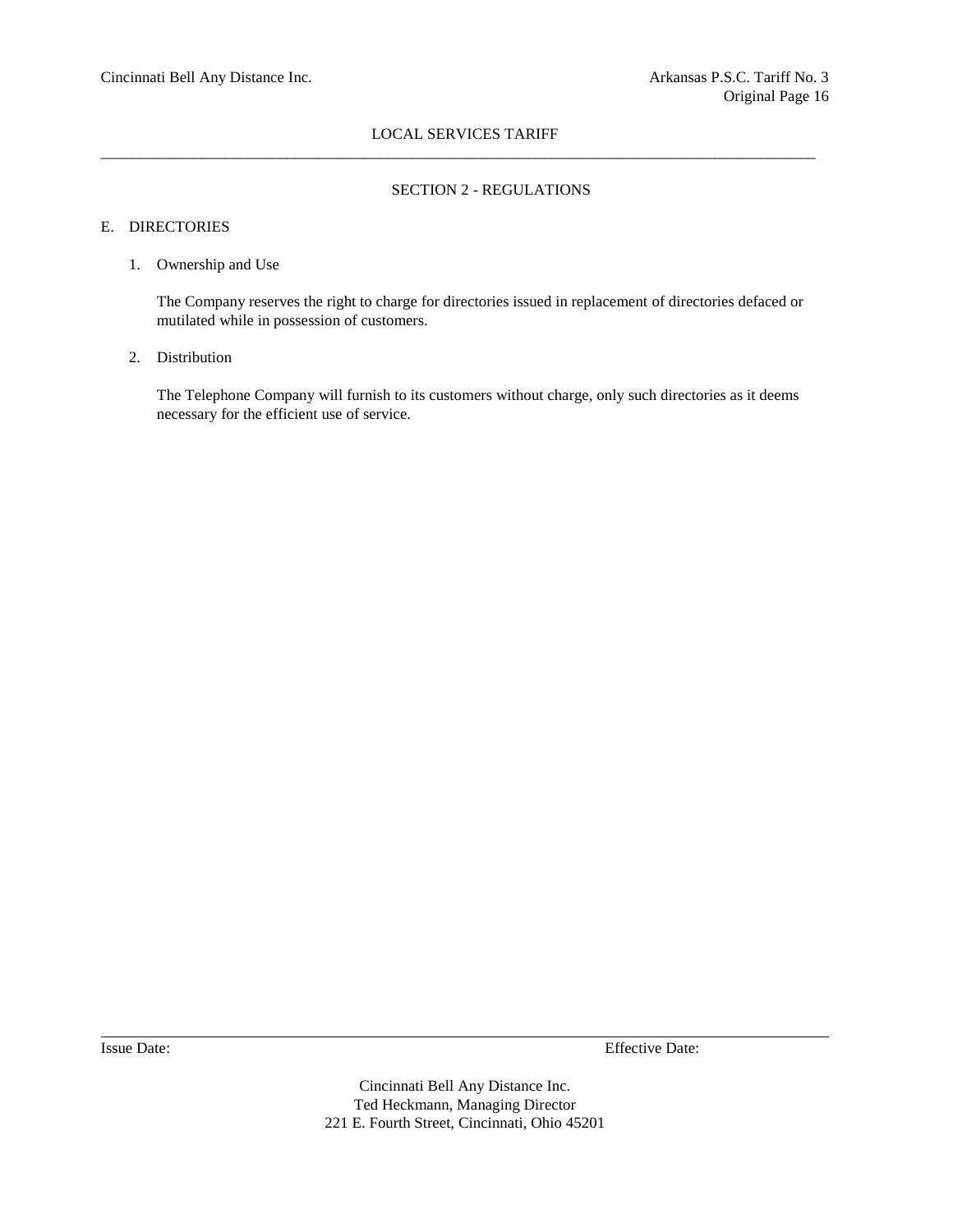$\_$  ,  $\_$  ,  $\_$  ,  $\_$  ,  $\_$  ,  $\_$  ,  $\_$  ,  $\_$  ,  $\_$  ,  $\_$  ,  $\_$  ,  $\_$  ,  $\_$  ,  $\_$  ,  $\_$  ,  $\_$  ,  $\_$  ,  $\_$  ,  $\_$  ,  $\_$  ,  $\_$  ,  $\_$  ,  $\_$  ,  $\_$  ,  $\_$  ,  $\_$  ,  $\_$  ,  $\_$  ,  $\_$  ,  $\_$  ,  $\_$  ,  $\_$  ,  $\_$  ,  $\_$  ,  $\_$  ,  $\_$  ,  $\_$  ,

## SECTION 2 - REGULATIONS

## F. VARIABLE TERM PAYMENT PLAN

## 1. General

- a. The Variable Term Payment Plan (VTPP) is a payment plan which allows customers to pay a fixed rate for services over one of any currently available payment periods. A different monthly rate applies for the duration of each period. The monthly rate varies inversely with the length of the payment period, e.g., the monthly rate for a short period is greater than that for a long period.
- b. The minimum period is 12 months, unless otherwise specified in product tariffs.
- c. During the effective term of a customer's initial payment period, the monthly rate is not subject to Company-initiated changes.
- d. Unless specifically exempted, services furnished under the Variable Term Payment Plan are subject to all general regulations applicable to the provision of service by the Company as stated elsewhere in this and other tariffs.
- 2. Regulations
	- a. Application of Rates and Charges (unless stated otherwise in the product tariffs)
		- 1. The monthly rate applicable at the time a customer subscribes to a product or service under the Variable Term Payment Plan is not subject to Company-initiated change during the initial payment period, providing there are no customer-initiated delays in the establishment of the subscribed-for product or service.
		- 2. After the expiration of either the initial payment period or the subsequent 12-month payment periods the monthly rate will continue to be the same rate that the customer paid under their initial term agreement. The rate will be subject to Company-initiated changes with a 60-day written notice to the customer during which time the customer shall have the right to terminate the agreement, without incurring termination charges. The rate adjustment would not exceed the tariffed rate.
		- 3. Nonrecurring charges are to be paid in full at the time of installation.
		- 4. In the event that all or any part of the service is disconnected at customer request before expiration of any selected payment period of greater than one month's duration, the customer will be required to pay termination charges as stated in this tariff.
		- 5. Rates and charges apply according to the appropriate schedules for products and services offered under the Variable Term Payment Plan.

Issue Date: Effective Date: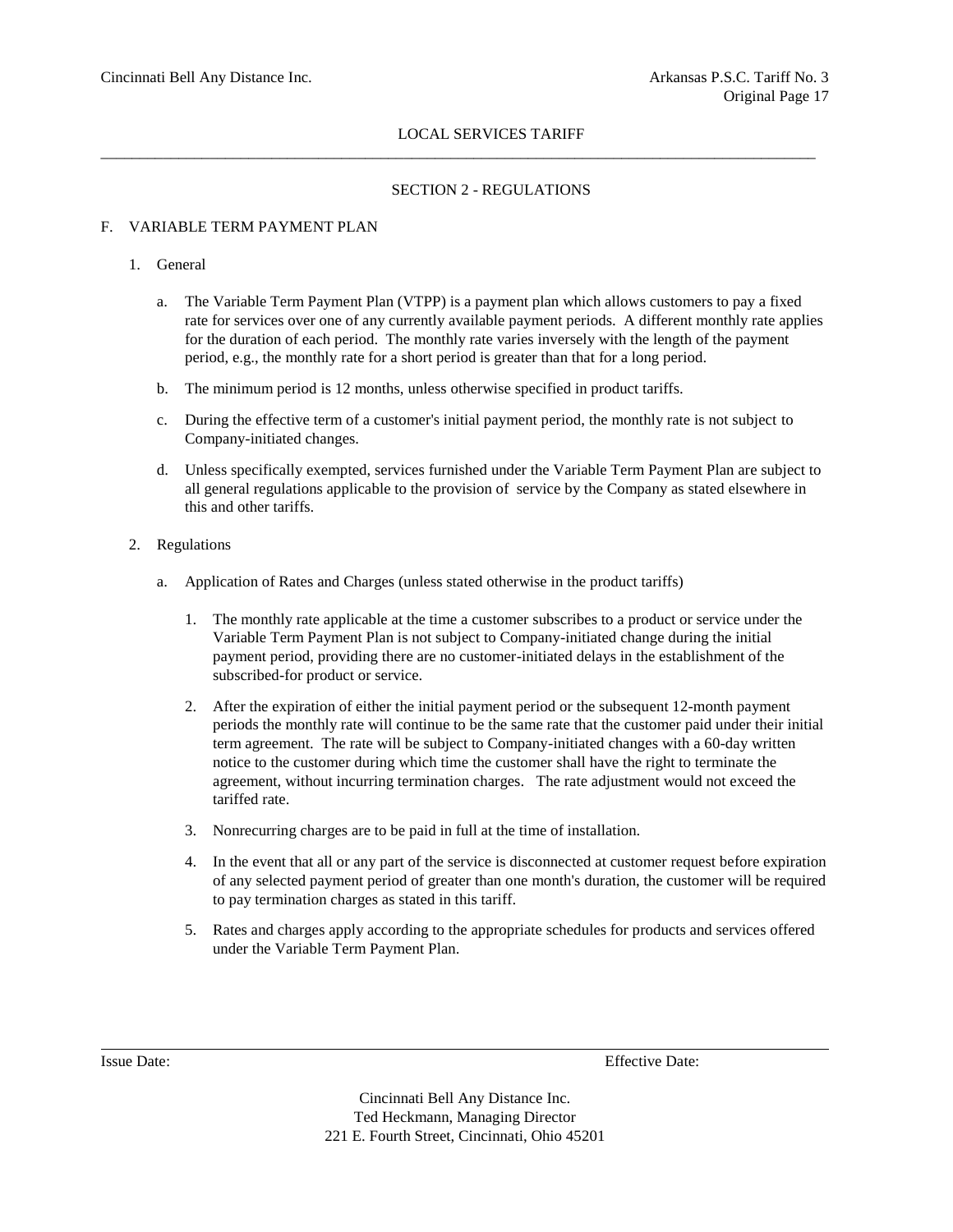$\_$  ,  $\_$  ,  $\_$  ,  $\_$  ,  $\_$  ,  $\_$  ,  $\_$  ,  $\_$  ,  $\_$  ,  $\_$  ,  $\_$  ,  $\_$  ,  $\_$  ,  $\_$  ,  $\_$  ,  $\_$  ,  $\_$  ,  $\_$  ,  $\_$  ,  $\_$  ,  $\_$  ,  $\_$  ,  $\_$  ,  $\_$  ,  $\_$  ,  $\_$  ,  $\_$  ,  $\_$  ,  $\_$  ,  $\_$  ,  $\_$  ,  $\_$  ,  $\_$  ,  $\_$  ,  $\_$  ,  $\_$  ,  $\_$  ,

## SECTION 2 - REGULATIONS

## F. VARIABLE TERM PAYMENT PLAN (Continued)

## 2. Regulations (Continued)

b. Renewal Options

The customer has the following renewal options:

- 1. Prior to completion of the present VTPP payment period and upon notification to the Company, a customer may renew for any payment period currently available under VTPP. The rates will be those currently in effect for new customers at the time of renewal. The new payment period starts the day following completion of the prior payment period.
- 2. If upon completion of the current payment period the customer has not chosen a new payment period and has not requested discontinuance of service, the customer's agreement will automatically renew for a 12-month period at the rate the customer is paying under their current agreement unless either party notifies the other in writing or verbally of its intention not to renew, at least 30 days before the end of the then-current term.
- c. Early Contract Termination

Unless otherwise noted in individual product tariffs, if the customer terminates their service prior to the expiration date of the term agreement, the customer will be required to pay early termination charges that equate to the monthly charges for the remainder of either the initial payment period or the subsequent 12-month payment periods. If nonrecurring charges associated with the installation of the business services were waived, the customer will become liable for payment of the waived charges.

Inclusion of early termination liability by the company in its tariff or a contract does not constitute a determination by the Commission that the termination liability imposed by the company is approved or sanctioned by the Commission. Customers shall be free to pursue whatever legal remedies they may have should a dispute arise.

d. Additions

If the customer wishes to make additions, the customer may also select, from those currently available in the tariff, a different payment period of equal or shorter length than the time remaining in the period selected for the existing service at the current filed rates for the selected period. The additions may then have a different expiration date than the existing service.

Issue Date: Effective Date: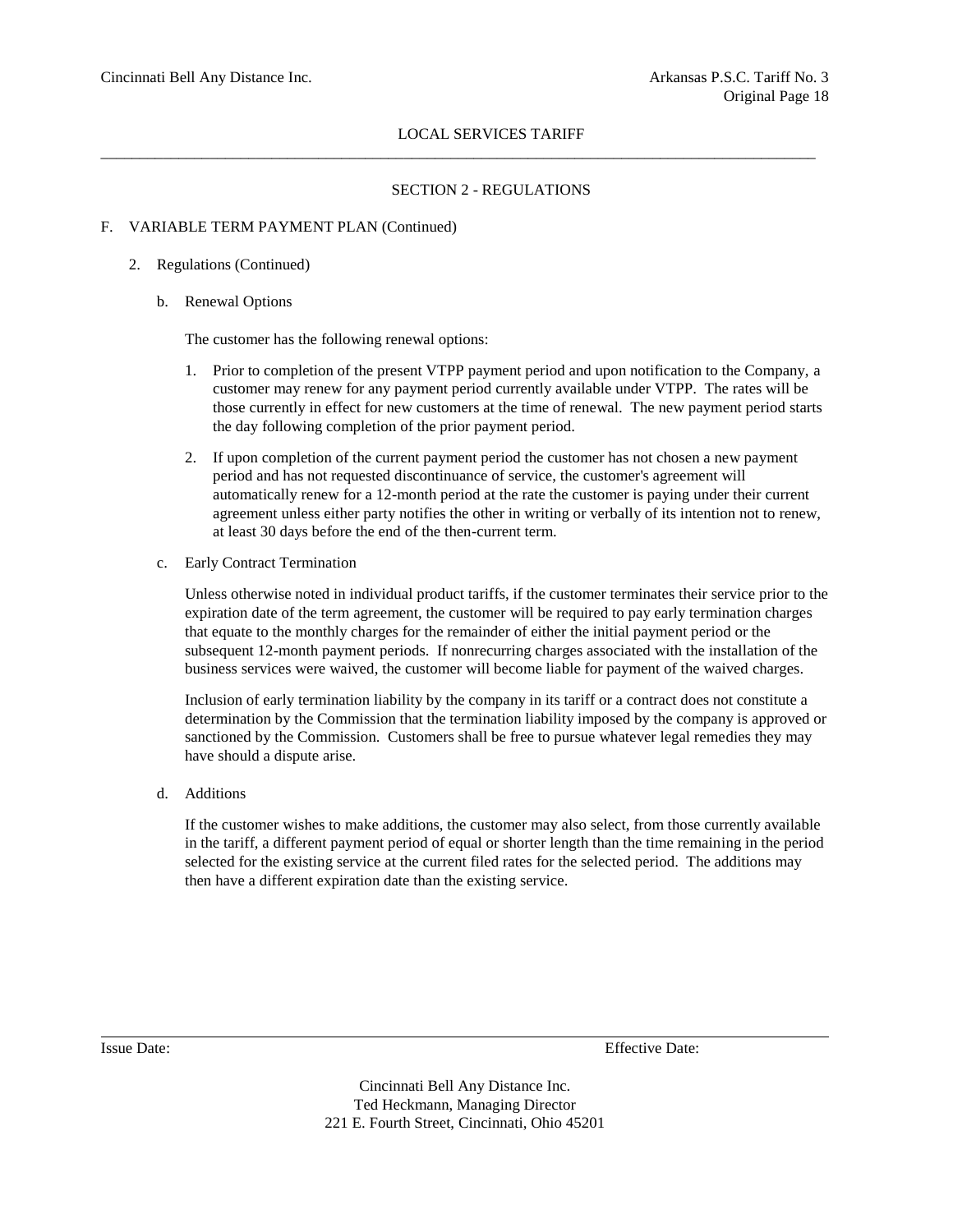$\_$  ,  $\_$  ,  $\_$  ,  $\_$  ,  $\_$  ,  $\_$  ,  $\_$  ,  $\_$  ,  $\_$  ,  $\_$  ,  $\_$  ,  $\_$  ,  $\_$  ,  $\_$  ,  $\_$  ,  $\_$  ,  $\_$  ,  $\_$  ,  $\_$  ,  $\_$  ,  $\_$  ,  $\_$  ,  $\_$  ,  $\_$  ,  $\_$  ,  $\_$  ,  $\_$  ,  $\_$  ,  $\_$  ,  $\_$  ,  $\_$  ,  $\_$  ,  $\_$  ,  $\_$  ,  $\_$  ,  $\_$  ,  $\_$  ,

## SECTION 2 - REGULATIONS

## F. VARIABLE TERM PAYMENT PLAN (Continued)

## 2. Regulations (Continued)

- e. Upgrades
	- 1. Allowable upgrades to products offered by the Company are specified in the individual tariffs currently in effect for offerings under the Variable Term Payment Plan.
	- 2. A customer who elects to upgrade an installed product may choose one of two options, unless otherwise specified in the product tariffs:
		- a. The existing payment period may be extended by a period of time specified in the product tariff, and the new and the previously installed service will expire on the same date. The rate level applicable for the new service is the one currently in effect for the payment period which the customer had selected prior to the upgrade, while the rates for services previously installed and continuing in service are unaffected. (If the payment period selected by the customer prior to the upgrade has been discontinued in the tariff, the new service will be billed at rates applicable for the next shorter payment period in the current tariff.)
		- b. The new service may be billed over a currently available payment period of equal or shorter length than the time remaining in the existing payment period. Current rates apply for the selected payment period for the new service. Rates for service previously installed and continuing in service are unaffected. The expiration date of the new service is then either the same as or earlier than that of the previously installed system.

When the expiration date of the new service is earlier, the customer must select another payment period for the service according to the terms and conditions stated in the preceding paragraph at the time of expiration.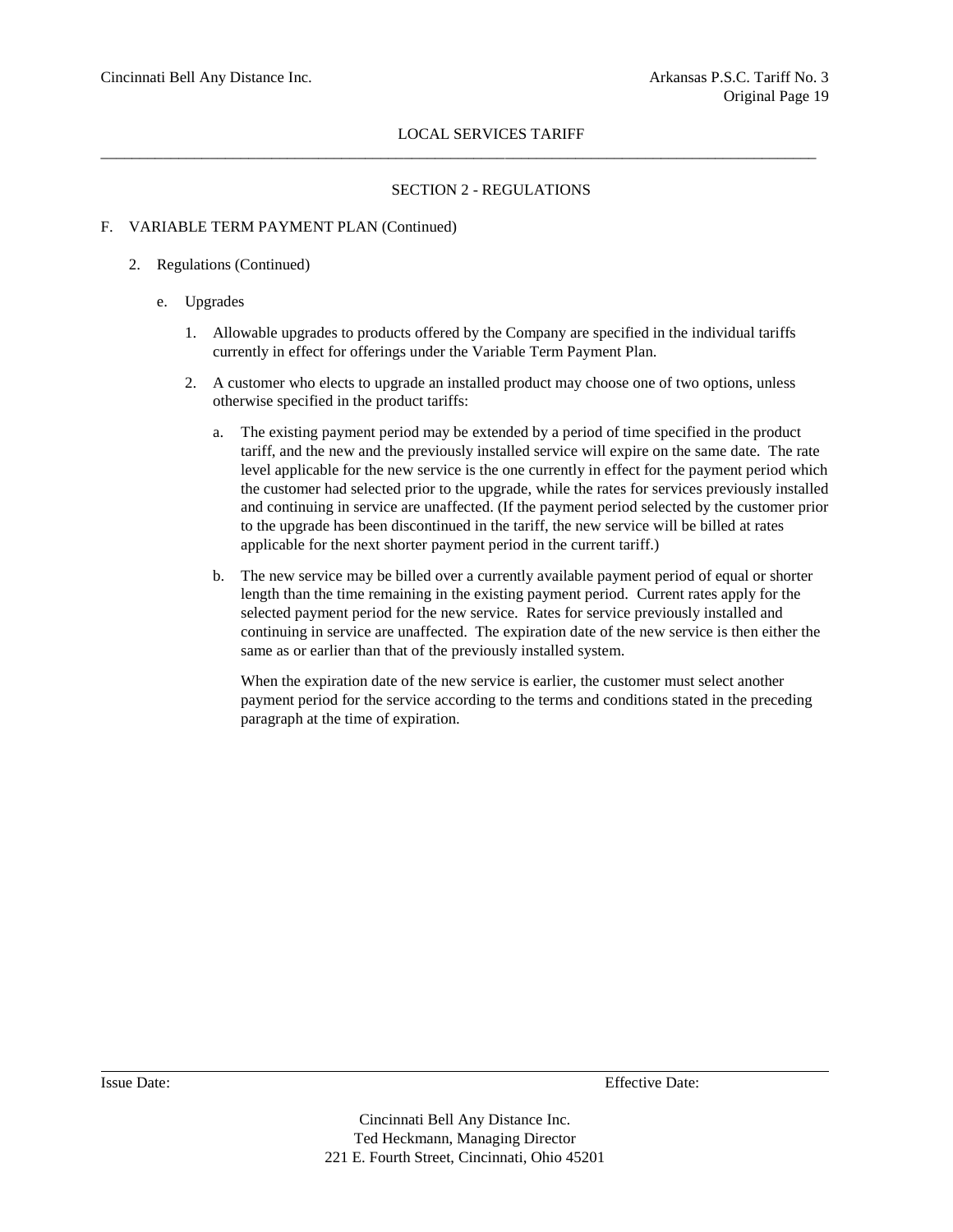$\_$  ,  $\_$  ,  $\_$  ,  $\_$  ,  $\_$  ,  $\_$  ,  $\_$  ,  $\_$  ,  $\_$  ,  $\_$  ,  $\_$  ,  $\_$  ,  $\_$  ,  $\_$  ,  $\_$  ,  $\_$  ,  $\_$  ,  $\_$  ,  $\_$  ,  $\_$  ,  $\_$  ,  $\_$  ,  $\_$  ,  $\_$  ,  $\_$  ,  $\_$  ,  $\_$  ,  $\_$  ,  $\_$  ,  $\_$  ,  $\_$  ,  $\_$  ,  $\_$  ,  $\_$  ,  $\_$  ,  $\_$  ,  $\_$  ,

#### SECTION 2 - REGULATIONS

#### F. VARIABLE TERM PAYMENT PLAN (Continued)

#### 2. Regulations (Continued)

- f. Downgrades
	- 1. Allowable downgrades for installed services are specified in product tariffs.
	- 2. A customer has the option to place any new service on a coterminous payment unless otherwise specified in the product tariff. Rates for the new service are those currently in effect for the original payment period (or, if the period is no longer available, for the next shorter one). The rates for services remaining after the downgrade will not be affected.
	- 3. When a coterminous payment period is not chosen for new service, the customer must select a payment period of equal or shorter length than the time remaining in the current payment period. Current rates apply for the equal or shorter payment period. Service remaining on the customer's premises will continue to be billed at the rates in effect before the downgrade. The new service may than have a different expiration date from the service which remained after downgrading.
	- 4. When the expiration dates differ, the customer must select a new payment period for the service (at the time of expiration) added at the time the service was downgraded, according to the terms and conditions in this section.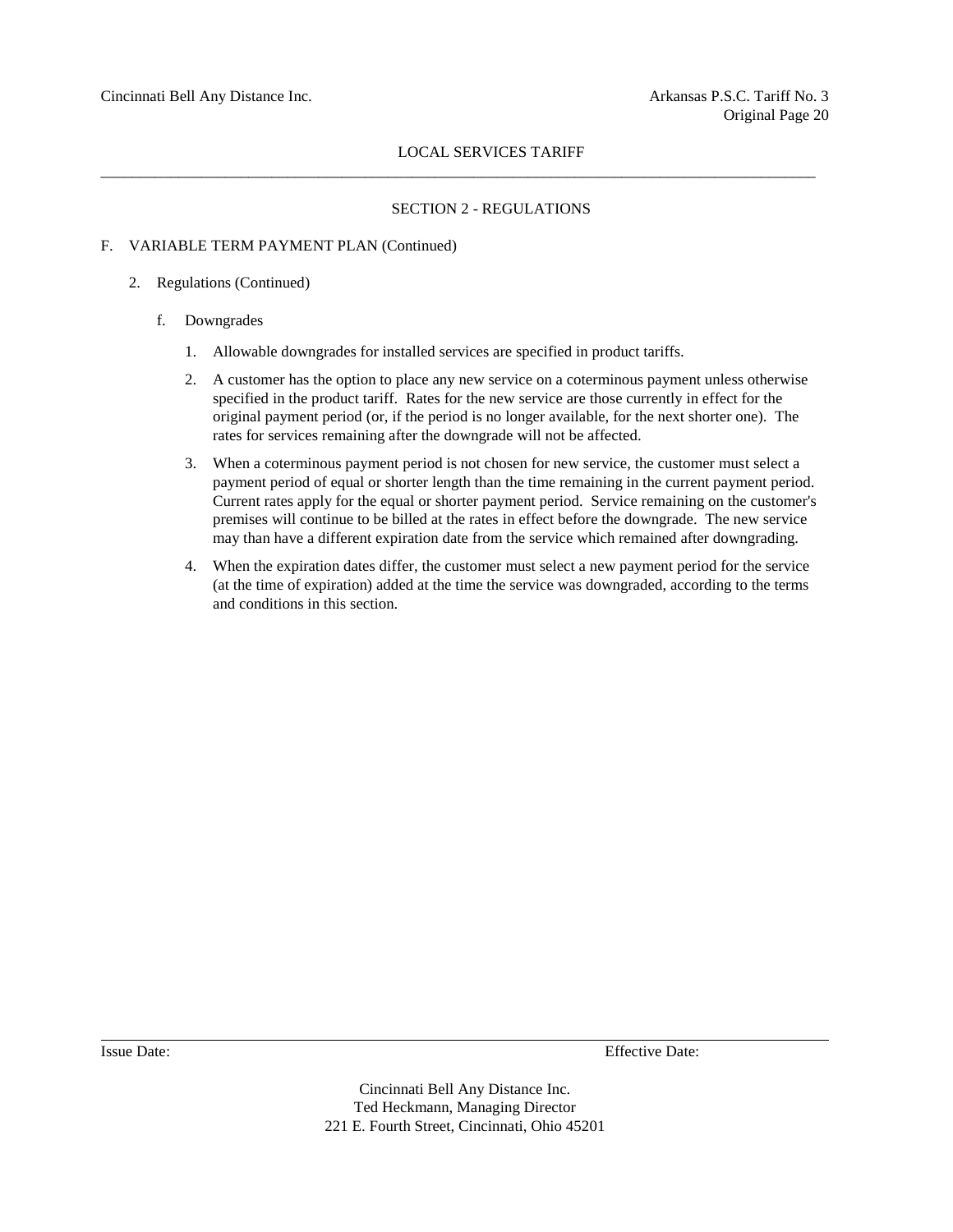$\_$  ,  $\_$  ,  $\_$  ,  $\_$  ,  $\_$  ,  $\_$  ,  $\_$  ,  $\_$  ,  $\_$  ,  $\_$  ,  $\_$  ,  $\_$  ,  $\_$  ,  $\_$  ,  $\_$  ,  $\_$  ,  $\_$  ,  $\_$  ,  $\_$  ,  $\_$  ,  $\_$  ,  $\_$  ,  $\_$  ,  $\_$  ,  $\_$  ,  $\_$  ,  $\_$  ,  $\_$  ,  $\_$  ,  $\_$  ,  $\_$  ,  $\_$  ,  $\_$  ,  $\_$  ,  $\_$  ,  $\_$  ,  $\_$  ,

## SECTION 2 - REGULATIONS

## F. VARIABLE TERM PAYMENT PLAN (Continued)

## 2. Regulations (Continued)

g. Requests for Changes in Length of Initial Payment Period

Following the establishment of service for a service furnished under a Variable Term Payment Plan period and before the completion of that period, the existing payment period may be replaced by a currently offered payment period at the current rates, subject to the following conditions:

- a. No credit will be given for payments made during the formerly selected period. However, nonrecurring charges will not be reapplied.
- b. The new payment period begins with the date requested.
- c. No termination charge applies provided the customer selects a new payment period equal to or longer than the time remaining under the former payment period. Otherwise, a termination charge applies for the former payment period.
- d. The new payment period selected for a component of a service must be equal to or shorter than the time remaining in that service's existing payment period.
- h. Supersedure

Service may be transferred to a new customer at the same location, upon prior written concurrence by the Company. The new customer will be subject to all provisions currently reflected in the contract.

Issue Date: Effective Date: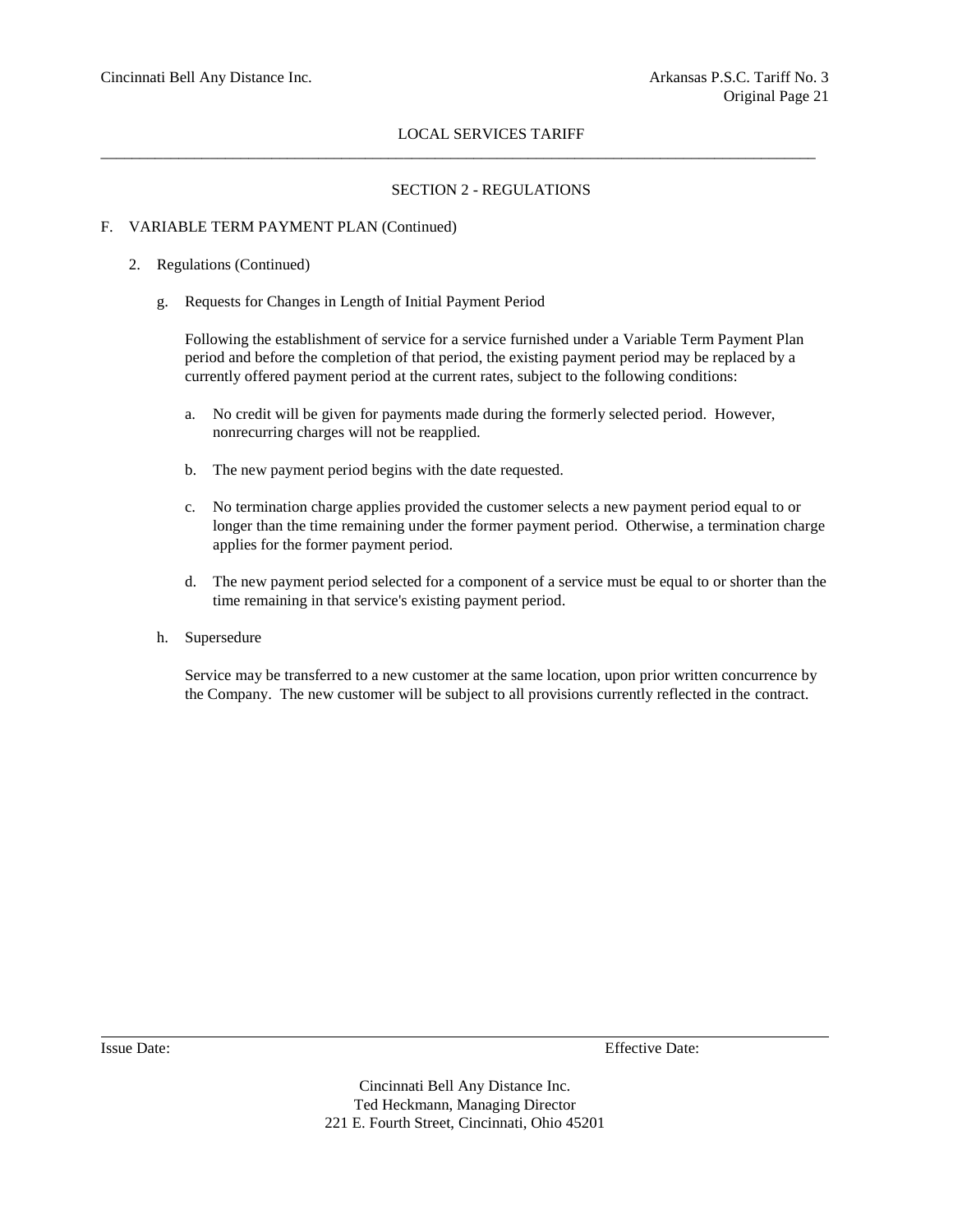$\_$  ,  $\_$  ,  $\_$  ,  $\_$  ,  $\_$  ,  $\_$  ,  $\_$  ,  $\_$  ,  $\_$  ,  $\_$  ,  $\_$  ,  $\_$  ,  $\_$  ,  $\_$  ,  $\_$  ,  $\_$  ,  $\_$  ,  $\_$  ,  $\_$  ,  $\_$  ,  $\_$  ,  $\_$  ,  $\_$  ,  $\_$  ,  $\_$  ,  $\_$  ,  $\_$  ,  $\_$  ,  $\_$  ,  $\_$  ,  $\_$  ,  $\_$  ,  $\_$  ,  $\_$  ,  $\_$  ,  $\_$  ,  $\_$  ,

## SECTION 2 - REGULATIONS

## G. EMERGENCY NUMBER 911 SERVICE

This service is offered solely as an aid in handling assistance calls in connection with fire, police or other emergencies. The Company is not responsible for any losses, claims, demands, suits or any liability whatsoever, whether suffered, made, instituted or asserted by the Customer or by any other party or person for any personal injury to or death of any person or persons, and for any loss, damage or destruction of any property, whether owned by the Customer or others, caused or claimed to have been caused by : (1) mistakes, omissions, interruptions, delays, errors or other defects in the provision of this service, or (2) installation, operation, failure to operate, maintenance, removal, presence, condition, location or use of any equipment and facilities furnishing this service.

The Company is not responsible for any infringement or invasions of the right of privacy of any person or persons, caused or claimed to have been caused, directly or indirectly, by the installation, operation, failure to operate, maintenance, removal, presence, condition, occasion or use of emergency 911 service features and the equipment associated therewith, or by any services furnished by the Company including, but not limited to, the identification of the telephone number, address or name associated with the telephone used by the party or parties accessing emergency 911 service, and which arise out of the negligence or other wrongful act of the Company, the Customer, its Customers, agencies or municipalities, or the employees or agents of any one of them.

### H. 811 SERVICE

811 Service is a three-digit local dialing arrangement that allows local exchange end users to reach a state service center that provides advance excavation notice services. The 811 code was assigned, pursuant to Federal Communications Commission (FCC) Order in CC Docket 92-105, to provide a one call system ("call before you dig" service) for excavators and the general public to notify facilities operators in advance of excavation activities. The Company provides the routing for calls made to 811 to the service center. The Company does not operate the 811 Service center.

811 calls cannot be placed using 1+ calling, 0+ calling, 0-Operator Assisted Calling, or 101XXXX calling.

Certain equipment, such as coin telephones and PBXs, may require special programming to allow 811 calling.

811 Service can only be accessed for calls originating on the Company's network, either from end user customers who directly purchase the Company's service or from customers of other LECs that resell the Company's services.

The Company will make every effort to route 811 calls to the appropriate service center. The Company's only obligation under 811 Service is to attempt to transmit the call to the appropriate service center. However, the Company will not be held responsible for routing mistakes, service interruptions, or other intervening acts that may interfere with telephone service and/or completion of the call.

Issue Date: Effective Date: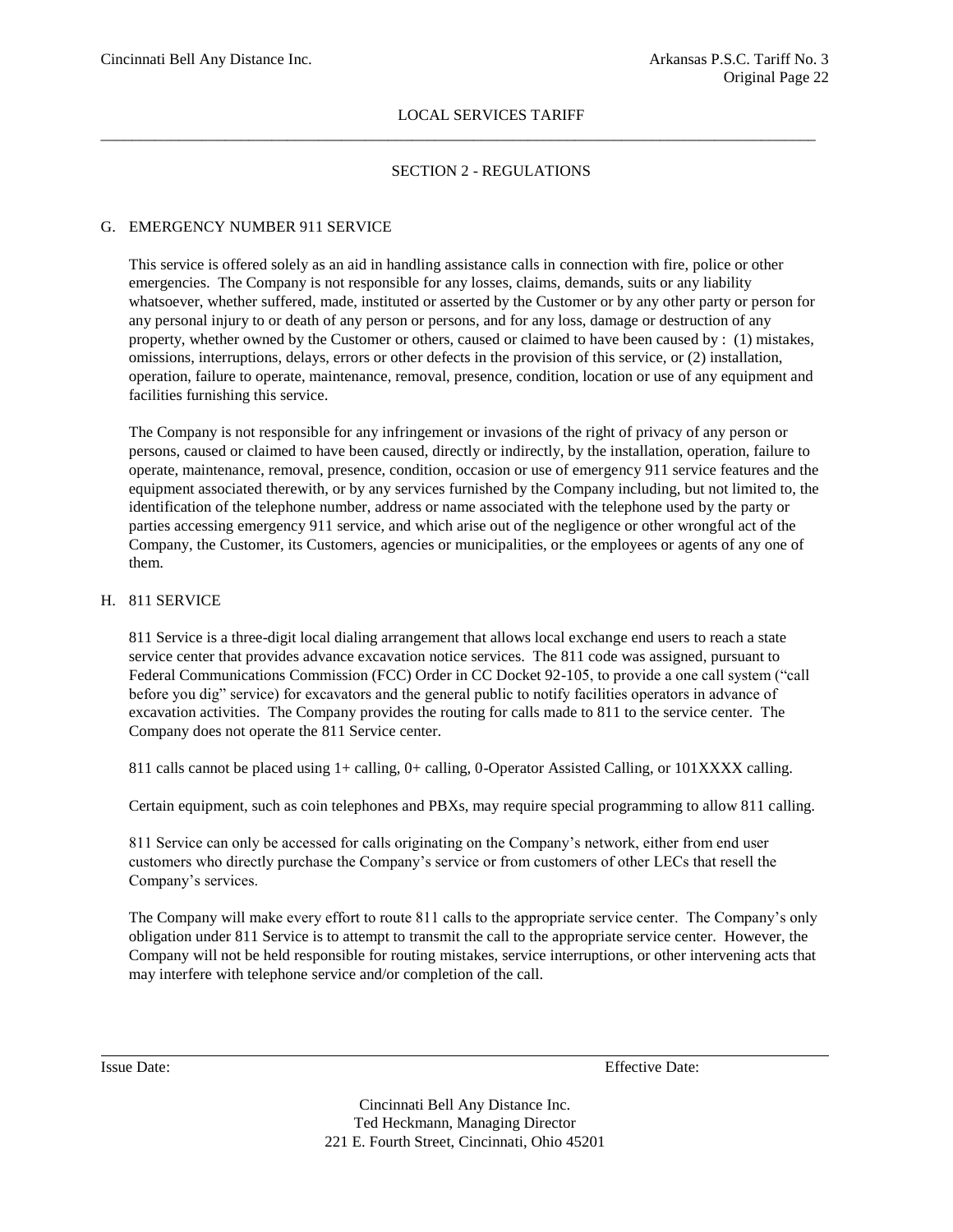## SECTION 2 - REGULATIONS

#### H. 811 SERVICE (Continued)

The Company is not responsible for redirecting or otherwise handling 911 and other calls misdialed or misrouted as 811 calls. The 811 Service center is responsible for developing an appropriate method for responding to 811 calls placed in error or due to customer confusion.

 $\_$  ,  $\_$  ,  $\_$  ,  $\_$  ,  $\_$  ,  $\_$  ,  $\_$  ,  $\_$  ,  $\_$  ,  $\_$  ,  $\_$  ,  $\_$  ,  $\_$  ,  $\_$  ,  $\_$  ,  $\_$  ,  $\_$  ,  $\_$  ,  $\_$  ,  $\_$  ,  $\_$  ,  $\_$  ,  $\_$  ,  $\_$  ,  $\_$  ,  $\_$  ,  $\_$  ,  $\_$  ,  $\_$  ,  $\_$  ,  $\_$  ,  $\_$  ,  $\_$  ,  $\_$  ,  $\_$  ,  $\_$  ,  $\_$  ,

The Company's provision of 811 Service shall not be interpreted, construed, or regarded, either expressly or implied, as being for the benefit of or creating any Company obligation toward, or any right of action on behalf of, any third person or legal entity including end users of the Company or any other carriers or service providers.

The Company's liability with respect to 811 Service, including damages arising out of mistakes, omissions, interruptions, delays, errors or defects in transmission, or failures or defects in facilities provided by the Company, shall be limited to the terms set forth in Section 2, part B of this tariff.

There is no charge for 811 Service, and 811 calls will not result in local measured service usage charges.

Issue Date: Effective Date: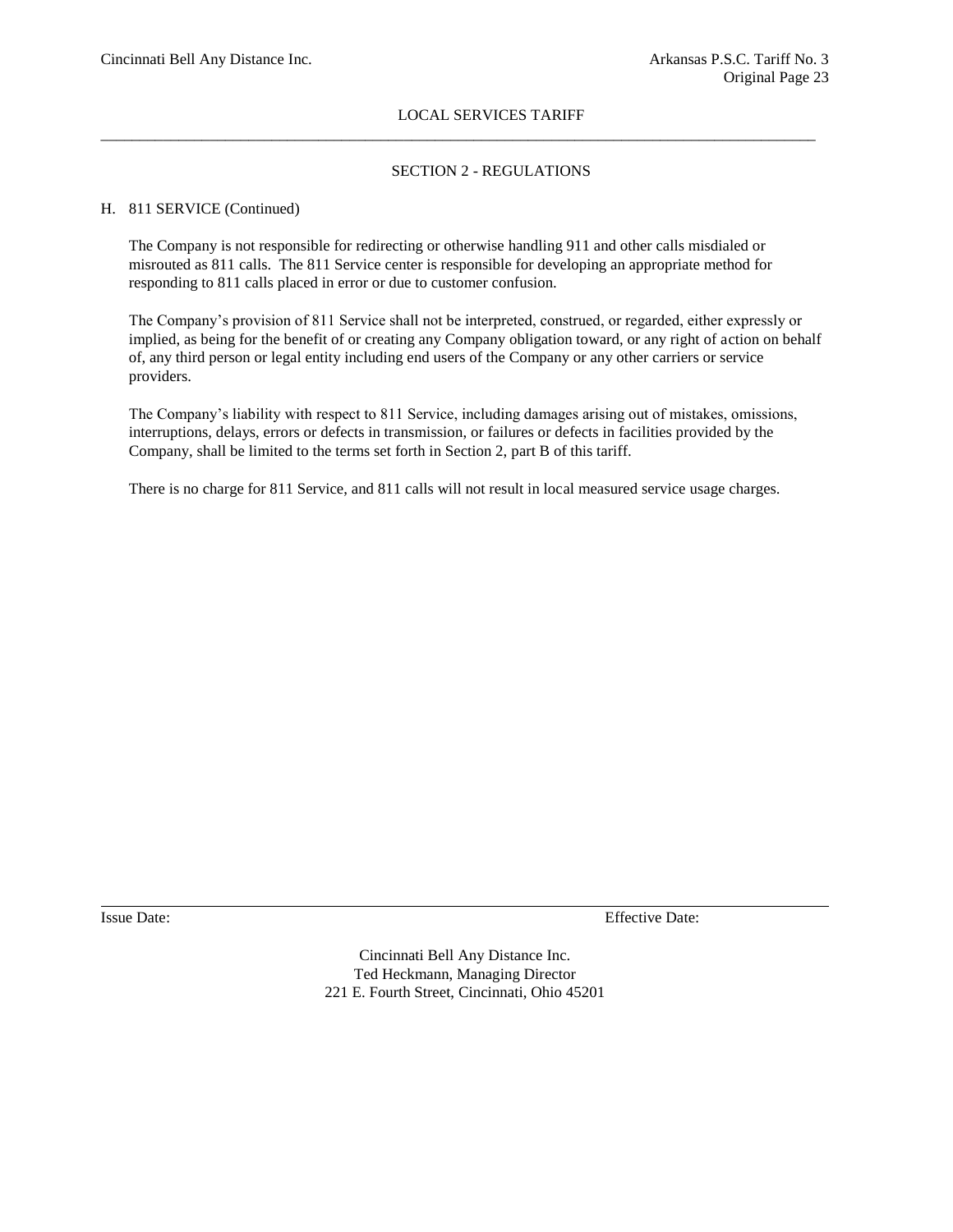$\_$  ,  $\_$  ,  $\_$  ,  $\_$  ,  $\_$  ,  $\_$  ,  $\_$  ,  $\_$  ,  $\_$  ,  $\_$  ,  $\_$  ,  $\_$  ,  $\_$  ,  $\_$  ,  $\_$  ,  $\_$  ,  $\_$  ,  $\_$  ,  $\_$  ,  $\_$  ,  $\_$  ,  $\_$  ,  $\_$  ,  $\_$  ,  $\_$  ,  $\_$  ,  $\_$  ,  $\_$  ,  $\_$  ,  $\_$  ,  $\_$  ,  $\_$  ,  $\_$  ,  $\_$  ,  $\_$  ,  $\_$  ,  $\_$  ,

## SECTION 3 - DIRECTORY LISTINGS

#### A. TERMS AND CONDITIONS

Listings are regularly provided in connection with local exchange service. At the request of the customer, the listing may be omitted from the directory and directory assistance records (Non-Published Service).

The rates and regulations specified in this section apply only to the alphabetical directory. The alphabetical directory is a list of telephone numbers of customers and others arranged alphabetically by surname, business, association, institution, or other nonresidence name.

The alphabetical directory is designed for the purpose of informing calling parties of the telephone number of customers and others listed in it. Accordingly, listings are intended solely for purposes of identification and are limited to information which is essential to such identification.

The Company does not publish a directory of subscriber listings. The Company, however, does arrange for the Subscriber's main billing number to be placed in the directory of the dominant local exchange carrier.

All Directory Listings, regardless of type, must conform to the specifications for the directories. The Company reserves the right to modify the listings to accommodate the space limitations in the directory. Not all listing types are available in all directories.

The Company may refuse a listing which does not constitute a legally authorized or adopted name, or any listing which in its opinion is likely to mislead or to deceive calling parties as to the identity of the listed party, or is intended for advertising purposes or is more elaborate than is reasonably necessary to identify the listed party. The listing of a service, commodity or trade name is not permitted except when such service, commodity or trade name is a part of the name under which the listed party conducts his or her business. The Company may, upon notifying the Customer, discontinue any listing found to be in violation of the foregoing regulations.

A descriptive term characterizing the listed party's business or purpose in a general way may be furnished (in abbreviated form) as a part of the listing, when desired and available. When the character of the listed party's business or purpose is apparent from the name under which it is conducted, a further designation is unnecessary and is not furnished.

Issue Date: Effective Date: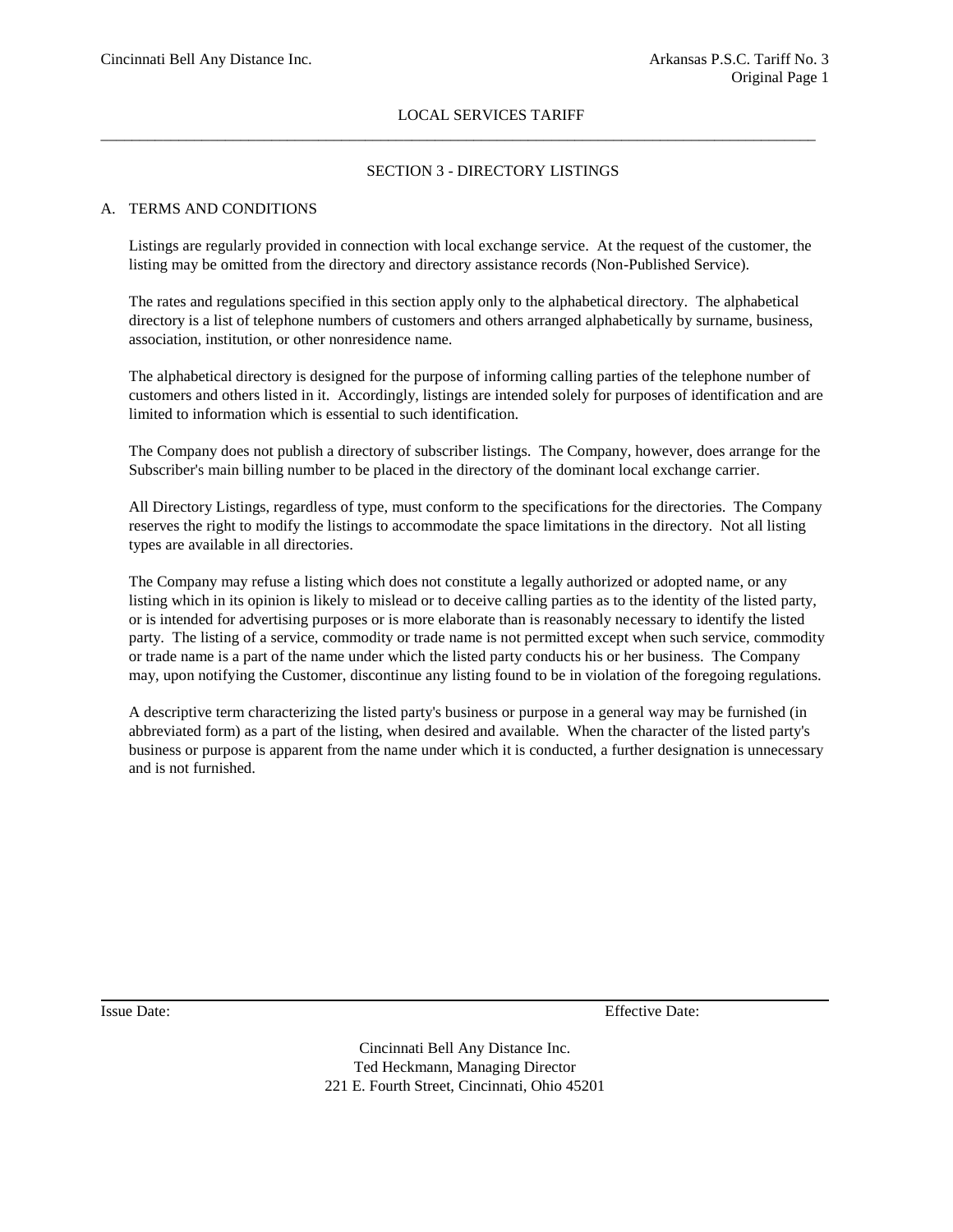$\_$  ,  $\_$  ,  $\_$  ,  $\_$  ,  $\_$  ,  $\_$  ,  $\_$  ,  $\_$  ,  $\_$  ,  $\_$  ,  $\_$  ,  $\_$  ,  $\_$  ,  $\_$  ,  $\_$  ,  $\_$  ,  $\_$  ,  $\_$  ,  $\_$  ,  $\_$  ,  $\_$  ,  $\_$  ,  $\_$  ,  $\_$  ,  $\_$  ,  $\_$  ,  $\_$  ,  $\_$  ,  $\_$  ,  $\_$  ,  $\_$  ,  $\_$  ,  $\_$  ,  $\_$  ,  $\_$  ,  $\_$  ,  $\_$  ,

## SECTION 3 - DIRECTORY LISTINGS

## A. TERMS AND CONDITIONS (Continued)

Abbreviations may be used to limit the length of any listing when in the opinion of the Company, the clearness of the listing and the identification of the listed party is not impaired by use of abbreviations.

Special arrangement of names is not permitted.

Non-Published Service customers forfeit non-address, non-list, or non-published service privacy when calling the Universal Emergency Number Service (911). The telephone number and address of the station from which the emergency call originates are passed to the Public Safety Answering Point along with the call in order for emergency units to respond to the call.

Incoming calls to Non-Published Service customers will be completed by the Company only when the calling party places the call by number. The Company will adhere to this practice regardless of any claim of emergency the calling party may present.

The acceptance by the Company of the customer's request for Non-Published Service does not create any relationship or obligation, direct or indirect, to any person other than the Customer.

The Company makes every effort to safeguard the address and numbers of Non-Published Service customers. However, in the absence of gross negligence or willful misconduct, no liability will attach to the Company for damages arising from inadvertently publishing the address or telephone number of a Non-Published Service customer in the directory; or disclosing the number or address to any person. The customer indemnifies and saves the Company harmless against any and all claims for damages caused or claimed to have been caused, directly or indirectly, by the publication of the number of a Non-Published Service customer in the directory or otherwise disclosed, the Company's liability is limited to and satisfied by a refund of any monthly charges made by the Company.

Providing the name, address and/or telephone number of a Non-Published Service customer to the customer's primary interexchange carrier for billing purposes only, does not constitute publication or disclosure of the customer's name, number and/or address under this tariff.

Issue Date: Effective Date: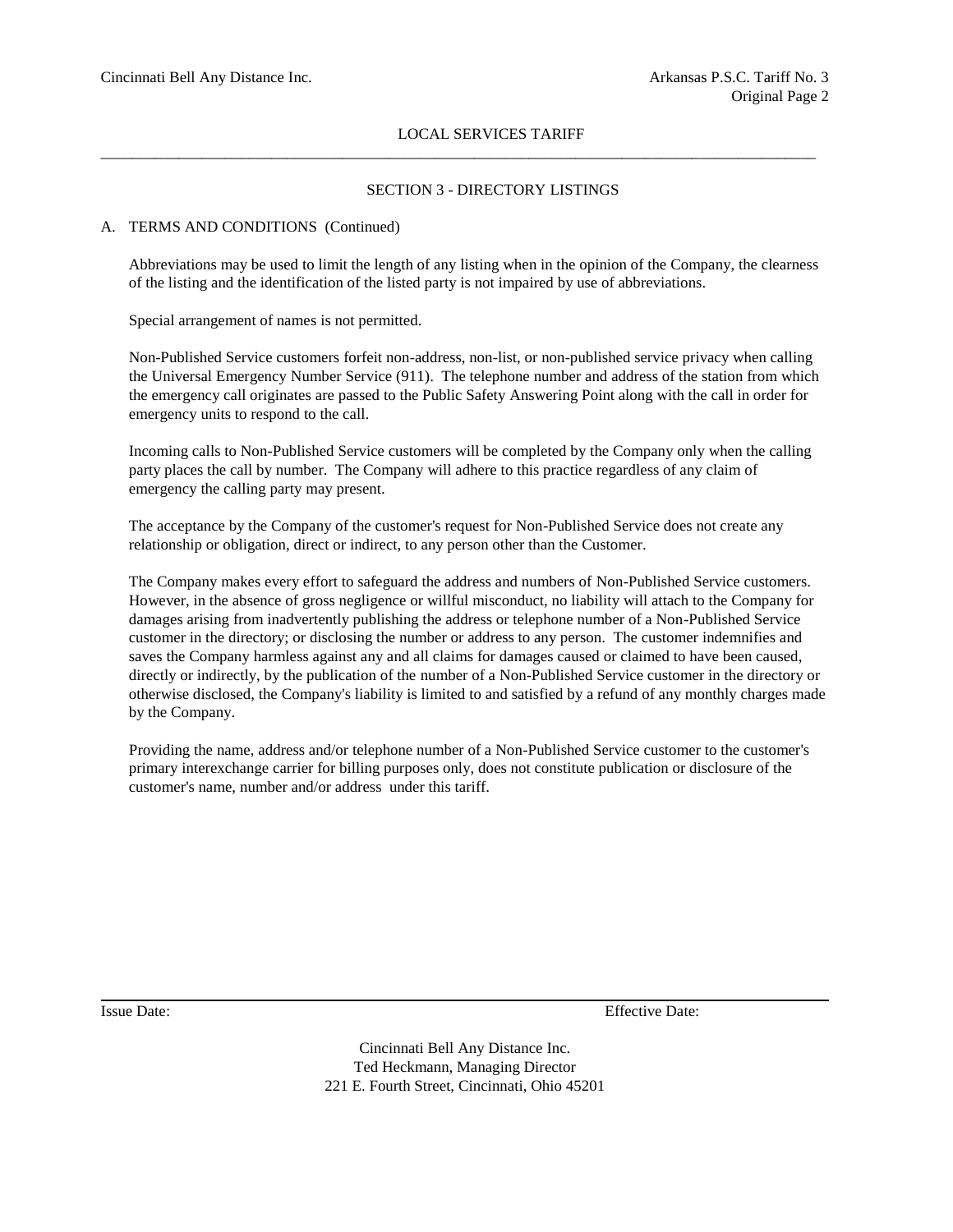## SECTION 3 - DIRECTORY LISTINGS

#### A. TERMS AND CONDITIONS (Continued)

Interexchange carriers may not release the name, address, and/or telephone number of any Non-Published Service customer, except as follows:

 $\_$  ,  $\_$  ,  $\_$  ,  $\_$  ,  $\_$  ,  $\_$  ,  $\_$  ,  $\_$  ,  $\_$  ,  $\_$  ,  $\_$  ,  $\_$  ,  $\_$  ,  $\_$  ,  $\_$  ,  $\_$  ,  $\_$  ,  $\_$  ,  $\_$  ,  $\_$  ,  $\_$  ,  $\_$  ,  $\_$  ,  $\_$  ,  $\_$  ,  $\_$  ,  $\_$  ,  $\_$  ,  $\_$  ,  $\_$  ,  $\_$  ,  $\_$  ,  $\_$  ,  $\_$  ,  $\_$  ,  $\_$  ,  $\_$  ,

- a. Use of name and address for the rendering the interexchange carrier's bill to the customer.
- b. Release of the telephone number only for purposes of detail billing.

Issue Date: Effective Date: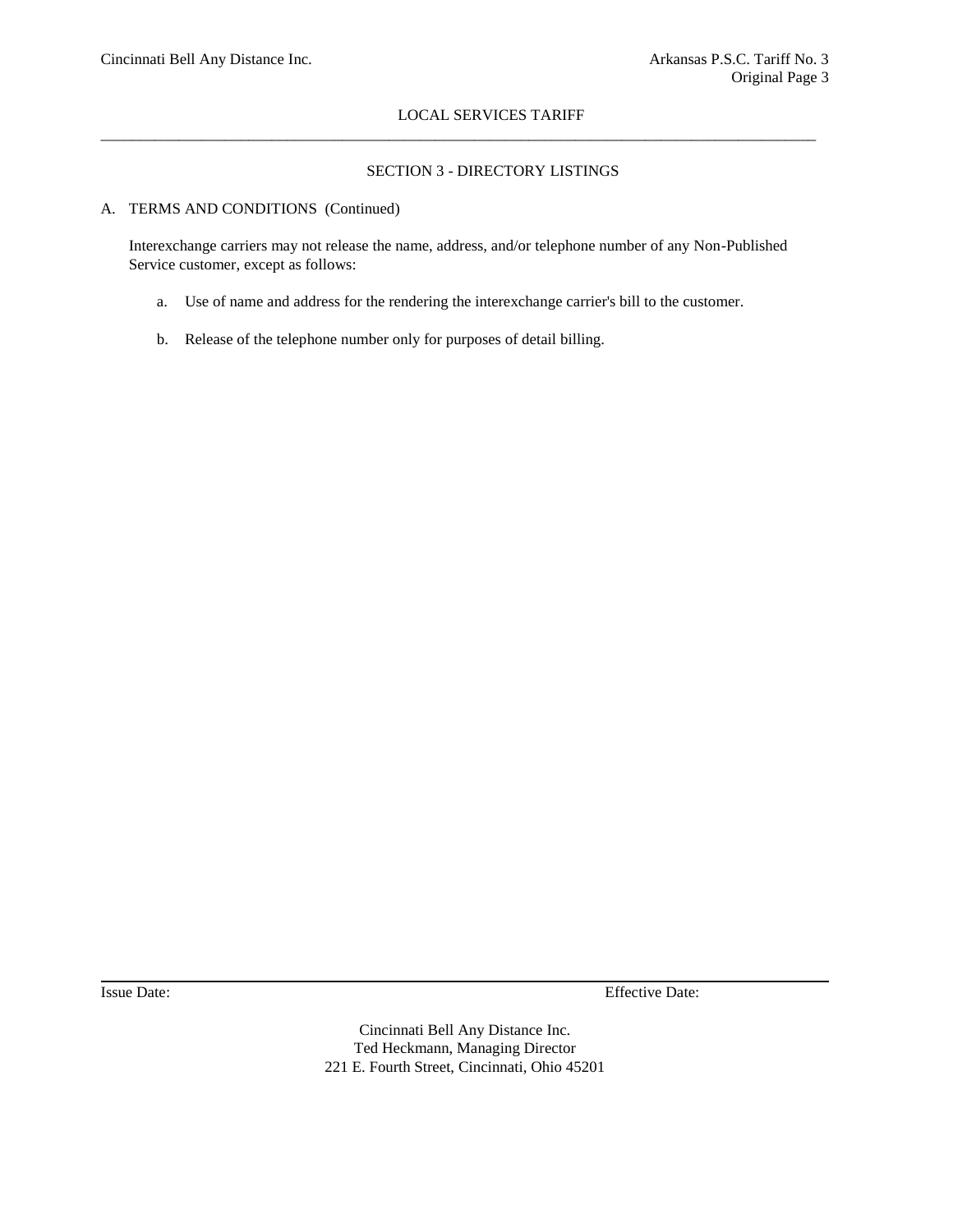\_\_\_\_\_\_\_\_\_\_\_\_\_\_\_\_\_\_\_\_\_\_\_\_\_\_\_\_\_\_\_\_\_\_\_\_\_\_\_\_\_\_\_\_\_\_\_\_\_\_\_\_\_\_\_\_\_\_\_\_\_\_\_\_\_\_\_\_\_\_\_\_\_\_\_\_\_\_\_\_\_\_\_\_\_\_\_\_\_\_\_\_

#### SECTION 3 - DIRECTORY LISTINGS

#### A. TERMS AND CONDITIONS (Continued)

- 1. Definitions
	- a. Primary Listing

A primary listing is the listing furnished as a part of the local exchange service. It includes the name of the customer; a business, purpose, or other nonresidence designation when required; the address; and the telephone number.

b. Additional Listings

To be eligible for any type of additional listing, a customer must pay the appropriate monthly rate, if any, for a primary listing or its equivalent. Additional listings are listings which are similar to primary listings and furnished in addition to primary listings at the request of the customer.

c. Alternate Listings

Alternate listings are supplementary listings which usually follow a primary or regular additional listing and refer a calling party to other telephone numbers under certain conditions. The alternate telephone numbers may be those of other customers, subject to their consent.

d. Non-Published Service

Non-published listings are not printed in directories or available from directory assistance. A nonpublished telephone service will be furnished, at the Customer's request providing for the omission or deletion of the Customer's telephone listing from the telephone directory and, in addition, the Customer's telephone listing will be omitted or deleted from the directory assistance records. Per Line Number Privacy will be provided when requested by the customer, to all non-published service customers at no monthly charge.

e. Foreign Listings

Where available, a listing in a phone directory which is not in the Customer's immediate calling area. The Customer will be charged the rates specified in the tariff published by the specific exchange carrier providing the Foreign Listing.

Issue Date: Effective Date: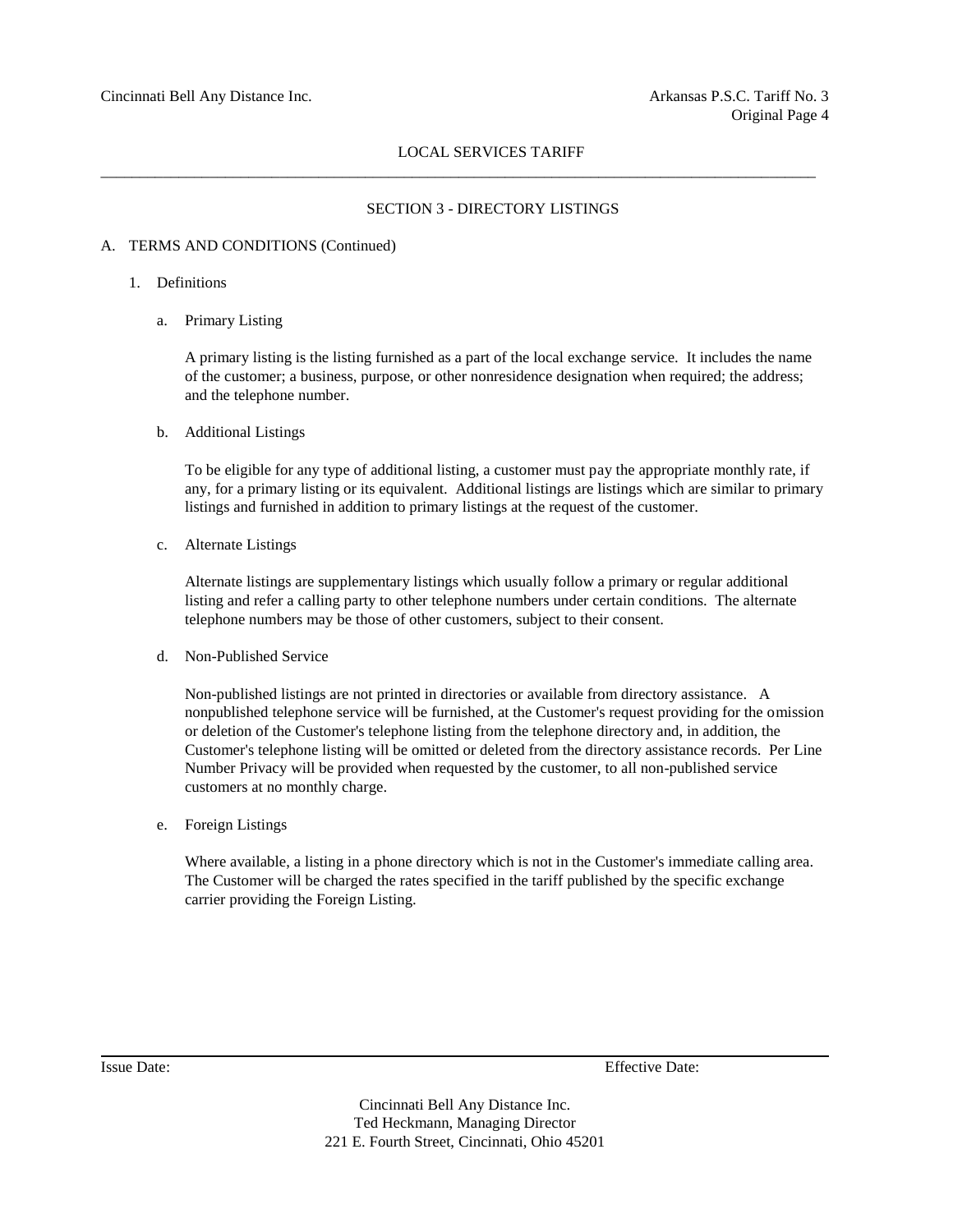$\_$  ,  $\_$  ,  $\_$  ,  $\_$  ,  $\_$  ,  $\_$  ,  $\_$  ,  $\_$  ,  $\_$  ,  $\_$  ,  $\_$  ,  $\_$  ,  $\_$  ,  $\_$  ,  $\_$  ,  $\_$  ,  $\_$  ,  $\_$  ,  $\_$  ,  $\_$  ,  $\_$  ,  $\_$  ,  $\_$  ,  $\_$  ,  $\_$  ,  $\_$  ,  $\_$  ,  $\_$  ,  $\_$  ,  $\_$  ,  $\_$  ,  $\_$  ,  $\_$  ,  $\_$  ,  $\_$  ,  $\_$  ,  $\_$  ,

## SECTION 3 - DIRECTORY LISTINGS

## B. RATES AND CHARGES

| Non-Recurring Charges: |  |
|------------------------|--|
|                        |  |

| $1.011$ and $0.01111$ and $0.0111$ and $0.011$ |                    |  |  |  |
|------------------------------------------------|--------------------|--|--|--|
|                                                | Per Listing or     |  |  |  |
|                                                | Per number charges |  |  |  |
|                                                |                    |  |  |  |
| <b>Additional Listing</b>                      | \$20.00            |  |  |  |
| Alternate Listings                             | 20.00              |  |  |  |
| Non-Published Number                           | 20.00              |  |  |  |
| Foreign Listings                               | 20.00              |  |  |  |
|                                                |                    |  |  |  |

Non-Recurring charges will be applied when service is established and when there are subsequent changes to the listing.

## Recurring Charges:

| <b>Additional Listing</b> | \$4.50 |
|---------------------------|--------|
| Alternate Listings        | 4.50   |
| Non-Published Number      | 2.00   |
| Foreign Listings          | 4.50   |

Issue Date: Effective Date: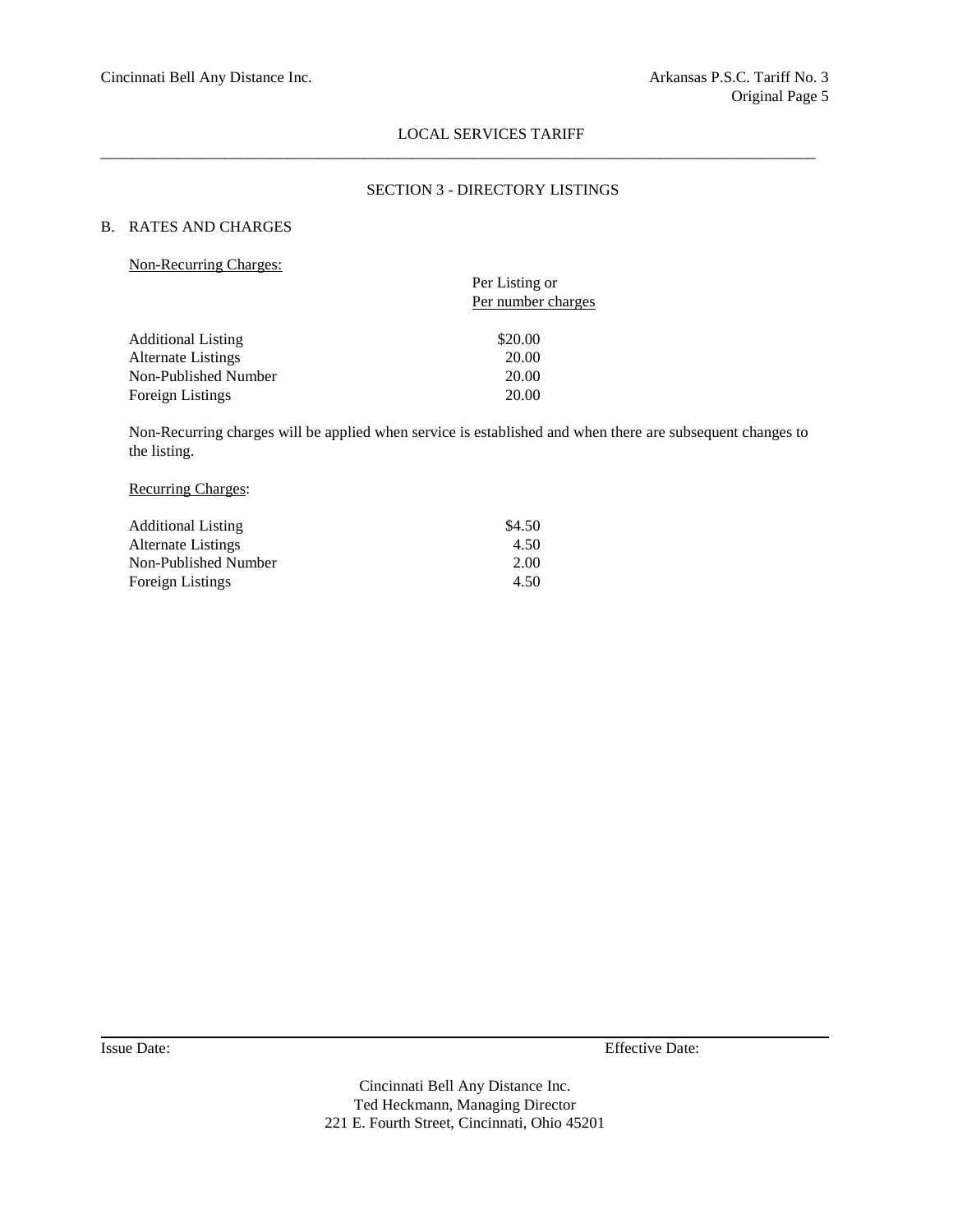\_\_\_\_\_\_\_\_\_\_\_\_\_\_\_\_\_\_\_\_\_\_\_\_\_\_\_\_\_\_\_\_\_\_\_\_\_\_\_\_\_\_\_\_\_\_\_\_\_\_\_\_\_\_\_\_\_\_\_\_\_\_\_\_\_\_\_\_\_\_\_\_\_\_\_\_\_\_\_\_\_\_\_\_\_\_\_\_\_\_\_\_

## SECTION 4 - DIRECTORY ASSISTANCE SERVICE

## A. TERMS AND CONDITIONS

A Customer may obtain directory assistance in determining telephone numbers within its local calling area by calling the directory assistance operator. The directory assistance charges applies to each call regardless of whether or not the directory assistance operator is able to furnish the requested information.

#### B. RATES AND CHARGES

Each call to directory assistance will be charged as follows:

\$1.99

The Customer may make one request on each directory assistance call.

A credit will be given for calls to directory assistance as follows:

- The customer experiences poor transmission or is cut-off during the call; or
- The customer is given an incorrect telephone number.

To obtain such a credit, the customer must notify the Company.

Issue Date: Effective Date: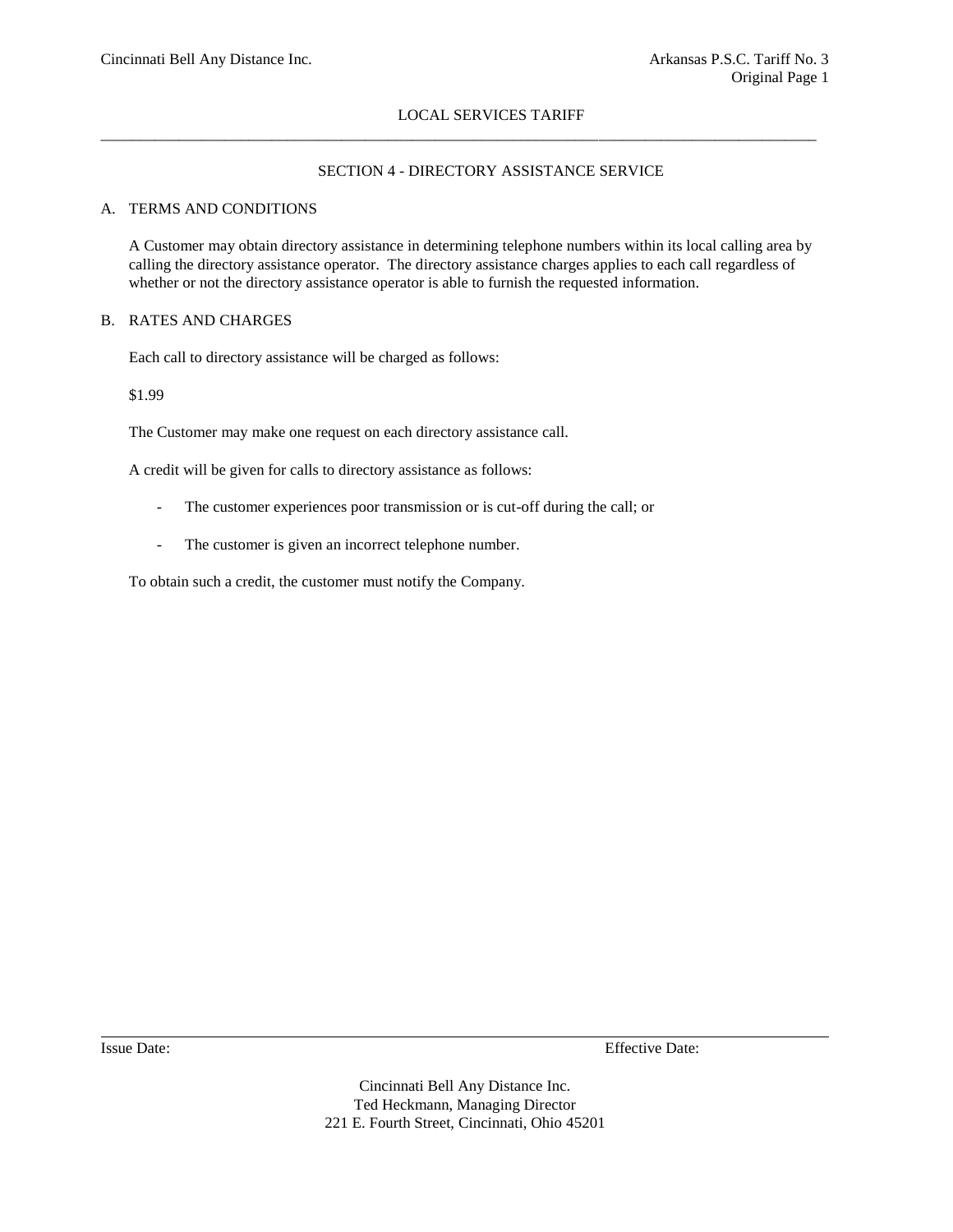$\_$  ,  $\_$  ,  $\_$  ,  $\_$  ,  $\_$  ,  $\_$  ,  $\_$  ,  $\_$  ,  $\_$  ,  $\_$  ,  $\_$  ,  $\_$  ,  $\_$  ,  $\_$  ,  $\_$  ,  $\_$  ,  $\_$  ,  $\_$  ,  $\_$  ,  $\_$  ,  $\_$  ,  $\_$  ,  $\_$  ,  $\_$  ,  $\_$  ,  $\_$  ,  $\_$  ,  $\_$  ,  $\_$  ,  $\_$  ,  $\_$  ,  $\_$  ,  $\_$  ,  $\_$  ,  $\_$  ,  $\_$  ,  $\_$  ,

## SECTION 5 - OPERATOR ASSISTANCE

## A. SERVICE DESCRIPTIONS

- 1. General Assistance: The Customer has the option to request general information from the operator, such as dialing instructions, county or city codes, area code information and Customer Service 800 telephone numbers, but does not request the operator to complete the call.
- 2. Busy Line Verification and Interrupt Service, provides the Customer with the following options:
	- a. Busy Line Verification: Upon request of the calling patty, the Company will determine if the line is clear or in use and report to the calling party.
	- b. Busy Line Verification with interrupt: The operator will interrupt the call on the called line only if the calling party indicates an emergency and requests interruption.

Issue Date: Effective Date: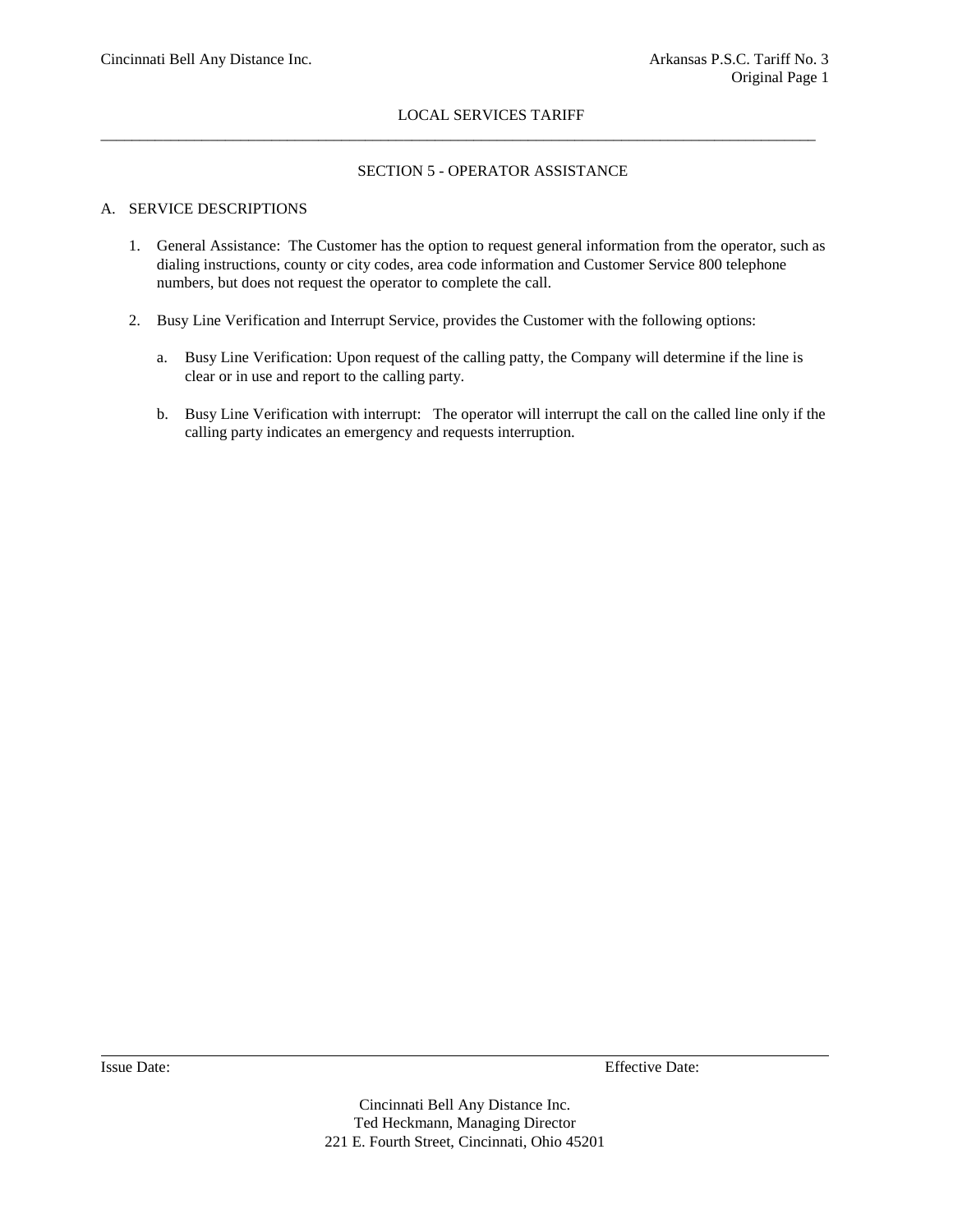$\_$  ,  $\_$  ,  $\_$  ,  $\_$  ,  $\_$  ,  $\_$  ,  $\_$  ,  $\_$  ,  $\_$  ,  $\_$  ,  $\_$  ,  $\_$  ,  $\_$  ,  $\_$  ,  $\_$  ,  $\_$  ,  $\_$  ,  $\_$  ,  $\_$  ,  $\_$  ,  $\_$  ,  $\_$  ,  $\_$  ,  $\_$  ,  $\_$  ,  $\_$  ,  $\_$  ,  $\_$  ,  $\_$  ,  $\_$  ,  $\_$  ,  $\_$  ,  $\_$  ,  $\_$  ,  $\_$  ,  $\_$  ,  $\_$  ,

#### SECTION 5 - OPERATOR ASSISTANCE

#### B. RATES AND CHARGES

1. The following charges will be applied on a per call basis:

General Assistance \$ 1.00

- 2. Rates for busy line verification and interrupt services, as specified below, will apply under the following circumstances, per request:
	- a. The operator verifies that the line is busy with a call in progress.
	- b. The operator verifies that the line is available for incoming calls.
	- c. The operator verifies that the called number is busy with a call in progress and the customer requests interruption. The operator will then interrupt the call, advising the called party the name of the calling party. One charge will apply for both verification and interruption.

| <b>Busy Line Verification</b> | \$3.00 |
|-------------------------------|--------|
| Busy Line Interrupt           | \$5.00 |

Issue Date: Effective Date: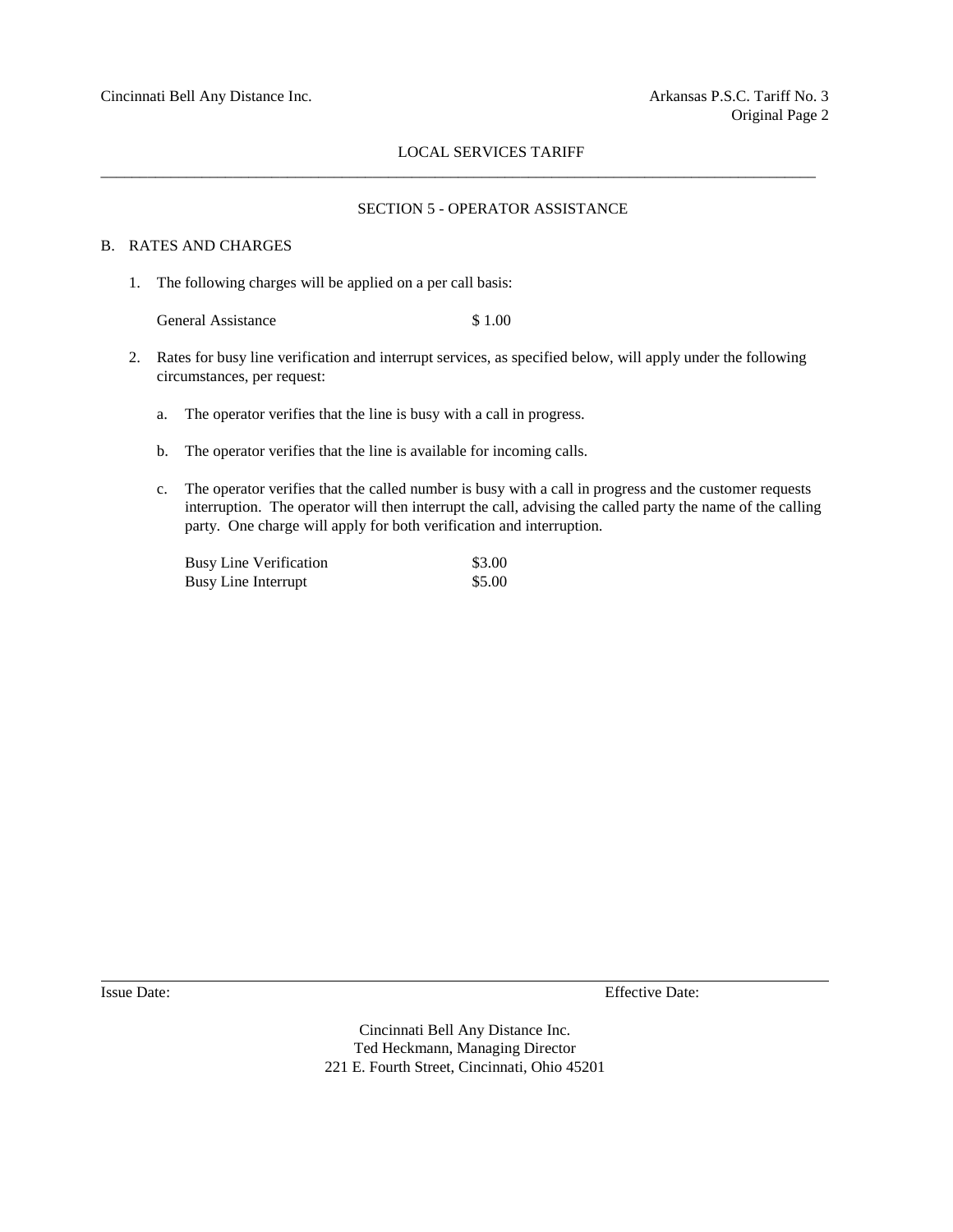$\_$  ,  $\_$  ,  $\_$  ,  $\_$  ,  $\_$  ,  $\_$  ,  $\_$  ,  $\_$  ,  $\_$  ,  $\_$  ,  $\_$  ,  $\_$  ,  $\_$  ,  $\_$  ,  $\_$  ,  $\_$  ,  $\_$  ,  $\_$  ,  $\_$  ,  $\_$  ,  $\_$  ,  $\_$  ,  $\_$  ,  $\_$  ,  $\_$  ,  $\_$  ,  $\_$  ,  $\_$  ,  $\_$  ,  $\_$  ,  $\_$  ,  $\_$  ,  $\_$  ,  $\_$  ,  $\_$  ,  $\_$  ,  $\_$  ,

#### SECTION 6 – BUSINESS EXCHANGE SERVICE

#### A. BUSINESS ACCESS LINES

1. General

Business Access Lines may be purchased individually.

2. Terms and Conditions

Business Access Lines include the serving central office line equipment and all outside plant facilities including the network interface necessary to connect the serving central office to the customer's premises.

Touch Tone capability is provided at no extra charge on all Business Access Lines.

Business Access Lines provide access to and usage of 911 services where available, access to operator services and directory assistance, and access to telecommunications relays service.

Business Access Lines allow for presubscription to toll services and access to interexchange toll providers.

The local calling area shall be the same as the local calling areas of the facilities-based Carriers with whom a resale agreement exists between such Carrier and CBAD, unless stated otherwise in the tariff.

Local exchange services are only available where facilities permit and may be subject to special construction charges.

- 3. Rates and Charges
	- a. Monthly Charge First Lines  $\$$  49.75 Additional Lines, All Accounts 49.75 b. Nonrecurring Charge 1. To establish or move an Business Access Line, per line 50.00 2. To change telephone number associated with a Business 12.25 Access Line, per telephone number 3. To change billing arrangements associated with Business 12.25 Access Lines, per line

Issue Date: Effective Date: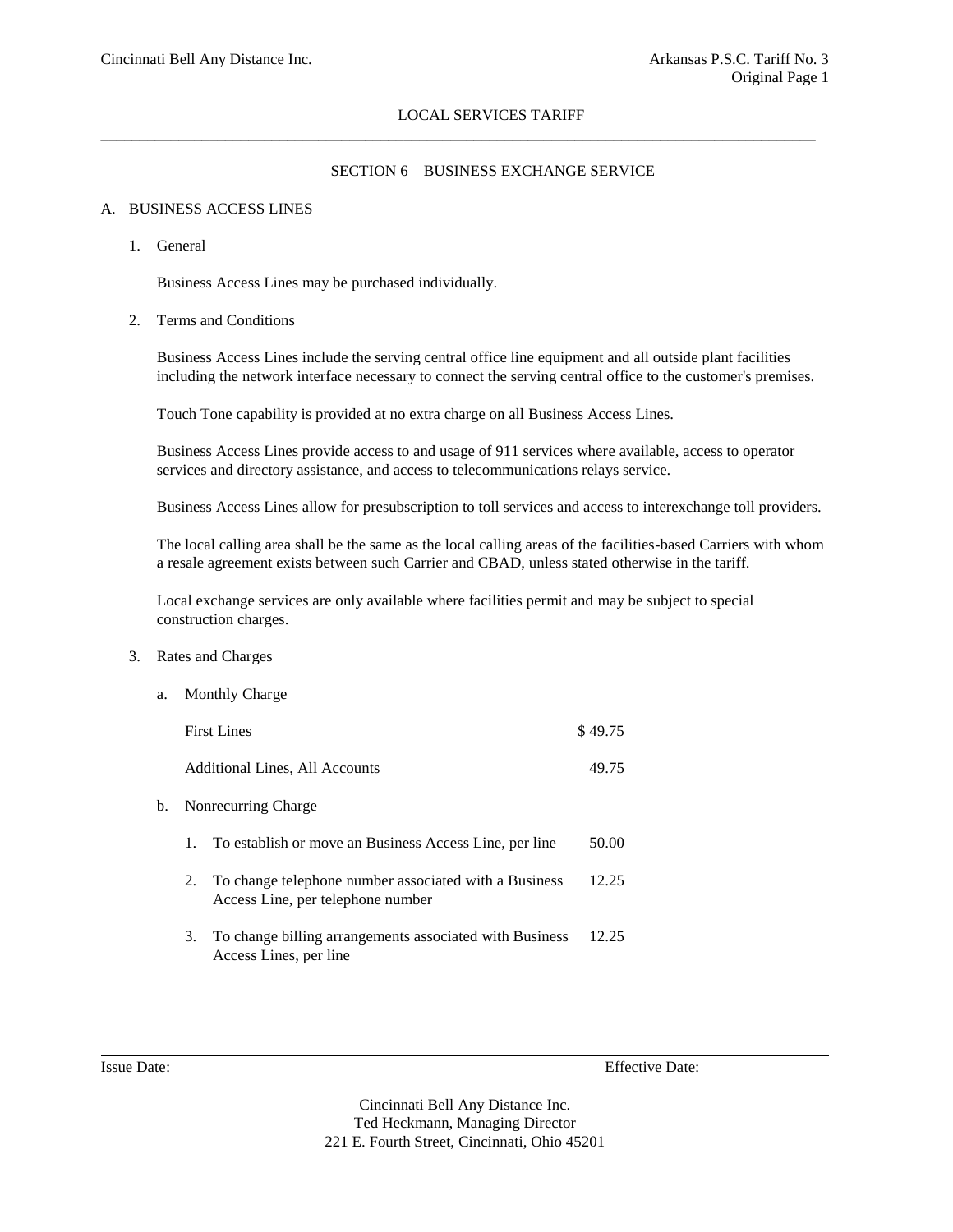\_\_\_\_\_\_\_\_\_\_\_\_\_\_\_\_\_\_\_\_\_\_\_\_\_\_\_\_\_\_\_\_\_\_\_\_\_\_\_\_\_\_\_\_\_\_\_\_\_\_\_\_\_\_\_\_\_\_\_\_\_\_\_\_\_\_\_\_\_\_\_\_\_\_\_\_\_\_\_\_\_\_\_\_\_\_\_\_\_\_\_\_

## SECTION 6 – BUSINESS EXCHANGE SERVICE

## B. BUSINESS LOCAL SERVICE BUNDLE

#### 1. General

Business Local Service Bundles provide a flat rate line, in combination with value added services. Subscriber may select any or all of the features in a bundle, where available. The Customer must specify which features to include in the bundle at the time the order is placed. These bundles provide unlimited use of the optional features selected by the Customer to include in the bundle.

#### 2. Regulations

- a. Features associated with an individual Local Service bundle are per line. Features cannot be split between lines.
- b. All charges (such as E-911 Service, taxes and other surcharges) normally associated with a flat rate line will be billed in addition to the Business Local Service Bundle charges.
- c. The nonrecurring charge associated with the Business Bundle applies when a customer installs new service, moves to a new address or changes the telephone number associated with the Business Bundle.
- 3. Service Description

Customers subscribing to the Business Local Service bundle may subscribe to any or all of the following features where available.

- a. Call Waiting allows a customer to control the treatment applied to incoming calls while the customer is off-hook on an existing call. While on an existing call, Call Waiting Deluxe notifies the customer of an incoming call with the call waiting tone.
- b. Calling Name and Number provides for the delivery of the listed name and telephone number associated with the calling party telephone number on incoming calls. This information is provided to the subscriber to Calling Name and Number service so that the information may be displayed on a customer-provided display device attached to the subscriber's line or telephone set.
- c. Voice Mail Support Package provides the combination of the Call Forwarding Busy, Call Forwarding Don't Answer, and Message Waiting Indicator services.
- d. Hunting is the process by which two or more exchange service lines, served from the same central office and furnished to the same customer, are grouped so that incoming calls overflow to the first nonbusy line if the called line is busy. A busy signal is not given unless all the grouped lines are busy.

Issue Date: Effective Date: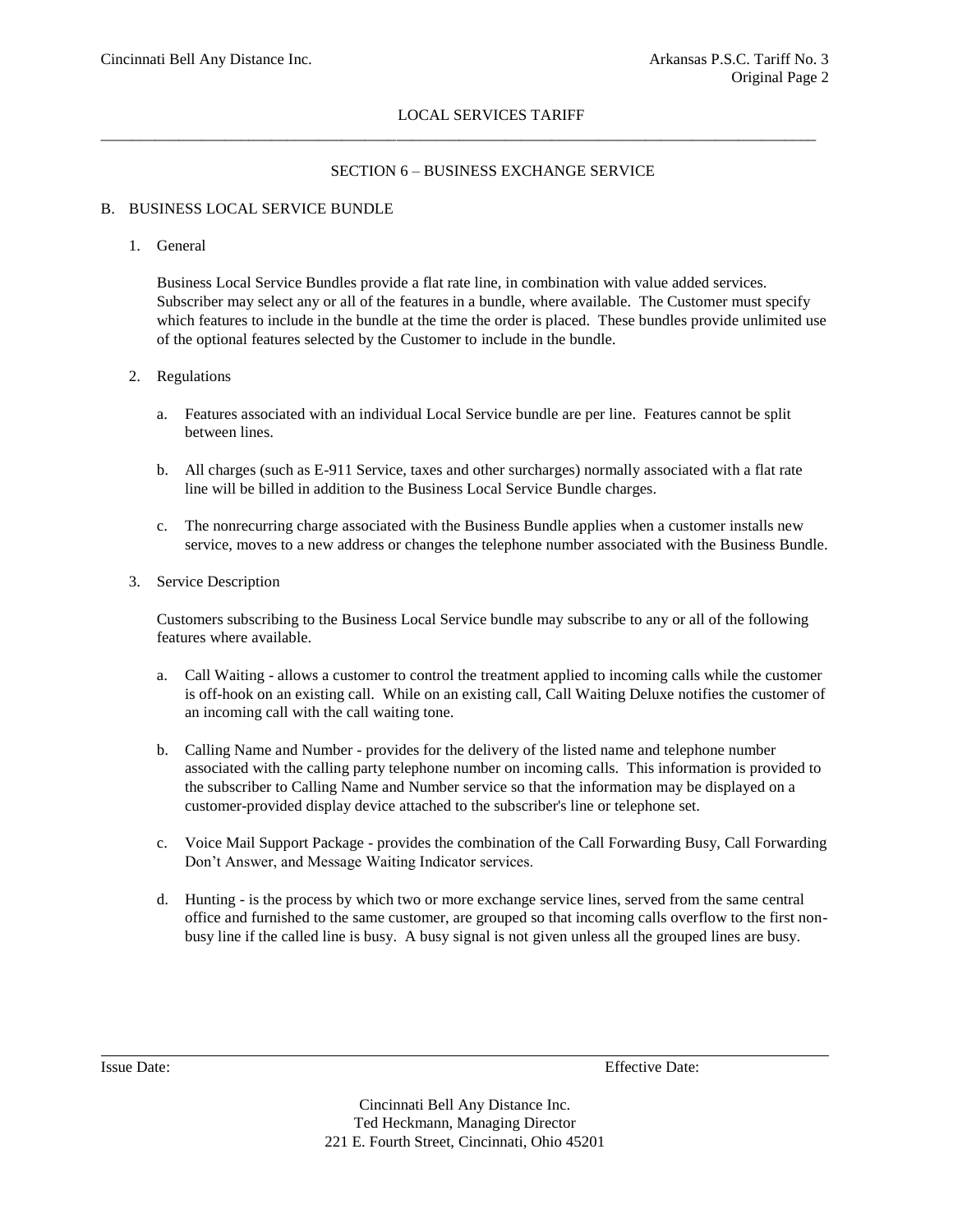$\_$  ,  $\_$  ,  $\_$  ,  $\_$  ,  $\_$  ,  $\_$  ,  $\_$  ,  $\_$  ,  $\_$  ,  $\_$  ,  $\_$  ,  $\_$  ,  $\_$  ,  $\_$  ,  $\_$  ,  $\_$  ,  $\_$  ,  $\_$  ,  $\_$  ,  $\_$  ,  $\_$  ,  $\_$  ,  $\_$  ,  $\_$  ,  $\_$  ,  $\_$  ,  $\_$  ,  $\_$  ,  $\_$  ,  $\_$  ,  $\_$  ,  $\_$  ,  $\_$  ,  $\_$  ,  $\_$  ,  $\_$  ,  $\_$  ,

## SECTION 6 – BUSINESS EXCHANGE SERVICE

## B. BUSINESS LOCAL SERVICE BUNDLE (Continued)

- 4. Rates and Charges
	- a. Monthly Charge

\$69.95

b. Nonrecurring Charge

\$60.00

Issue Date: Effective Date: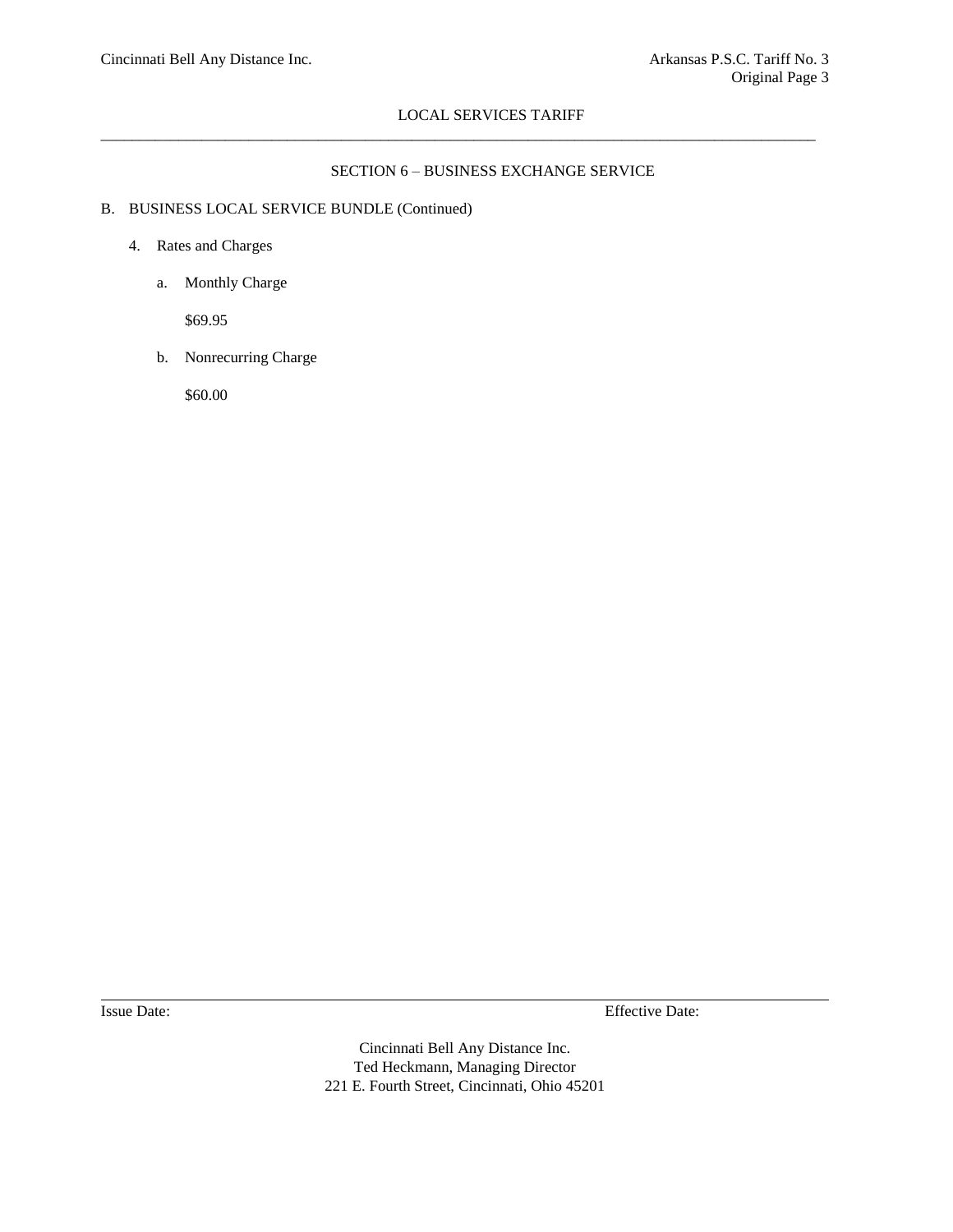$\_$  ,  $\_$  ,  $\_$  ,  $\_$  ,  $\_$  ,  $\_$  ,  $\_$  ,  $\_$  ,  $\_$  ,  $\_$  ,  $\_$  ,  $\_$  ,  $\_$  ,  $\_$  ,  $\_$  ,  $\_$  ,  $\_$  ,  $\_$  ,  $\_$  ,  $\_$  ,  $\_$  ,  $\_$  ,  $\_$  ,  $\_$  ,  $\_$  ,  $\_$  ,  $\_$  ,  $\_$  ,  $\_$  ,  $\_$  ,  $\_$  ,  $\_$  ,  $\_$  ,  $\_$  ,  $\_$  ,  $\_$  ,  $\_$  ,

## SECTION 7 – PRI SERVICE

## A. TERMS AND CONDITIONS

#### 1. Service Description

PRI Service is an ISDN local exchange service that provides a Customer with the ability to transmit and receive multiple voice and data circuit switched calls simultaneously over a single Primary Rate Facility. PRI Service is available from suitably equipped central offices and where suitable loop facilities exist.

PRI Service consists of a Primary Rate Facility and B-Channel Bearer Trunks and D-Channel Bearer Services. The Primary Rate Facility and the ISDN Bearer Trunks are not offered separately. Up to twentythree B-Channels Bearer Trunks and one D-Channel Bearer Service may be provisioned on each access line. In addition, optional features may be purchased as specified in B.5 of this section.

PRI Service will provide transport of customer information over the 23 available B channels in the form of circuit-switched voice or data at speeds up to 64 Kbps. The basic service will include the 1.544 Mbps switched facility and the D-Channel Bearer Service. B-Channels will be ordered in addition to the Primary Rate Facility.

Dedicated B-Channel configuration: Dedicated trunk groups are the standard feature for PRI Service. Dedicated trunk groups must be assigned to handle one specific call type (examples: DID, DOD).

Two Way DID channels provide capability for two way standard service and direct inward dialing service.

D-Channel configuration: Each Basic PRI service will include a dedicated D-Channel for signaling.

All Bearer Trunk Channels use MF or DTMF signaling.

Only flat rate trunk channels are available.

Issue Date: Effective Date: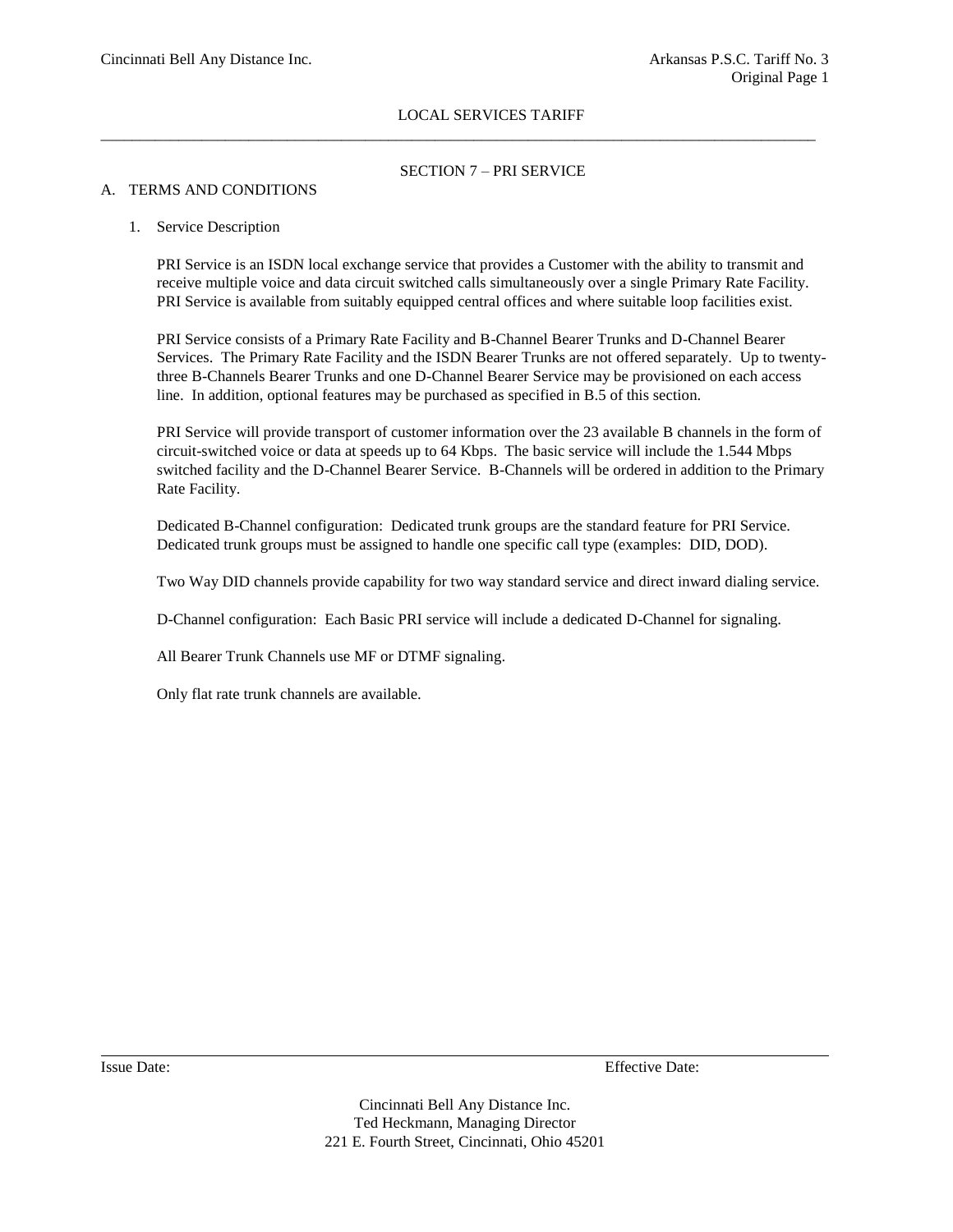$\_$  ,  $\_$  ,  $\_$  ,  $\_$  ,  $\_$  ,  $\_$  ,  $\_$  ,  $\_$  ,  $\_$  ,  $\_$  ,  $\_$  ,  $\_$  ,  $\_$  ,  $\_$  ,  $\_$  ,  $\_$  ,  $\_$  ,  $\_$  ,  $\_$  ,  $\_$  ,  $\_$  ,  $\_$  ,  $\_$  ,  $\_$  ,  $\_$  ,  $\_$  ,  $\_$  ,  $\_$  ,  $\_$  ,  $\_$  ,  $\_$  ,  $\_$  ,  $\_$  ,  $\_$  ,  $\_$  ,  $\_$  ,  $\_$  ,

## SECTION 7 – PRI SERVICE

## A. TERMS AND CONDITIONS (Continued)

- 2. Definitions
	- a. Primary Rate Facility

A Primary Rate Facility is a digital pipe from the Customer's location to the Company central office which transports one or more ISDN Bearer Trunks (b. and c. following). A Primary Rate Facility can carry up to twenty-three 64 Kbps B-Channel Bearer Trunks and one 64 Kbps D-Channel Bearer Service. All selected Bearer Trunks and Services can operate on the Primary Rate Facility simultaneously.

b. B-Channel Bearer Trunks

B-Channel Bearer Trunks define the types of traffic that the Primary Rate Facility will carry. A B-Channel Bearer Trunk is a 64 Kbps information channel used in conjunction with circuit-switched service. These trunks can be configured as 1-Way In, 1-Way Out, or 2-Way.

c. D-Channel Bearer Services

The D-Channel Bearer Service is a 64 Kbps signaling channel used to control associated B Channels. One D-Channel is required for each Primary Rate Facility, and is included in the Primary Rate Facility's monthly rate.

Issue Date: Effective Date: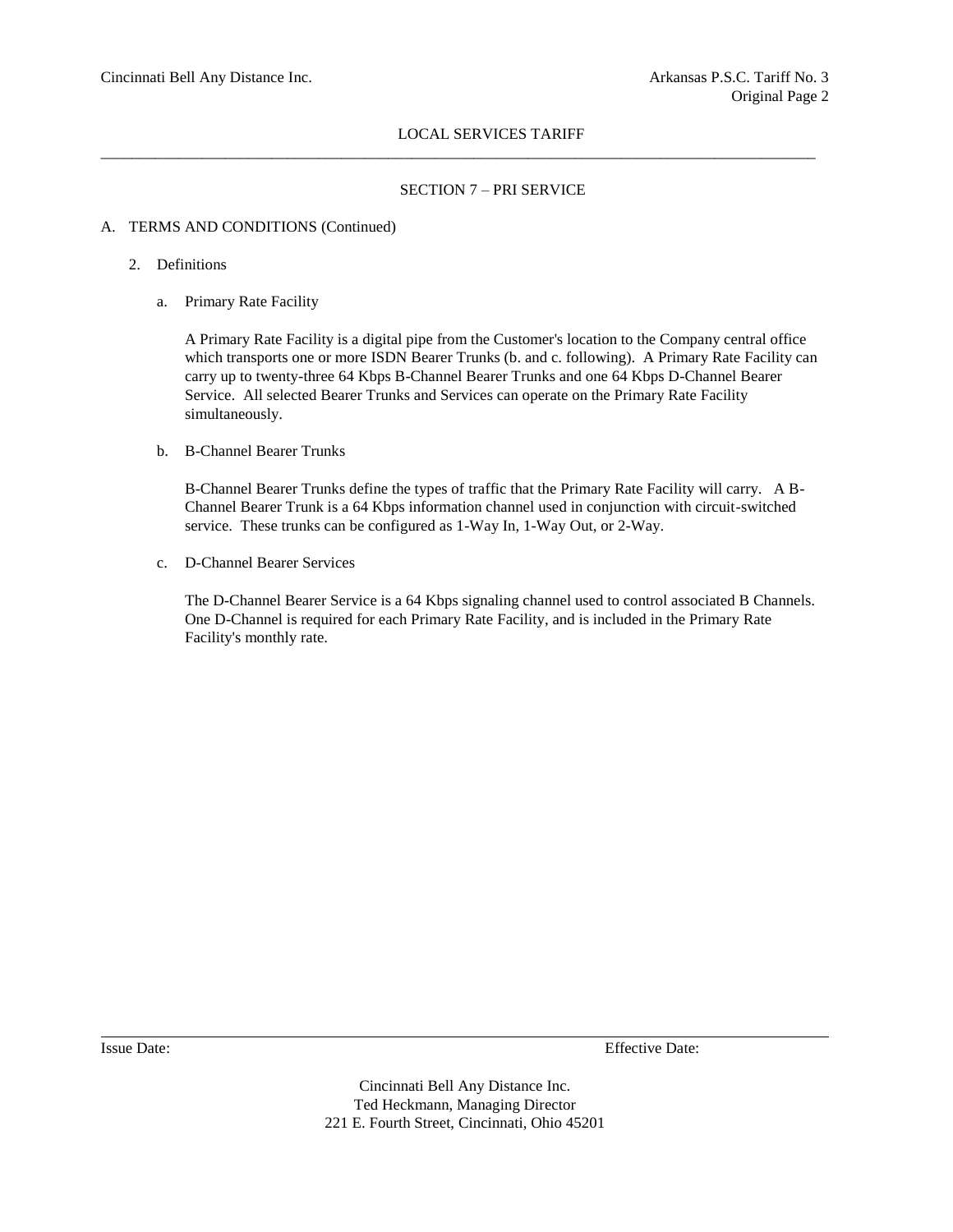$\_$  ,  $\_$  ,  $\_$  ,  $\_$  ,  $\_$  ,  $\_$  ,  $\_$  ,  $\_$  ,  $\_$  ,  $\_$  ,  $\_$  ,  $\_$  ,  $\_$  ,  $\_$  ,  $\_$  ,  $\_$  ,  $\_$  ,  $\_$  ,  $\_$  ,  $\_$  ,  $\_$  ,  $\_$  ,  $\_$  ,  $\_$  ,  $\_$  ,  $\_$  ,  $\_$  ,  $\_$  ,  $\_$  ,  $\_$  ,  $\_$  ,  $\_$  ,  $\_$  ,  $\_$  ,  $\_$  ,  $\_$  ,  $\_$  ,

## SECTION 7 – PRI SERVICE

## A. TERMS AND CONDITIONS (Continued)

3. Regulations

PRI Service is furnished subject to the availability of suitable facilities and is only served from speciallyequipped digital central offices.

Service from some central offices may not provide all of the features and functionality described in this section.

PRI Service is offered under the Variable Term Payment Plan as outlined in this tariff.

Early contract termination charges as outlined in the Variable Term Payment Plan section of this tariff apply to this service.

The minimum service period for PRI Service is twelve months.

The Customer must provide customer premises equipment that meets the technical requirements of the serving central office.

The Customer is responsible for providing power to all customer premises equipment (CPE) attached to the Primary Rate Facility.

The Customer must notify the Company when call type maximums and minimums are to be changed for the call-by-call feature. This is in order to maintain the proper provision of directory numbers and call control on the line.

When a customer transfers a call, the customer is responsible for any toll charges associated with the customer originated leg(s) of the call.

Issue Date: Effective Date: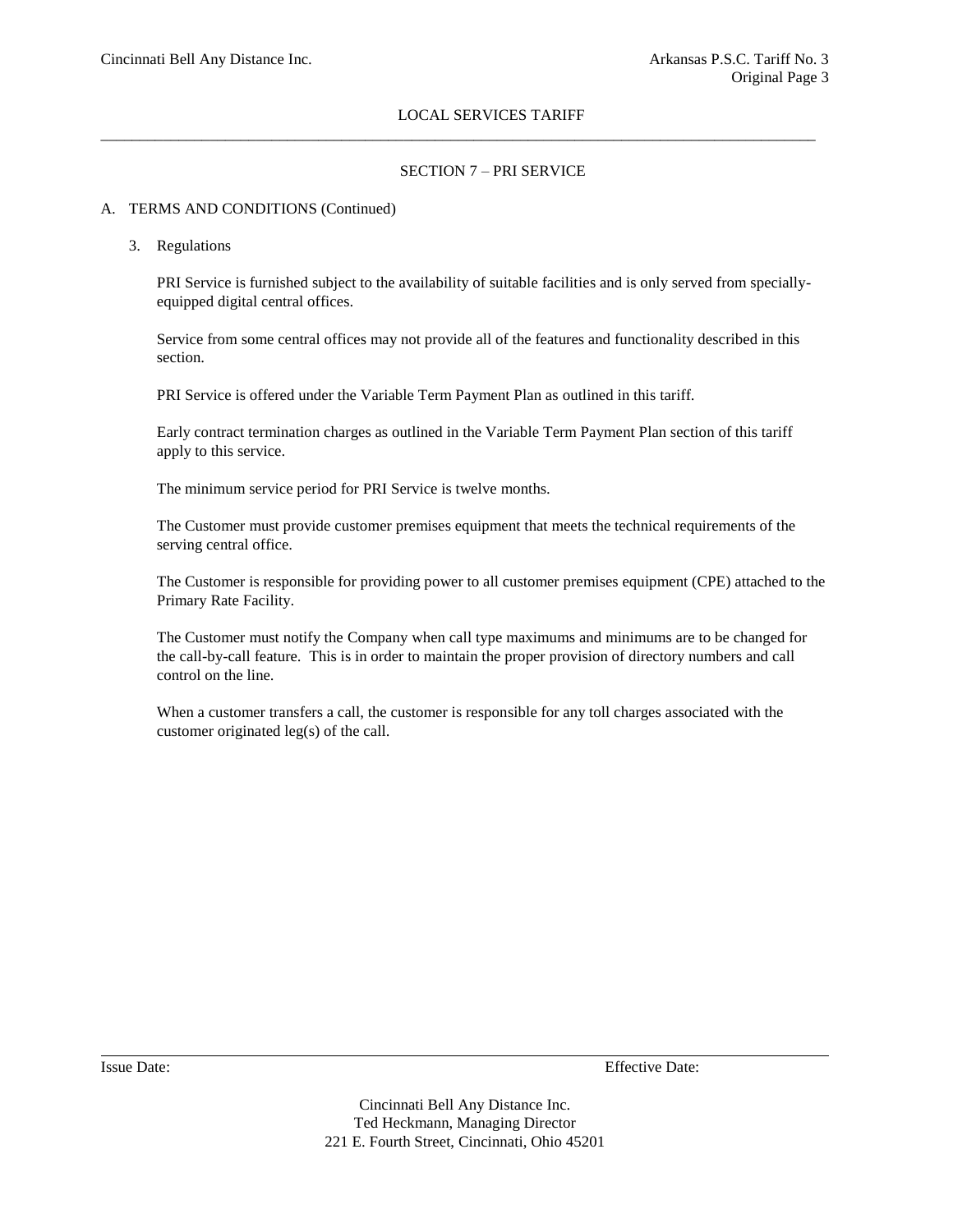$\_$  ,  $\_$  ,  $\_$  ,  $\_$  ,  $\_$  ,  $\_$  ,  $\_$  ,  $\_$  ,  $\_$  ,  $\_$  ,  $\_$  ,  $\_$  ,  $\_$  ,  $\_$  ,  $\_$  ,  $\_$  ,  $\_$  ,  $\_$  ,  $\_$  ,  $\_$  ,  $\_$  ,  $\_$  ,  $\_$  ,  $\_$  ,  $\_$  ,  $\_$  ,  $\_$  ,  $\_$  ,  $\_$  ,  $\_$  ,  $\_$  ,  $\_$  ,  $\_$  ,  $\_$  ,  $\_$  ,  $\_$  ,  $\_$  ,

## SECTION 7 – PRI SERVICE

#### A. TERMS AND CONDITIONS (Continued)

## 4. PRI Service Optional Features

The following features are available to PRI Service customers at additional cost.

a. Call-By-Call Service Selection

This feature provides the option for B-Channels to be assigned into a flexible trunk group which can support different call types based on real-time traffic needs. Call-By-Call service selection also allows primary as well as secondary long-distance carriers to be established for the entire trunk group (e.g., Alternate Routing Arrangement).

b. Individual Calling Line Identification (ICLID)

This feature provides customer access to the calling party's number. Feature operation is dependent on customer premise equipment and technology in use at the calling party's serving office.

c. Direct Inward Dialing (DID)

This feature provides Direct Inward Dialing to a station. DID Termination rates will apply per B-Channel configured with this option. ISDN Primary Rate Interface Service DID Number Blocks are ordered with DID Terminations on the B-Channels

d. Back-up D-Channel

This feature provides a minimum of three or more Primary Rate Interface Service facilities terminating at the same customer premises to share one primary and one secondary (or Back-up) D-Channel. The number of Primary Rate Interface Service facilities that can be shared by this feature will be based upon the availability of central office and other network facilities, and will be subject to change on a central office by central office basis.

e. Channel Transfer Service

This feature allows the customer to transfer an incoming call to another line and then hang up leaving the other two parties on a two-way call and freeing up the customer's line for another call. The customer will be responsible for toll charges associated with the transferred call.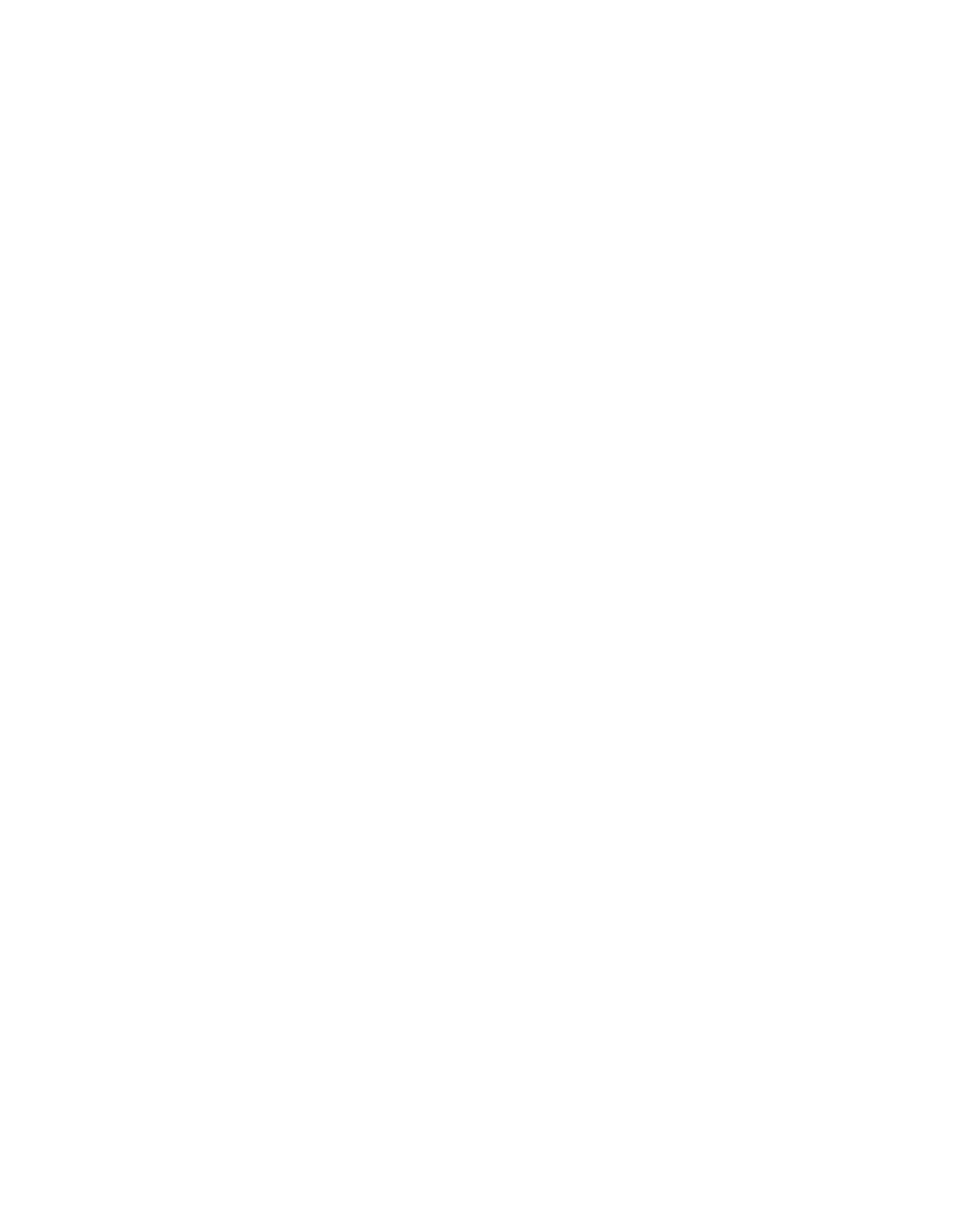$\_$  ,  $\_$  ,  $\_$  ,  $\_$  ,  $\_$  ,  $\_$  ,  $\_$  ,  $\_$  ,  $\_$  ,  $\_$  ,  $\_$  ,  $\_$  ,  $\_$  ,  $\_$  ,  $\_$  ,  $\_$  ,  $\_$  ,  $\_$  ,  $\_$  ,  $\_$  ,  $\_$  ,  $\_$  ,  $\_$  ,  $\_$  ,  $\_$  ,  $\_$  ,  $\_$  ,  $\_$  ,  $\_$  ,  $\_$  ,  $\_$  ,  $\_$  ,  $\_$  ,  $\_$  ,  $\_$  ,  $\_$  ,  $\_$  ,

## SECTION 7 – PRI SERVICE

#### B. RATES AND CHARGES

1. Base Service

|    |                                                 | Initial<br>Charge | <b>MTM</b> | 12 Mo.   | 24 Mo.   | 36 Mo.   | 60 Mo.   |
|----|-------------------------------------------------|-------------------|------------|----------|----------|----------|----------|
|    | Primary Rate Facility                           | \$640.00          | \$561.21   | \$547.21 | \$533.20 | \$505.15 | \$477.00 |
|    | B-Channel Bearer Trunks with Flat Rate Service: |                   |            |          |          |          |          |
|    | Each Two-Way/<br><b>DID</b> Channel             | 21.00             | 57.25      | 49.38    | 41.50    | 25.75    | 24.30    |
|    | <b>DID Number Blocks:</b>                       |                   |            |          |          |          |          |
|    | Each group of 20<br>DID Numbers (Note 2)        | 207.40            | 4.15       | 4.15     | 4.15     | 4.15     | 4.15     |
| 2. | <b>Optional Features</b>                        |                   |            |          |          |          |          |
|    | Call-By-Call                                    | 150.00            | 115.00     | 115.00   | 115.00   | 115.00   | 115.00   |
|    | <b>ICLID</b>                                    | 100.00            | 115.00     | 115.00   | 115.00   | 115.00   | 115.00   |
|    | Call-By-Call and<br><b>ICLID</b> Combination    | 200.00            | 200.00     | 200.00   | 200.00   | 200.00   | 200.00   |
|    | Back-Up D-Channel                               | 100.00            | 50.00      | 50.00    | 50.00    | 50.00    | 50.00    |
|    | <b>Channel Transfer</b><br>Service              | 100.00            | 115.00     | 115.00   | 115.00   | 115.00   | 115.00   |

Note 2: If multiple DID number blocks are purchased at the same time, Initial Charge applies to the first group of DID numbers only.

Issue Date: Effective Date: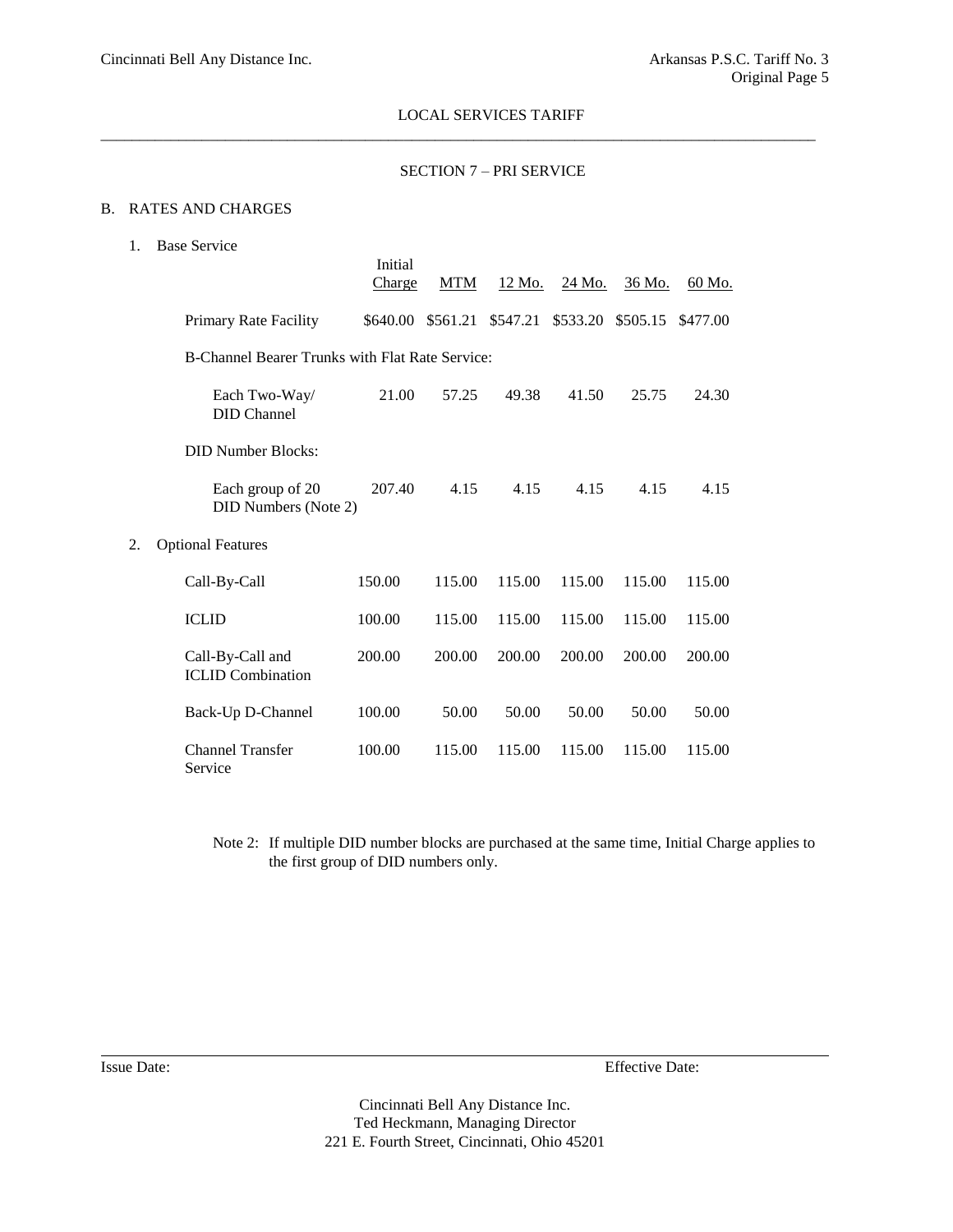$\_$  ,  $\_$  ,  $\_$  ,  $\_$  ,  $\_$  ,  $\_$  ,  $\_$  ,  $\_$  ,  $\_$  ,  $\_$  ,  $\_$  ,  $\_$  ,  $\_$  ,  $\_$  ,  $\_$  ,  $\_$  ,  $\_$  ,  $\_$  ,  $\_$  ,  $\_$  ,  $\_$  ,  $\_$  ,  $\_$  ,  $\_$  ,  $\_$  ,  $\_$  ,  $\_$  ,  $\_$  ,  $\_$  ,  $\_$  ,  $\_$  ,  $\_$  ,  $\_$  ,  $\_$  ,  $\_$  ,  $\_$  ,  $\_$  ,

## SECTION 8 – EXCHANGE AREAS

#### A. SERVICE AREA

Service will be provided in the State of Arkansas in the service areas of any local exchange carriers with whom the Company has a resale agreement in effect. Services are provided subject to technical availability and compatibility with Customer facilities.

The Company hereby concurs with the Maps and Legal Descriptions of the exchanges found in the tariffs of Southwestern Bell, dba AT&T Arkansas in order to identify its service territory. Any future modifications to these exchange boundaries or legal descriptions of these boundaries will be automatically mirrored by the Company on a going forward basis. If not mirrored, new detailed maps and legal descriptions on an individual exchange basis will be filed with the Commission for approval.

## B. CALLING AREAS

Local Calling areas of the Company are the same as the Local Calling Areas specified by Southwestern Bell, dba AT&T Arkansas.

Issue Date: Effective Date: